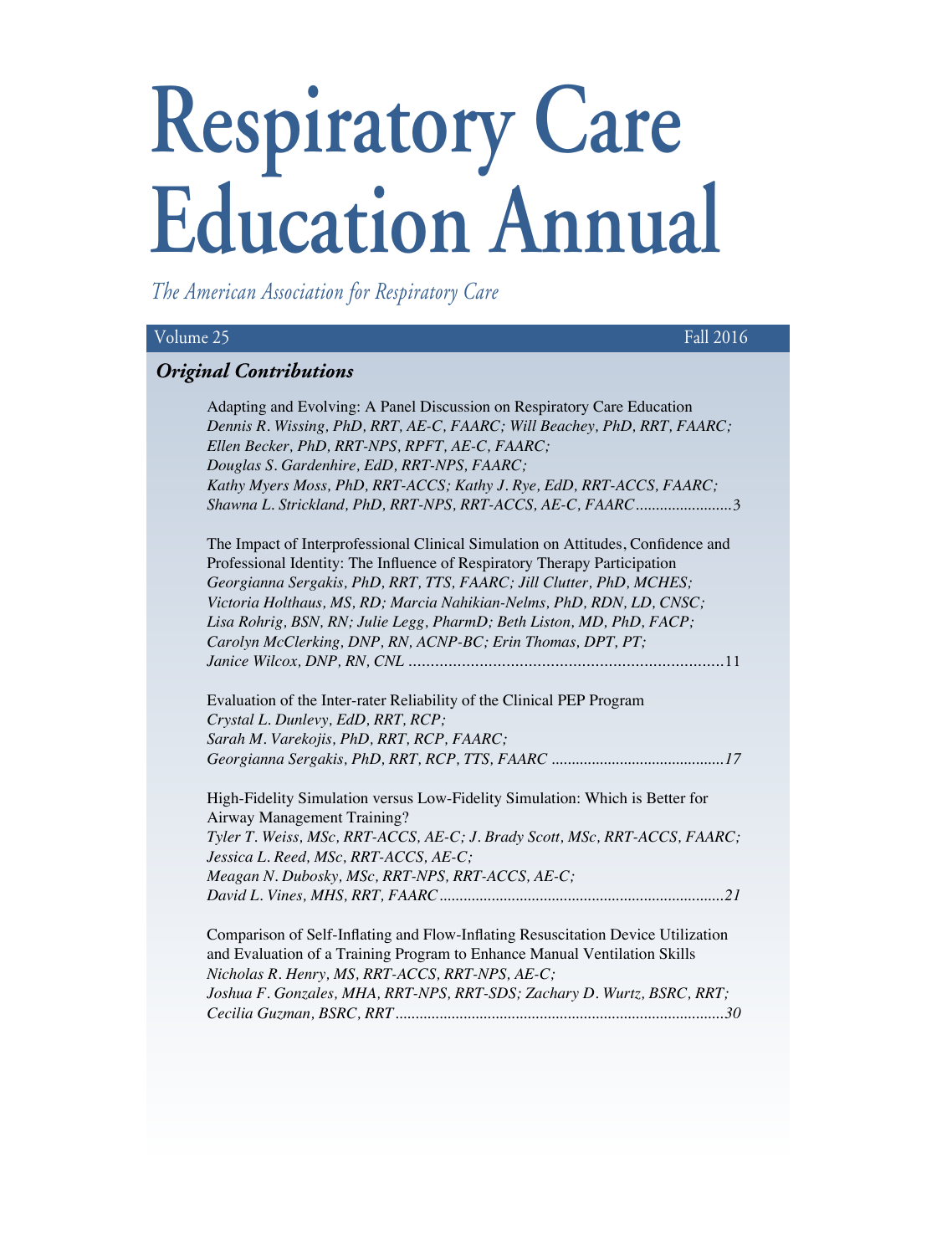# **Editorial Staff**

#### **Editor**

# **Dennis R. Wissing, PhD, RRT, AE-C, FAARC**

Professor of Cardiopulmonary Science & Medicine Associate Dean for Academic Affairs School of Allied Health Professions LSU Health Sciences Center PO Box 33932 Shreveport, LA 71130 (318) 813-2904 (318) 813-2909 (fax) dwissi@lsuhsc.edu

# **Editorial Board**

# **Will Beachey, PhD, RRT, FAARC**

Professor Emeritus Respiratory Therapy Program University of Mary/St. Alexius Medical Center 900 East Broadway Bismark, ND 58502 (701) 530-7757 (701) 530-7701 (fax) wbeachey@primecare.org

## **David W. Chang, EdD, RRT**

Professor Department of Cardiorespiratory Care University of South Alabama 5721 USA Drive North 307 N. University Blvd Mobile, AL 36608 (251) 445-9289 (251) 445-9291 (fax) dchang@southalabama.edu

#### **Douglas S. Gardenhire, EdD, RRT-NPS, FAARC**

Chair and Clinical Associate Professor Governor's Teaching Fellow Department of Respiratory Therapy Lewis School of Nursing and Health Professions Georgia State University P. O. Box 4019 Atlanta, GA 30303 (404) 413-1270 (404) 413-1230 (fax) dgardenhire@gsu.edu

#### **Publisher Thomas J. Kallstrom, MBA, RRT, FAARC**

Executive Director/Chief Executive Officer American Association for Respiratory Care 9425 N MacArthur Blvd, #100, Irving, Texas 75063

# **Associate Editor Helen M. Sorenson, MA, RRT, FAARC** Associate Adjunct Professor Department of Respiratory Care University of Texas Health Science Center 7703 Floyd Curl Drive, MC 6248 San Antonio, TX 78229-3900 (210) 567-7960 (210) 567-7961 (fax) sorenson@uthscsa.edu

#### **Kathy S. Myers Moss, PhD, RRT-ACCS**

Interim Chair, Deptartment of Clinical and Diagnostic Sciences Clinical Associate Professor, Respiratory Therapy Program University of Missouri 605 Lewis Hall Columbia, MO 65211 (573) 882-8421 (573-882-1490 (fax) MossK@health.missouri.edu

# **Kathy J. Rye, EdD, RRT-ACCS, FAARC**

Professor Emeritus University of Arkansas for Medical Sciences College of Health Professions Department of Respiratory & Surgical Technologies 4301 West Markham, #737 Little Rock, AR 72205 (501) 516-2091 (479) 890-5572 (fax) ryekathyj@uams.edu

**Managing Editor Shawna L. Strickland, PhD, RRT-NPS, AE-C, FAARC** Associate Executive Director—Education American Association for Respiratory Care 9425 N. MacArthur Blvd, #100, Irving, TX 75063

*Respiratory Care Education Annual* is a publication of the American Association for Respiratory Care, 9425 N. MacArthur Blvd., Ste. 100, Irving, TX 75063-4706. Copyright © 2016 by the American Association for Respiratory Care. All rights reserved. *Respiratory Care Education Annual* is a refereed journal committed to the dissemination of research and theory in respiratory care education. The editors seek reports of research, philosophical analyses, theoretical formulations, interpretive reviews of the literature, and point-of-view essays. The title page should contain (a) the title of the manuscript; (b) full names, institutional affiliations, and positions of the authors; and (c) acknowledgments of formal contributions to the work by others, including support of the research, if any. The first page of the article should repeat the title of the article and include an abstract of no more than 250 words. The name(s) of the author(s) should not appear on this or any subsequent page of the text. For rules governing references and style, consult Guidelines for Authors. Manuscripts that do not conform to these standards will be returned for revision. Send all submissions and editorial correspondence to edu@aarc.org. Manuscripts must be submitted electronically.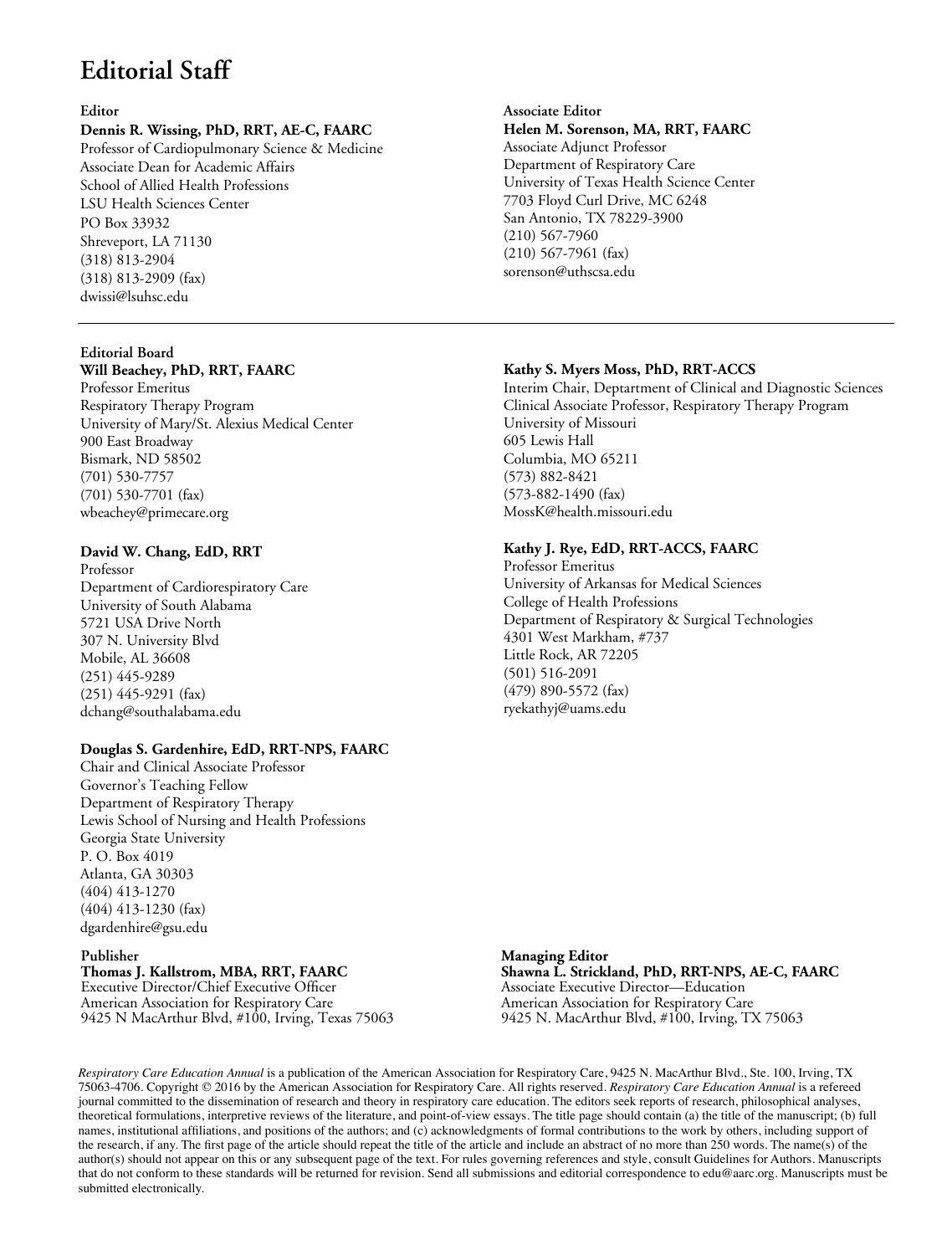# <span id="page-2-0"></span>**Adapting and Evolving: A Panel Discussion on Respiratory Care Education**

**Dennis R. Wissing, PhD, RRT, AE-C, FAARC Will Beachey, PhD, RRT, FAARC Ellen A. Becker, PhD, RRT-NPS, RPFT, AE-C, FAARC Douglas S. Gardenhire, EdD, RRT-NPS, FAARC Kathy Myers Moss, PhD, RRT-ACCS Kathy J. Rye, EdD, RRT-ACCS, FAARC Shawna L. Strickland, PhD, RRT-NPS, RRT-ACCS, AE-C, FAARC**

# **Abstract**

Respiratory care education has traditionally relied on a blend of didactic, laboratory, and clinical learning environments to improve the knowledge and skill of the student. As technology advances, the ways education is provided have expanded to include a wide variety of options, including online and blended courses, electronic textbooks, and social media. The purpose of this panel discussion was to explore the future of learning in the context of respiratory care education.

Key Words: higher education, respiratory care education

Dennis R. Wissing, PhD, RRT, AE-C, FAARC Professor of Medicine & Cardiopulmonary Science Associate Dean for Academic Affairs School of Allied Health Professions LSU Health Sciences Center Shreveport, LA

Will Beachey, PhD, RRT, FAARC Professor Emeritus Respiratory Therapy Program University of Mary/St. Alexius Medical Center Bismark, ND

Ellen A. Becker, PhD, RRT-NPS, RPFT, AE-C, FAARC Professor Department of Cardiopulmonary Sciences Division of Respiratory Care Rush University Chicago, IL

Douglas S. Gardenhire, EdD, RRT-NPS, FAARC Chair and Clinical Associate Professor Governor's Teaching Fellow Department of Respiratory Therapy Lewis School of Nursing and Health Professions Georgia State University Atlanta, GA

Kathy Myers Moss, PhD, RRT-ACCS Interim Chair, Department of Clinical and Diagnostic Sci- ences Clinical Associate Professor, Respiratory Therapy Program University of Missouri Columbia, MO Kathy J. Rye, EdD, RRT-ACCS, FAARC Professor Emeritus University of Arkansas for Medical Sciences College of Health Professions Department of Respiratory & Surgical Technologies Little Rock, AR Shawna L. Strickland, PhD, RRT-NPS, RRT-ACCS, AE-C, FAARC Associate Executive Director American Association for Respiratory Care Irving, TX Correspondence and requests for reprints: Shawna L. Strickland, PhD, RRT-NPS, RRT-ACCS, AE-C, FAARC Associate Executive Director American Association for Respiratory Care 9425 N. MacArthur Blvd, Suite 100 Irving, TX 75063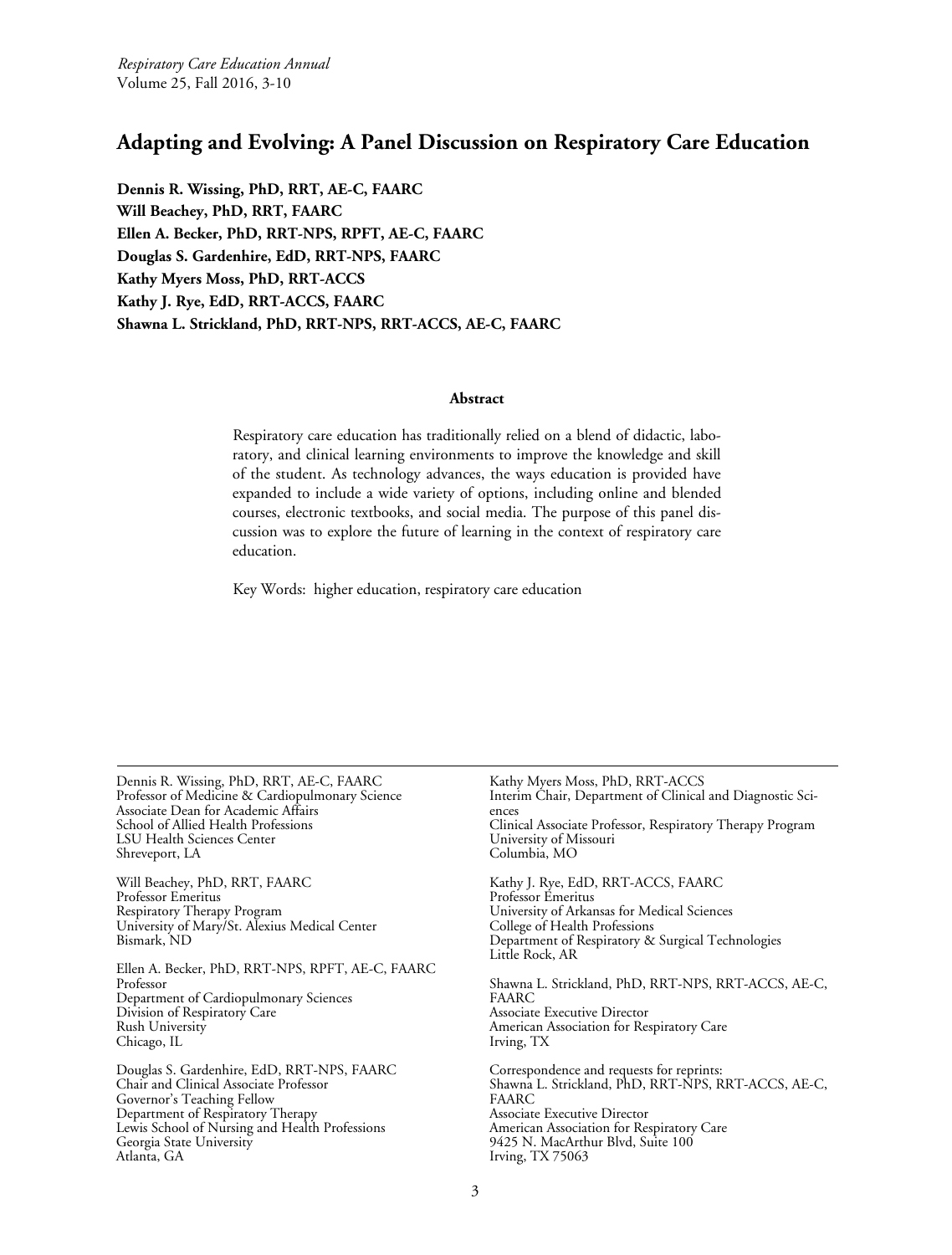#### **Introduction**

As technology advances, so does the respiratory care educator's ability to expand the ways in which education is delivered. In that regard, the future of learning is only limited by the speed at which technology evolves. Integrating technology into respiratory care curricula is successful when the media is able to facilitate learning that is important and meaningful to the learner. Learning can occur in a number of venues and through countless media; music, video, interactive gaming, computerized simulations, and interactive online communities are currently used as educational platforms to accommodate the needs of learners. The ability of the educator to adapt to the changing technology and learner needs is vital to the success of student learning. The purpose of this panel discussion was to explore the future of learning in the context of respiratory care education. The panelists discussed student learning, resources, e-learning, and the future role of the respiratory therapist.

# **What changes have you noticed regarding how students learn and study today versus 10 years ago? What attributes will the student of the next decade need to have to be successful in a respiratory care program?**

**BEACHEY:** I do not believe the way the human brain builds knowledge and gains understanding (learns) has changed a great deal in modern history; what has changed is the way we come into contact with information—its accessibility, and the speed at which it can be accessed. Of course, students differ in preferred learning styles (aural, visual, verbal, alone or in groups, etc.), which means teachers should use a variety of methods, but in the end, cognitive conflict or puzzlement is the stimulus for learning. Lack of puzzlement means nothing new is perceived and nothing is learned. Something new can only be learned if it can be made consistent with familiar pre-existing cognitive structures. Information is not knowledge, and much less, understanding. Teaching for understanding implies the engagement of students in activities that create disturbances in habitual reasoning—something that produces a puzzling result or a question that calls for an answer. The student then tries to modify pre-existing knowledge in such a way that the puzzling thing fits in and makes sense, which generates new, more viable understanding. Learning is best facilitated when the teacher designs authentic activities similar to those students will encounter in the real-world environment, where the new understanding will be used. I believe we learn in this way, regardless of whether the subject matter is presented in face-to face communication, YouTube, text, Snapchat, or some other electronic means. The difference in

today's learning environment compared to a decade or two ago is the continuous availability of an overabundance of information, immediately transmissible via mobile technology. Perhaps something teachers must focus on more today is how to help students critically evaluate the legitimacy of information sources.

My personal experience is that in spite of their high degree of technological sophistication, my students still prefer the hard copy of their textbook; they want to physically mark it up with multi-color highlighters. Besides the obvious attributes of curiosity, perseverance, compassion and empathy, successful students have effective human interaction skills, and a desire to continuously learn.

**MOSS:** Will, You offer a nice summary of a complex process. My students also (so far, anyway) prefer to read hard copies of their textbooks. Much to my dismay, however, sometimes they choose to rent them. This practice may curtail active reading (highlighting, underlining, writing notes in the margin) and reduce retention. It also limits ready availability of important resources for examination preparation and general study.

**GARDENHIRE:** I agree with Dr. Beachey's assessment of the abundance of technology and assisting students evaluate information. Today, educators are doing this in "flipped" classrooms. Flipped classrooms provide the educator and student with an avenue to utilize technology by listening to podcasts or videocasts before coming to class. The educator then can spend the time assisting students with the information instead of lecturing to them. This time spent on using information will help in the critical evaluation of the topic covered.

**BECKER:** I do not believe that students learn any differently today than they did years ago. Learning still requires effort and effort takes time. Today's technology does however change how students access information and also influences how some students study. Increased access to information through internet search engines, online videos, and bibliographic databases provides current students with easier access to resources that can clarify content. There is also a greater connectivity among students that permits more potential for group study and problem solving.

The instant access to large amounts of information can also present challenges. Current students are comfortable quickly accessing facts that they need to "know". However, much of respiratory care practice requires that students "know how" to use and apply information. It takes time to process information at this higher level. Current students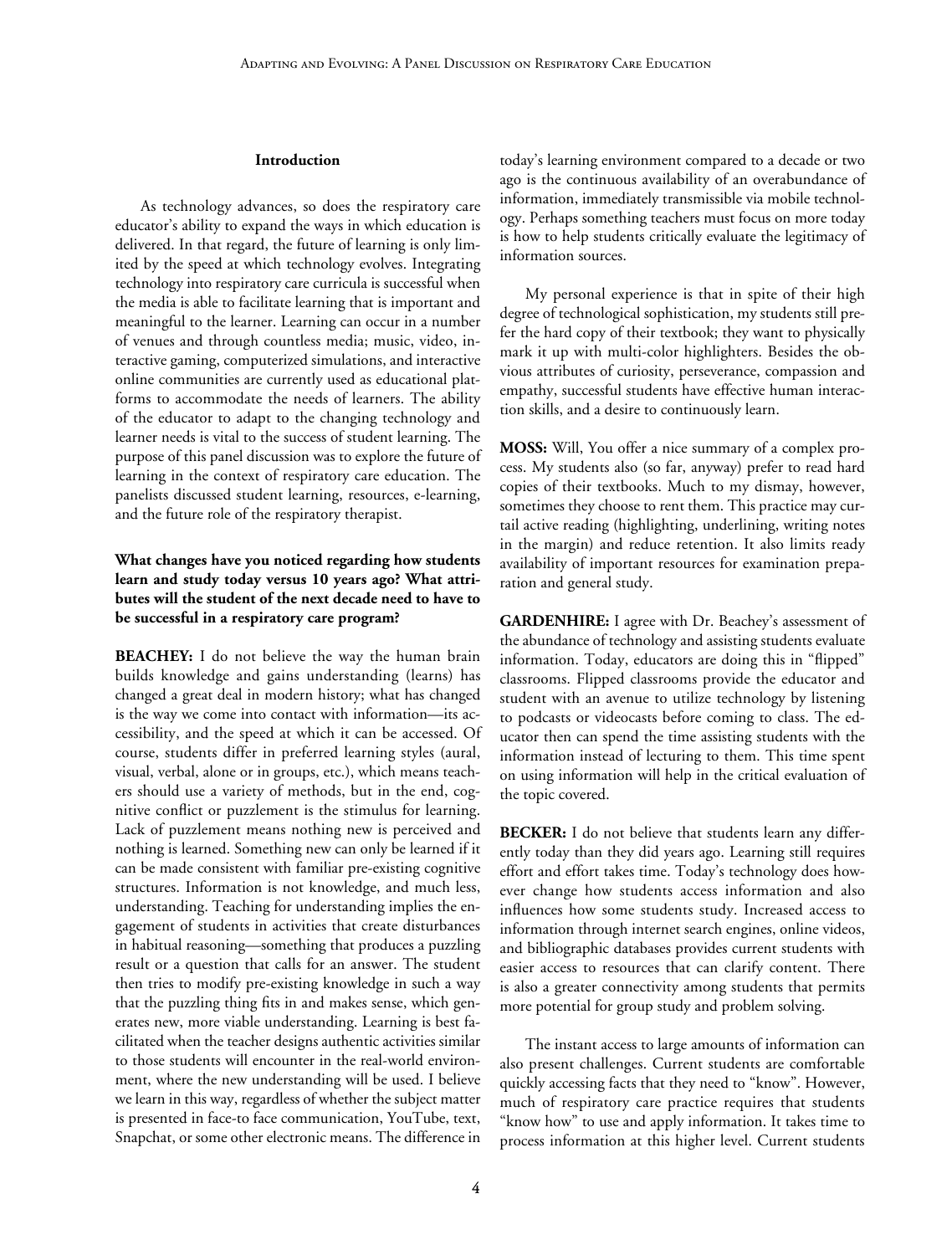have less patience making the transition from thinking about knowledge as quick retrieval of information bits to the slower and deeper thinking required for applied knowledge.

Attributes of the successful student in the next decade will require intellectual curiosity, self-discipline, and time management; all skills similar to years past. The growth in technology, however, requires students to be more skilled in information retrieval to take advantage of technology's power and judge the quality of information retrieved. Successful students will also need to be excellent communicators in oral, written, and electronic formats to effectively share their knowledge with others and interact professionally. The future student needs to be aware of the benefits and risks associated with the immediacy and permanence that online sharing presents.

**GARDENHIRE: T**he student today has a large number of technology options to assist in learning and I assume the technology rage will continue for the future. Currently, textbook publishers have numerous online learning options to assist the student that has purchased a textbook. Technology that is free is a popular learning tool among students, such as Quizlet which offers the creation of flashcards as a form of learning. I see students continue to work together offering group learning outside of class that can be helpful to many students. However, simulation will be the gold standard of teaching and learning in the future.

Many respiratory therapy (RT) programs today have some form of simulation to assist student learning. Low-fidelity mannequins, high-fidelity mannequins and trained standardized patients will be the arsenal needed for the future. In caring for the life of a human, we in RT will need more standardized simulated care to reduce mistakes that may contribute to a negative outcome.

**RYE:** The Millennial (Generation Y) students of today are the most computer literate generation to enter our classrooms and their learning expectations now include webbased tools such as online courses and online journals. This group of students uses multi-media for learning as well as communication via text messaging, instant messaging, e-mail, and participation in chat rooms on their smart phones. Many of them have been raised by "helicopter parents" in an era of instant access resulting in an intense need for interconnectivity and perhaps a sense of entitlement.

**BECKER:** Dr. Rye points out that our current students are the most computer literate generation to enter the classroom. I agree that this student group has greater computer literacy than in years past, yet most current generation students still do not possess academic computer skills. For example, most students do not spontaneously label files in meaningful ways and often cannot locate the correct file if created a few weeks ago. Many students do not maintain back-up copies. Further, I have not found many current students who are familiar with word processing formatting and editing skills or formula skills in spreadsheets. Thus I think it is important to provide as much computer literacy support to those students in the current generation as we might with a returning adult student.

**RYE:** Ten years ago, the Generation Xers were perhaps a bit more adaptive to a more structured learning environment. This group of students, however, demanded instructors provide them with carefully laid out policies and procedures of what was expected of them. The Gen X student wanted sequential steps involved in all assignments with the instructor leaving nothing to interpretation. This group of students was a bit rebellious and cynical with a strong desire to create new 'rules'. Moreover, the Gen Xers had fewer opportunities available to them and a lesser sense of entitlement than Millennials.

Generation Xers were rewarded by freedom while the Millennials are more concerned with doing work that has meaning. Generation Xers wanted fast feedback and credit for results while Millennials are more concerned with having supervisors who to get to know their capabilities so that students can be put into roles that push their limits.

The students of the next decade will be more concerned about being able to afford a college education and their college education. A heavy reliance on the use of technology in the classroom will continue and the use of social media is predicted to be even more important to this newer generation of learners. This highly technical dependent group of learners may have developed a tendency to hop from link to link in an attempt to find quick answers to information that they do not understand. This may hinder their ability to comprehend complex information and their ability to focus on single phrases, read between the lines, and understand subtle details. Respiratory Care students of the next decade will be expected more than ever to be prepared for active learning and be self-motivated to acquire knowledge and enhanced skills. Participation in active learning has been shown to stimulate higher-order thinking, problem solving, and critical analysis while providing feedback to both student and instructor.

**MOSS:** The changes that are most evident to me involve students' use of technology. For example, my current students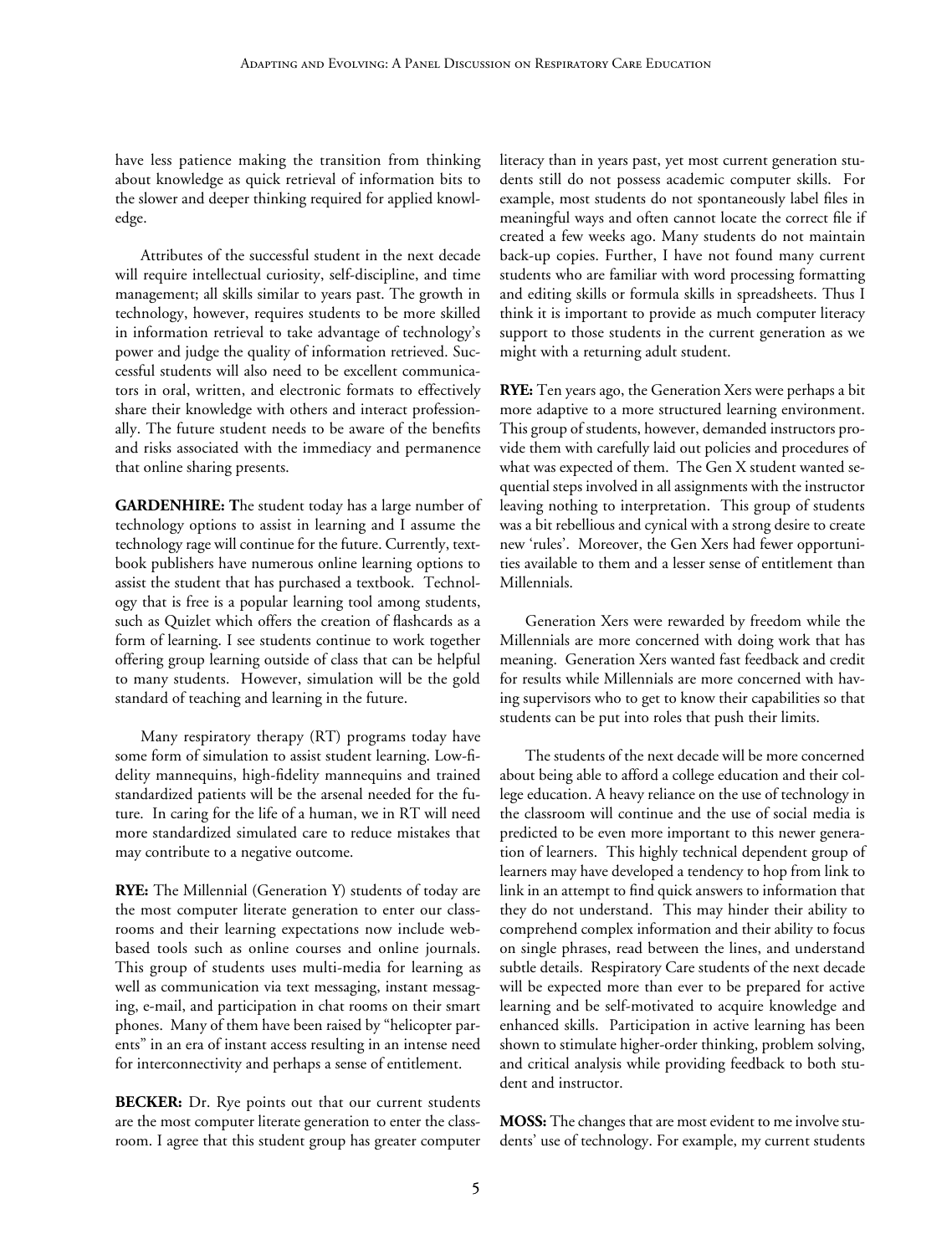take notes on their laptop computers, whereas students 10 years ago took notes on a printed copy of my presentation. Rather than drawing equipment (such as a ventilator circuit) in their notes, students are very likely to use their cell phone to simply take a picture of the equipment and upload it into his/her notes.

10 years from now, I expect that successful respiratory care students will seek out peer-to-peer learning opportunities as a way to manage busy lives and crowded schedules. I believe students will expect timely responses from their faculty, even outside regular Monday through Friday school hours. Preferred communication (student to student or between faculty and student) will be faster and more brief (e.g., Twitter). Students will expect to be actively involved in their own learning, rather than passive recipients. Students in the future will continue to be tech-savvy and will prefer learning activities that give them the opportunity to integrate their technology even more than they do currently.

**WISSING:** Over my 30 plus years in the classroom, I have observed changes in student behavior with the most significant change occurring during the past decade. These "recent" changes may give us pause to consider what the student of the future will be like.

Today's students are less note-oriented and tend to place less value in reading the textbook. I think this is a result of technology and having easy access to information and accepting breadth rather than depth of information. Add to this the overreliance of PowerPoint lectures and instructors testing just the material presented via this format and leaving the textbook unchallenged. This results, in part, students not developing a solid foundation of theory to take into the clinical site. This change in what students' value has evolved over time beginning in early grade school thru secondary education with teachers teaching to standardized testing, overfilling curriculum, and other school district limitations. Today's student comes to our classroom orientated to a different learning style than I had when I went to school.

But it is not all doom and gloom for today's students value real-life learning, peer-to-peer learning and using technology effectively in the classroom. I still see a sense of responsibility, excitement from learning material they see that can be directly linked to clinical practice and a desire for collegiate relationship between student and teacher.

The future student needs to develop a sense of patience to acquire the foundation of theory one needs to be an effective clinician and pursue learning for the sake of learning. Having access to such a volume of information from a variety sources, students need to learn how to discern what is accurate and important versus what knowledge is not usable.

Faculty need to role model the appropriate behavior that promotes life-long learning and engage the student in a manner to promote student curiosity about the material at hand. Relying less on traditional lecture and moving towards authentic learning will help reach these outcomes.

Just as students are evolving with how they prefer to learn, faculty need to recognize this and alter their teaching strategies. I agree with my colleagues in this paper that how student learn today is no different than in past; however, how students are accessing information and how it needs to be delivered is changing.

# **How can the respiratory care program adapt to the external environment if paper-based textbooks play less of a role in student education than electronically-based resources?**

**BEACHEY:** I really do not see this as a significant adaptation challenge; textbooks are still textbooks, whether on the student's laptop or mobile screen, or a hard copy in the student's hand; textbook format (electronic or hard copy) does not affect teaching and learning. As I previously stated, in my experience students prefer the hard copy. On the other hand, note taking has certainly switched to the keyboard. Electronic test banks and automatically graded online quizzes with scores sent to the instructor have significantly facilitated homework assignments for both teachers and students. Writing assignments have been facilitated as well by uploading papers into the University's online course management system. All handouts, course syllabi, etc. can now be posted online; students cannot lose them. Online videos can supplement the printed word, and can also make classroom lectures continuously available for student review. In the end, the electronic classroom has been a facilitator, not an obstacle or a challenge to overcome.

**MOSS:** Some electronically-based (computer based) testing programs also offer ready access to item analysis results. With this data, faculty who have even the most rudimentary understanding of point-biserial correlation can improve the predictive validity of their test items and the relevance of their teaching tools.

**BECKER:** The concept of the textbook as the primary source of information has already begun to change. Students presently seek information readily from a wide variety of electronic resources. Further, the ability to access recently published literature provides students with more current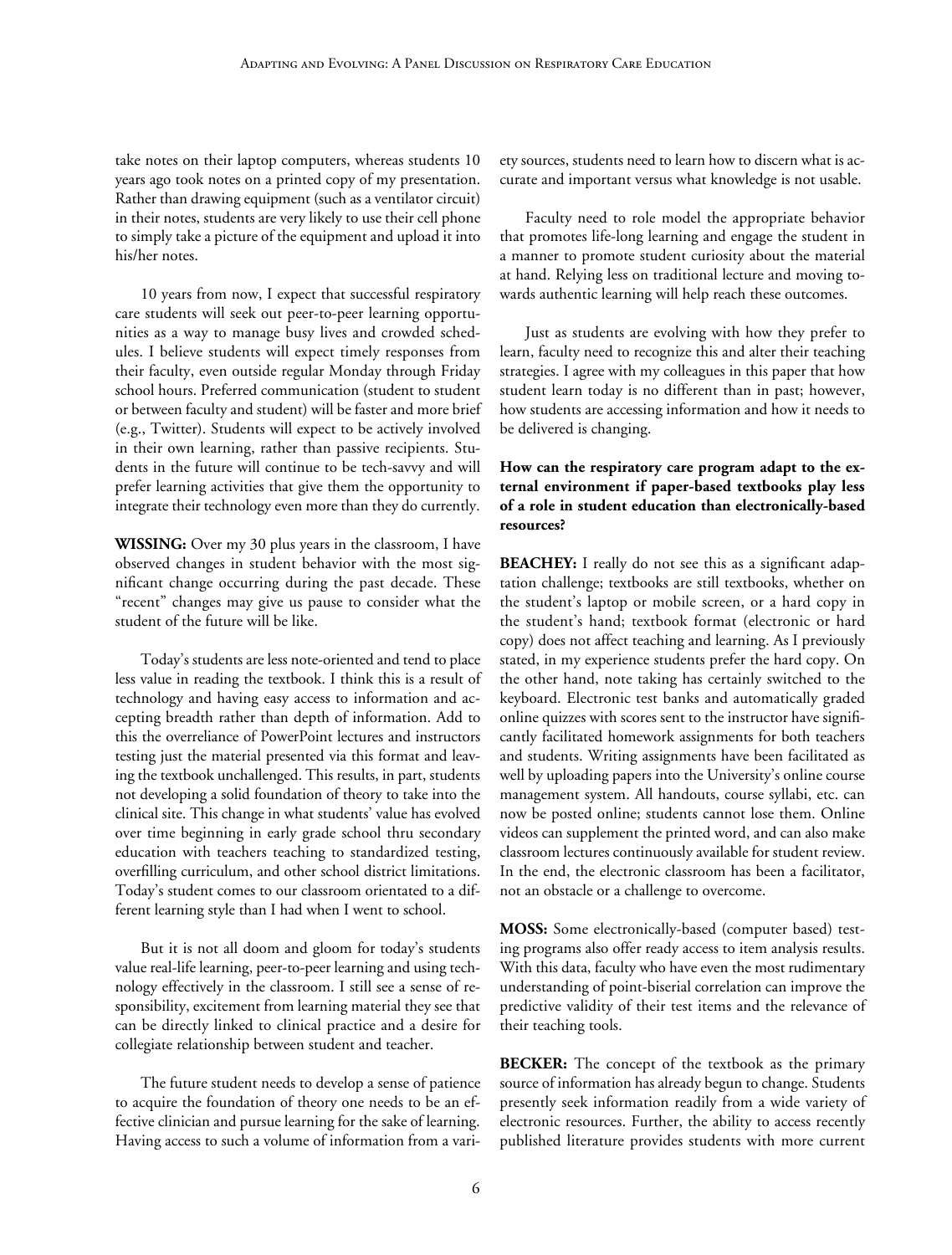information. Thus, respiratory care programs need to embrace the electronic world. Specific strategies to maximize technology benefits are to help students learn to search bibliographic databases, evaluate the quality of the information they retrieve, challenge students to interpret the information they found, and teach students to give proper attribution to the source's author.

**GARDENHIRE:** Educators need to continue to teach the facts of RT education. The adaptation will be on how to deliver the facts. Most publishers provide an electronic textbook (e-books) as an option to paper. E-books are much easier to search than traditional books. Most offer a search feature that allows the user to type a word or phrase which will provide multiple returns on the word or subject. E-books offer instructors the ability to highlight sections of the text they believe are important and allow instructors to make notes in the text which are viewable and printable to students.

**RYE:** Respiratory Care educators of today must be prepared to make the switch from paper-based textbooks to electronically-based resources. Instructors who have used eBooks for a number of years indicate that for the most part their instructional strategies are no different than the strategies that were used with print based textbooks. The costs of printed text books have been rising exponentially and the cost of electronic texts is more cost effective for students. Since RC is a rapidly changing field, new equipment and applications often make printed textbooks out of date by the time they are printed.

Educators should be aware that students may need some formal instruction to how to read and use electronic texts more effectively. Students should be made aware that the use of text strings, interactive dictionaries, and digital note taking features are available. It is also possible to more efficiently organize information, gather citation information, and store on-line reading materials for off-line access.

**GARDENHIRE:** I agree with Dr. Rye that textbooks increase in cost each year; however, the electronic textbook is not and will not necessarily be more cost effective. Today you can find many popular titles of RT textbooks in both print and electronic form with the same price. We might believe that it should be provided at a lower cost; however, if we lower costs, authors of textbooks may find that royalties derived from sales may not be sufficient to continue the material. How would we survive as a profession without the use of great textbooks to supplement our teaching? A more novel approach may be to have educators select specific content or chapters, creating their own specific textbook for their class. How many times have you taught a class and only used half or three quarters of the chapters in the text? Would selecting only chapters you plan to use from a text reduce cost to your student? Textbook companies currently offer this approach in building a specific textbook for your class or program.

**MOSS:** Respiratory care educators need to be out in front in their use of non-traditional, electronic learning resources. At the same time, educators must be able to identify (and teach) attributes of high-quality sources and must expect students to critically evaluate the electronically-based resources they use. Reference management software (i.e. EndNote, Zotero) is available to help students reduce the tedium of citation and bibliography generation, and EndNote offers a free download of the RC style (http://endnote.com/downloads/style/ respiratory-care).

**WISSING:** I am observing a slow migration from a paper-based textbook to an electronic version. Most students I encounter still prefer the hardcopy. However, what is occurring with a growing number of students is their choice not to purchase textbooks. This primarily due to price of textbooks, less value placed on reading tedious assignments, and often not having reading assignments tested or referred to in the classroom.

On our academic health center campus, the sale of textbooks to allied health, graduate and medical students from our bookstore has dropped from being 80% of the store's sold merchandise to now less than 25% of what is sold. This trend reflects the change in the role of the textbook in the classroom. But yet, an informal survey across all three schools on campus, electronic textbooks are not prevailing as the preferred teaching/learning tool.

I do believe eventually we will be total electronic with teaching materials and students will evolve in becoming effective in using an electronic "textbook" with instant updates and always being current. Electronic books will continue to be coupled with links to on-line material that augments their value.

So perhaps instructors need to help students learn how to actually read and study electronic data since note-taking will be something of the past. Teaching how to highlight, connect information within the text with other sources and utilize the interactive nature of electronic material.

# **How can faculty more effectively integrate e-learning in the classroom?**

**BEACHEY:** I answered part of this question in my previous response. Faculty members, by and large, are quite famil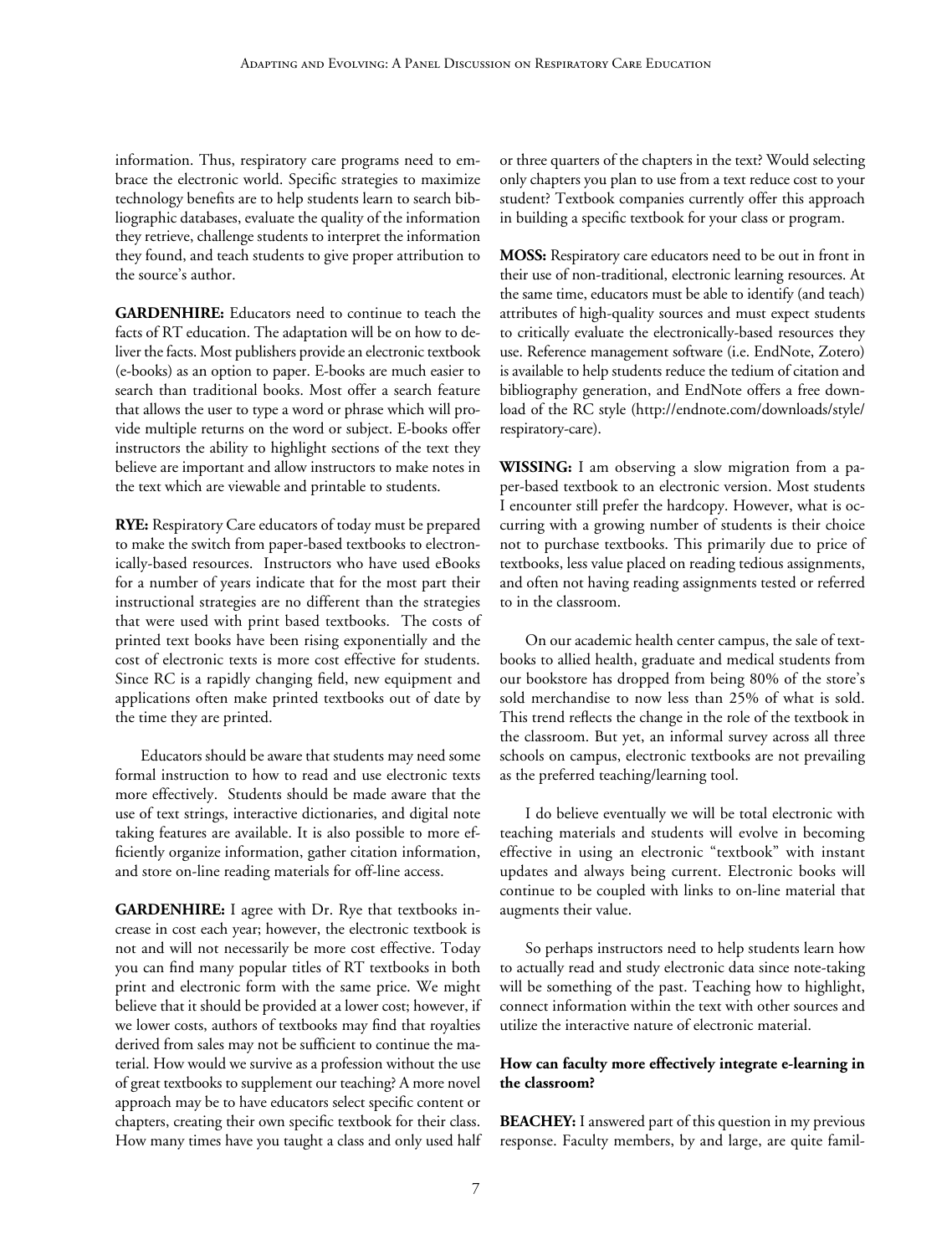iar with electronic resources and how to use them. Internet videos can be posted online and/or shown in class; research assignments (review of the literature) are greatly facilitated by easy access to full-text resources on the Internet (including the RC journal—all students are AARC members). Students avail themselves of the full range of technology when giving class presentations. It would be hard for me to believe that faculty members today do not integrate e-learning methods in the classroom.

**BECKER:** Solid instructional design principles make a course effective. Thus, begin by using a needs assessment to determine the learning outcomes needed both across the curriculum and within individual courses. Also, assess the information literacy and technology skills your students already have. Armed with data, you can being to explore where e-learning interventions fit best. Use of technology in learning needs to be purposeful in order to be effective.

**GARDENHIRE:** Utilization of e-learning is hard work! The work can pay off if done correctly. Department administrators need to recognize the time that is needed to make face-to-face offerings effective e-learning courses. A transition plan should be made to provide enough time to complete all conversions that are needed. Also, altering faculty members teaching loads to work on courses that are deemed priority to be delivered online. Offering faculty members overload (i.e. overtime) pay or summer salary to complete the integration may be necessary. Faculty should network to determine what others are doing at their institution and what options are available. Faculty should understand that they are not alone and integrating even the smallest e-learning option can be time consuming.

**RYE:** Instructors can begin the integration of e-learning into their classrooms by directing students to specific web sites to read information that is required for successful completion of an assignment. Another strategy would be to create web pages to direct students to the desired online readings. The next progression of this concept would be to use complete electronic text books. Students today are very technologically savvy and there are a number of tools available to assist educators in creating web pages and annotated web pathways. Educators just need to create the appropriate reading lists.

**MOSS:** First, we need to be willing to discard learning tools that are comfortable and familiar but are also inefficient and ineffective. Abandoning these tools frees up time and energy to explore new and better options. (This exploration will require that we be intellectually curious, however.) Electronic tools are changing too quickly for us to keep up without leveraging the expertise of our school's IT staff, and we need to demonstrate the genuine cognitive humility necessary to seek them out.

**WISSING:** As I migrate away from traditional lecture and embrace other methods of instruction, I find I am using electronic resources more and more. I have replaced Power-Point with programs such as mind-mapping (e.g., Coggle), Prezi, animation using Presentation Media software, and internet resources such as YouTube and TED Talks. I use Moodle as an integral part of my class, using several features it offers such as Forum, Chat, Wiki, Workshop and the add on Turn It In as a writing mentor.

Faculty need to make a deliberate effort to engage electronic resources; but yet, use those resources that are shown to be evidence-based and effective. If faculty are trapped in the PowerPoint mode, learning to use this tool effectively needs to be priority—despite this program has been around for many years, it still can be used ineffectively.

**As the role of the respiratory therapist expands to cover acute, chronic, and preventative care, how can the respiratory care program incorporate these broader expectations into didactic, laboratory, and clinical education to ensure student excellence in all learning domains?**

**BEACHEY:** This is an important question. The practice of respiratory therapy has undergone profound changes since it's beginnings. The nature of these changes has been the subject of many editorials, white papers, position statements, and notably, the publications arising from the AARC's three RT 2015 and Beyond conferences—not to mention the current AARC position statement supporting the baccalaureate degree for entry into practice. It is almost a cliché to note that respiratory care has evolved from a task-oriented technical occupation, adept at executing orders, to a more autonomous, fully participating member of the health care professions.

Over two decades ago, protocol-driven respiratory care ushered in a new assessment-based "evaluate and treat" paradigm of practice that demanded a deepened understanding of physiology and pathophysiology, and required therapists to understand and use published research to develop best practices. More recently the Affordable Care Act has intensified the therapist's role in improving quality and efficiency of care, e.g. shortened hospital stays, decreased complications, and decreased 30-day readmissions. This role requires graduates to possess a high level of human interaction skills as these skills apply to human motivation, cultural competency, patient education, and disease management.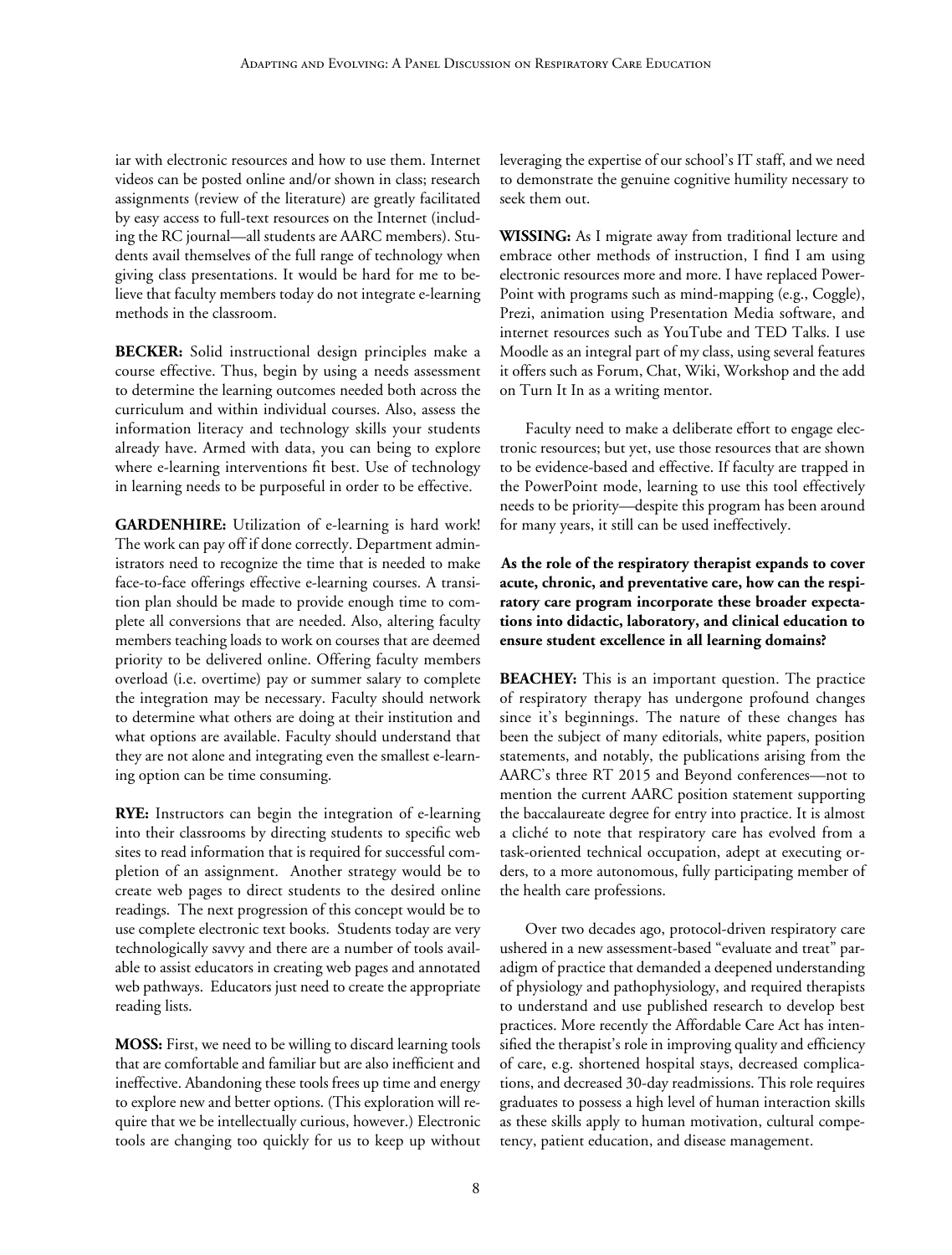In contrast to the expansion of required professional competencies, the educational preparation for respiratory therapists remains overwhelmingly as it was in the beginning—at the associate's degree level. To accommodate a burgeoning curriculum, many A.S. degree programs have expanded far beyond the traditional 60-62 credit hours required for the degree. In states that forbid expansion of credit hours, some programs require several prerequisite courses before students can enter the program. The award of only the A.S. degree to graduates of these programs is not only incongruous with the number of credit hours earned, it also devalues the therapist's educational achievement and reinforces the non-professional, technical image of respiratory care in the minds of lawmakers and the Centers for Medicare and Medicaid Services.

It is easy to see why, in the task-oriented phase of the profession's early development, preparation of respiratory therapists was deemed to be more of a technical training process than a professional educational process; the twoyear community college and vocational-technical model seemed appropriate. Clearly, respiratory therapy education has grown beyond its training roots; truly effective therapists must possess much more than technical skills and the ability to pass NBRC credentialing exams upon entry into practice.

Regarding the question, "How can the respiratory care program incorporate these broader expectations into didactic, laboratory, and clinical education to ensure student excellence in all learning domains?" the most recent AARC education position statement is a first, absolutely necessary step toward the answer. At minimum, entry-level preparation for respiratory therapists should be at the baccalaureate degree level. The typical two-plus-two B.S. degree model allows two full years for college-level preparation in the basic sciences, the social sciences, and the humanities, followed by a full two years of professional respiratory care courses that do not need to compete for time with general education and other prerequisite courses. The only question regarding a transition to the baccalaureate entry level is whether this change is too little, too late. The Master's entry level would allow for an even more rich professional preparation, including time to expose students to meaningful clinical research and expanded practice opportunities; in the end, the patient would be the primary beneficiary. This change is already necessary if the profession hopes to remain abreast of its allied health/nursing colleagues**.** 

**MOSS:** I would urge consideration of the teaching and learning that is occurring at the 86% of CoARC-accredited institutions in 2014 that granted the associate degree upon completion (http://www.coarc.com/47.html). Respiratory

care stakeholders would benefit from well-designed quantitative and qualitative studies that examine the comparative effectiveness of didactic, laboratory, and clinical education in acute, chronic, and preventative domains for associate, baccalaureate, and master's degree-granting programs.

**BECKER:** Acute care content has been the mainstay of respiratory care practice and education. Chronic and preventative care are the newer areas that need to be woven into the curriculum. In order to successfully address these two newer areas, students need to learn long-term medical management, care coordination, and patient education skills. The expanding scope of respiratory care practice makes it very challenging to address this additional didactic content in an associate degree program. Thus, this content will likely have greater emphasis in degree programs that have longer length.

Patient education could be role-played in a laboratory setting, however service learning opportunities provide a much better venue for students to practice chronic and preventative care skills. These opportunities empower students to see how they can positively influence others. Also, students very quickly realize the consequences of not recalling key information when they are providing services to members in their own community. Clinical education opportunities are another possibility. Engaging outpatient clinic rotations, rounding with a care coordinator, and adopting internships with respiratory health advocacy groups provide other relevant learning opportunities.

**GARDENHIRE:** The best resource any program has is their advisory committee. Programs should find advisory personnel that have experience in all areas not currently covered by the program. Another asset to a RT program is the medical director. Utilize your medical director's network and expertise in covering the area which may be needed. Working with the faculty the program director and clinical director can determine the need and the individual best qualified to complete the objective.

**RYE:** The Respiratory Therapist of the future will be faced with an increasingly complex group of patients who are more engaged in their own care. Instructors will be challenged to transform traditional curricula to better prepare students for success in the healthcare environment that includes acute, chronic, and preventative care. As more and more states are limiting credit hours, this becomes even more challenging for educators. Use of the flipped classroom in which learning content is placed on electronic learning systems for students to learn on their own prior to class time may be an effective way to address the dilemma. In the flipped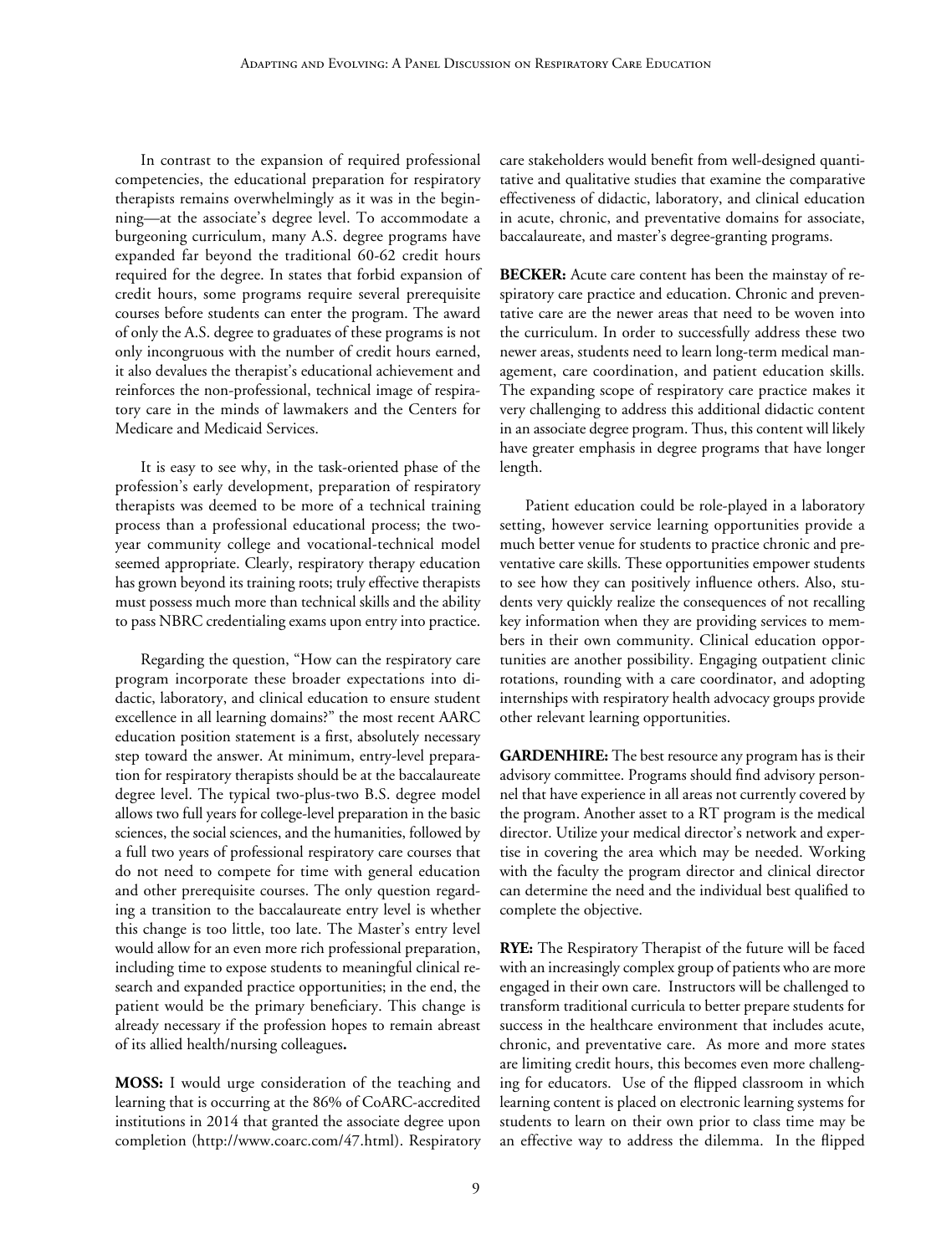classroom, class time is utilized to engage students in student-centered learning activities, such as teamwork, debates, self-reflection, case studies and simulations. This type of active learning has been shown to stimulate higher-order thinking, problem solving, and critical analysis. Furthermore, a group of undergraduate students who were surveyed valued the use of e-learning in clinical skills education and rated e-learning just as highly as other traditional methods of clinical skills teaching.

**MOSS:** The foundation of excellent practice is deliberate attention to the learning of assessment and communication skills—these will transfer from the classroom or lab to any clinical environment. In my opinion, this learning is crystallized in a well-planned, diverse array of clinical practice activities (not just observations) that are structured with clear and comprehensive learning objectives.

**WISSING:** Respiratory care (RC) education evolves over time as does many other educational paradigms. When I began RC in the 1970s, it was task-oriented, and educational programs were skill oriented. Over the ensuing decades, RC has evolved to now being on the cusp of providing value-driven care and disease management requiring critical thinking and problem solving.

RC educators need to re-think the use of traditional classroom and laboratory teaching. One way to do this is by expanding student exposure to areas outside the acute care hospital, such as in the home setting, outpatient clinics, and industrial settings. Students should also experience service learning, interprofessional education, and engage patient education. Incorporating technology, such as simulation and interactive online programs, to augment didactic teaching remains a priority. Programs should also adopt a public health initiative promoting lung health—curricula often not included in RC programs. RC programs need to educate students to be able to collaborate between acute care hospitals and post-care providers, promote team care, and participate in telemedicine.

Future RC education will extend beyond the brickand-mortar building. Students will learn in a variety of environments, from simulation to virtual realities. Advances in technology provide unlimited opportunities to expose students to clinical situations in a risk-free but realistic environment.

RC programs should develop career pathways to bring the associate degree students opportunities for undergraduate education, and graduate education to develop the necessary skill set to work in a collaborative environment and

disease management to meet the challenge of RC's expanding role. We have come a long way since the 1970s, and opportunity for RC continues to abound.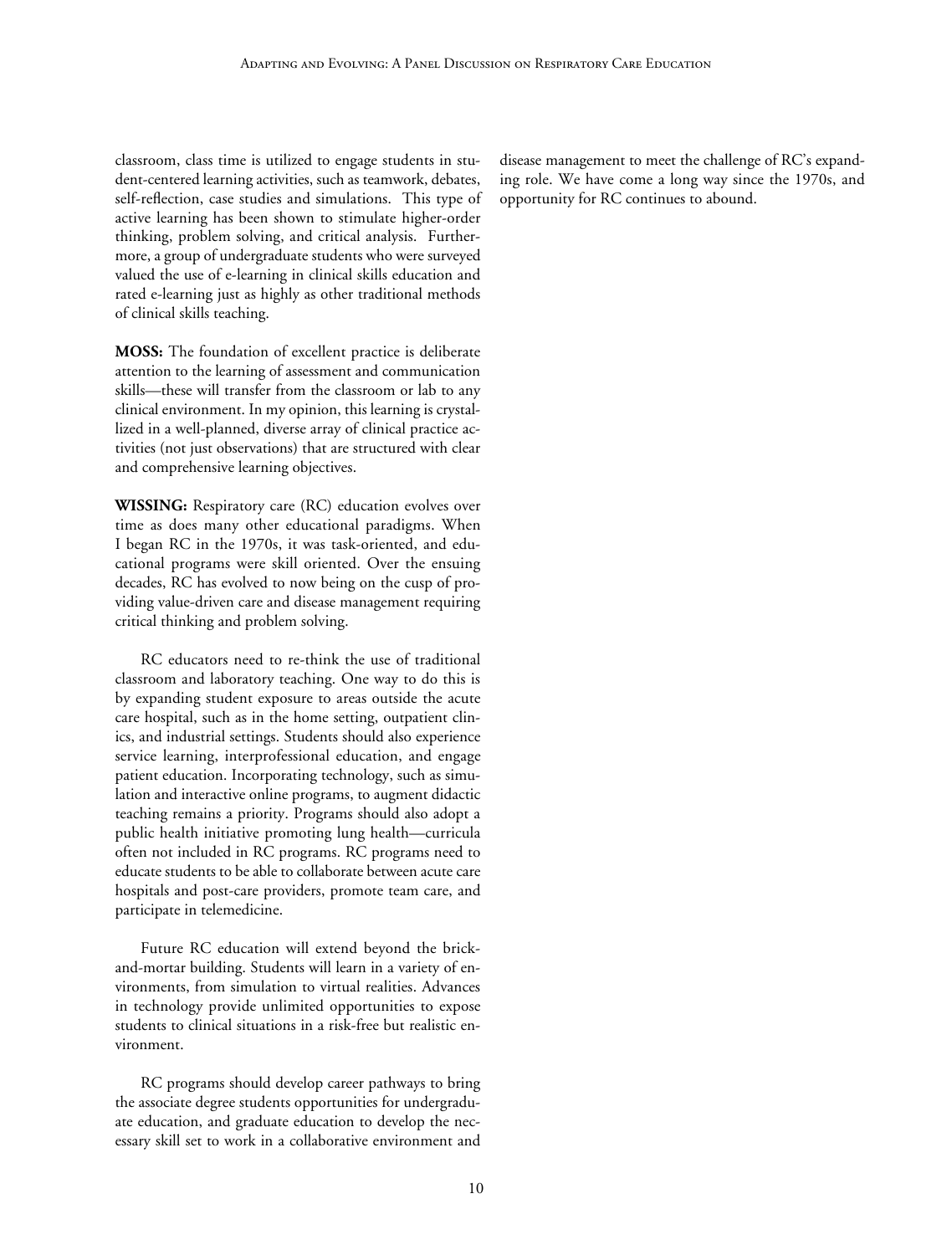# <span id="page-10-0"></span>**The Impact of Interprofessional Clinical Simulation on Attitudes, Confidence and Professional Identity: The Added Value of Integrating Respiratory Therapy**

**Georgianna Sergakis, PhD, RRT, TTS, FAARC Jill Clutter, PhD, MCHES Victoria Holthaus, MS, RD Marcia Nahikian-Nelms, PhD, RDN, LD, CNSC Lisa Rohrig, BSN, RN Julie Legg, PharmD Beth Liston, MD, PhD, FACP Carolyn McClerking, DNP, RN, ACNP-BC Erin Thomas, DPT, PT Janice Wilcox DNP, RN, CNL**

#### **Abstract**

**Introduction:** Interprofessional clinical simulation for students in health care professions proffers a collaborative and comprehensive approach to patient care prior to clinical rotations, in the safety of the simulated learning environment. Interprofessional clinical simulation has been shown to improve attitudes toward teamwork, improve understanding of professional roles, and facilitate overall communication for coordinated, comprehensive patient care. **Methods:** The purpose of this mixed-methods, descriptive study was to explore attitudes toward interprofessional education through a unique multi-patient clinical simulation. Health professions students from eight different health professions programs completed the simulation, a 2.5-hour experience involving interprofessional rounds and care of two medically complex standardized patients; one who is mechanically ventilated and the other who is post-amputation. The Readiness for Interprofessional Learning Scale (RIPLS) was used to measure attitudes toward interprofessional learning. Audio-recorded debriefing sessions followed each simulation session, which yielded qualitative data. **Results:** A total of 186 students from eight different health professions participated. Understanding the roles of others improved significantly following the simulation experience  $(p<0.05)$ . Participation in the simulations reflected a positive change in attitude on three of the four subscales of the RIPLS: teamwork and collaboration, negative professional identity, and positive professional identity. Additionally, participants noted increased confidence in caring for a patient on a mechanical ventilator post-simulation  $(p<0.05)$ . Qualitative analysis of the debriefing sessions identified four emerging themes: teamwork, communication, preparation and confidence, and professional identity. **Conclusions:** Interprofessional clinical simulations promote enhanced teamwork, professional identity, confidence, communication, and clinical preparation and should be considered for all health profession curricula.

**Key words:** interprofessional,clinical simulation, teamwork, collaboration

Georgianna Sergakis, PhD, RRT, TTS, FAARC The Ohio State University, College of Medicine, School of Health and Rehabilitation Science, Respiratory Therapy Division, Columbus, Ohio

Jill Clutter, PhD, MCHES The Ohio State University, College of Medicine, School of Health and Rehabilitation Science, Health Sciences & Medical Dietetics, Columbus, Ohio

Victoria Holthaus, MS, RD YES! Nutrition, LLC Columbus, Ohio

Marcia Nahikian-Nelms, PhD, RDN, LD, CNSC The Ohio State University, College of Medicine, School of Health and Rehabilitation Science, Health Sciences & Medical Dietetics, Columbus, Ohio

Lisa Rohrig, BSN, RN The Ohio State University, College of Nursing, Columbus, Ohio

Julie Legg, PharmD The Ohio State University, College of Pharmacy, Columbus, Ohio

Beth Liston, MD, PhD, FACP The Ohio State University, College of Medicine, Columbus, Ohio Carolyn McClerking, DNP, RN, ACNP-BC The Ohio State University, College of Nursing, Columbus, Ohio

Erin Thomas, DPT, PT The Ohio State University, College of Medicine, School of Health and Rehabilitation Science, Physical Therapy, Columbus, Ohio

Janice Wilcox DNP, RN, CNL The Ohio State University, College of Nursing, Columbus, Ohio

Corresponding author: Georgianna Sergakis, PhD, RRT, RCP, TTS, FAARC

Associate Professor & Program Director The Ohio State University, College of Medicine, School of Health and Rehabilitation Science, Respiratory Therapy Division, Columbus, Ohio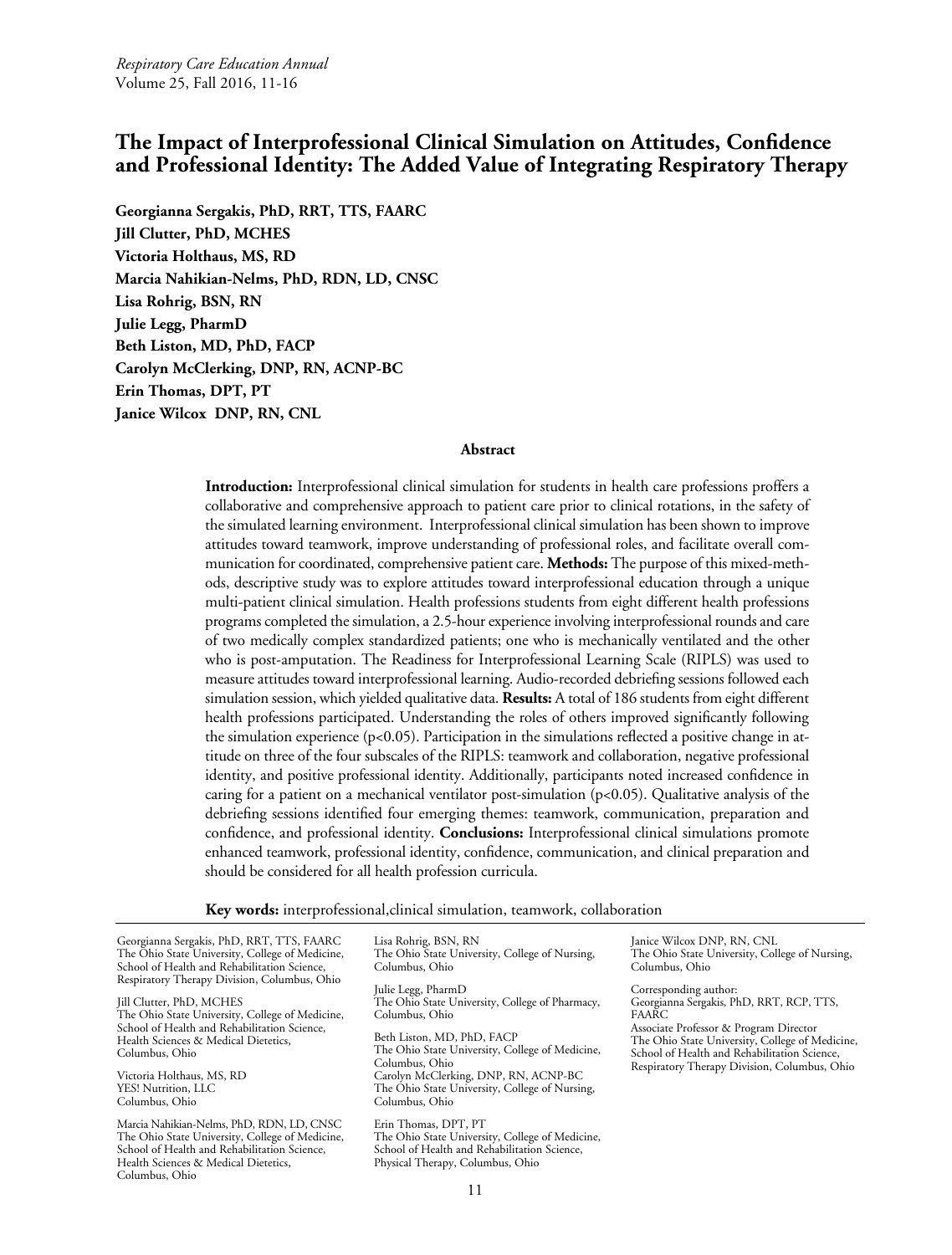#### **Introduction**

Safe and effective health care requires the collaborative effort of numerous health care professionals, yet evidence indicates that this need may not be consistent with dayto-day practice and is often hampered by poor communication or inaccurate perceptions of other health care team members.<sup>1-4</sup> Researchers have indicated that purposefully integrating training programs for interprofessional care may produce better patterns of communication and collaboration among health care team members.<sup>5-7</sup> Health sciences professional programs provide a prime opportunity to optimize interprofessional education (IPE) experiences at a crucial time in the students' professional development. Interprofessional clinical simulation is an educational strategy used to purposefully train students in interprofessional care through a simulated learning experience.Interprofessional clinical simulation for students in health care professions creates an opportunity for trainees to experience a collaborative and comprehensive approach to patient care prior to clinical rotations and in the safety of the simulated learning environment. The benefits of interprofessional clinical simulation have been noted to include improved attitudes toward teamwork, improved understanding of professional roles, and have been found to facilitate overall communication for coordinated, comprehensive patient care.<sup>8-10</sup>

The Institute of Medicine Committee on Measuring the Impact of Interprofessional Education on Collaborative Practice and Patient Outcomes identified four major areas of need related to "evaluating the impact of IPE on collaborative practice and patient outcomes":

1. More closely aligning the education and health care delivery systems;

2. Developing a conceptual framework for measuring the impact of IPE;

3. Strengthening the evidence-base for IPE; and

4. More effectively linking IPE with changes in collaborative behavior.<sup>11</sup>

The importance of IPE is also recognized in professional standards for accreditation. Respiratory therapy programs are required to include IPE to meet accreditation standards. The Commission on Accreditation for Respiratory Care (CoARC) Accreditation Standards for Entry into Respiratory Care Professional Practice Standard 4.05 states, "Graduates must be able to function within interprofessional teams and communicate effectively with diverse populations. The curriculum must prepare students to work with a variety of populations including, but not limited to, individuals of various ages, abilities, and ethnicities." <sup>12</sup> Though CoARC does not stipulate the method by which programs must meet the Standard, interprofessional clinical simulation is an innovative, yet authentic way to address the requirement.

The AARC's 2015 and Beyond initiative and related manuscripts, also address the evolving role and competencies of the respiratory therapist (RT) in the complex health care environment.<sup>13-15</sup> The manuscripts based on the 2015 and Beyond conferences emphasize that care teams will become the main method of health care delivery and the respiratory therapist will need to have the competencies and communication skills to function as part of the interprofessional health care team. The role of the RT has drastically evolved since its establishment over 60 years ago and will continue to expand for years to come. Interprofessional education provides opportunities to learn about the role of other health care professions as well as opportunities for others to learn about respiratory therapy. In addition, representation of the RT profession in interprofessional education simulations may also allow the health care team to learn more about specific concerns when caring for patients that require mechanical ventilation. There are few studies in the literature that explore the impact of RT student participation on interprofessional clinical simulation. The purpose of this study was to explore the attitudes of undergraduate and graduate students toward interprofessional education through a unique multi-patient clinical simulation focused on collaboration and communication.

#### **Methods**

#### **Research design**

This was a descriptive study using a mixed-method design. The Readiness for Interprofessional Learning Scale (RIPLS), a nineteen question instrument, was used as the pre- and post-simulation survey to measure attitudes toward interprofessional learning.16 Audio-recorded debriefing sessions followed each simulation session which yielded qualitative data. The study was approved by the Institutional Review Board.

#### **Study population**

The study population included health professions students at a large midwestern university. Participants from a variety of disciplines: nursing, respiratory therapy, medical dietetics, occupational therapy, physical therapy, pharmacy, medicine, and nurse practitioner programs completed the simulation comprising the simulation care team of 10-15 individuals. The actual simulation was a 2.5-hour experience which involved interprofessional rounds and care for two medically complex patients in an acute-care environment. The simulation involved five phases: 1) assessment and patient evaluation, 2) interprofessional care management rounds, which included devising the treatment plan, 3) treatment delivery, 4) rounds to report progress, and 5) debriefing of the simulation by participants. One of the patients required management while on mechanical ventila-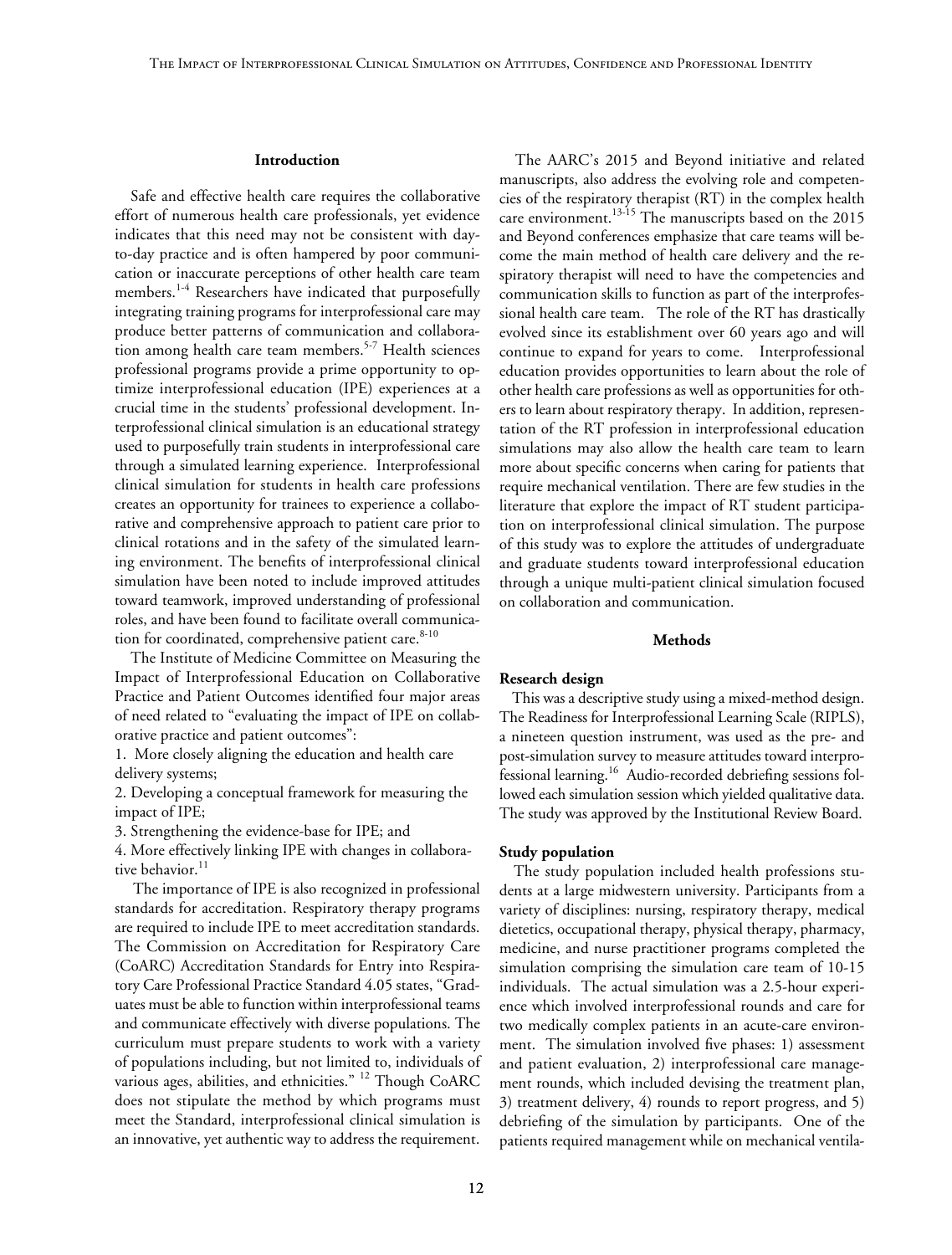# Table 1 *Questions for Simulation Debrief* \_\_\_\_\_\_\_\_\_\_\_\_\_\_\_\_\_\_\_\_\_\_\_\_\_\_\_\_\_\_\_\_\_\_\_\_\_\_\_\_\_\_\_\_\_\_\_\_\_\_\_\_\_\_\_\_\_\_\_\_\_\_\_\_

- **1. Was the simulation helpful in understanding the other professions' roles?**
	- **a. Give examples of mutual respect and understanding.**
- **2. Did the collaborative experience increase your confidence in caring for your patients?**
- **3. Discuss your views on the interprofessional communication during the simulation.**
	- **a. Was it effective?**
	- **b. Did you use the ISBAR Identify, Situation, Background, Assessment, and Recommendation?**
	- **c. Share examples of effective communication that occurred within the experience.**
- **4. What do you take away from this experience?**
	- **a. What surprised you?**
	- **b. What will you do differently in practice as a result?**
- **c. What was the most difficult part of the experience?** \_\_\_\_\_\_\_\_\_\_\_\_\_\_\_\_\_\_\_\_\_\_\_\_\_\_\_\_\_\_\_\_\_\_\_\_\_\_\_\_\_\_\_\_\_\_\_\_\_\_\_\_\_\_\_\_\_\_\_\_\_\_\_\_

tion along with assessment for extubation. The "intubated" patient wore an endotracheal tube holder with a shortened endotracheal tube and was connected to a ventilator circuit that was not attached to the ventilator. Taped to this "faux" circuit, another ventilator circuit was attached to the ventilator and connected to a test lung. The other patient was post-amputation and required clinical assessment for pneumonia. Both were played by standardized patient actors. The simulation of the intubated patient scenario posed unique communication challenges for the team because this patient was unable to speak.

#### **Instrumentation**

The Readiness for Interprofessional Learning Scale instrumentation for interprofessional clinical simulation was used as the pre- and post-questionnaire for the simulation. <sup>16</sup> The authors' permission was obtained to use the instrument for the study. RIPLS is a validated nineteen question pre- and post-questionnaire consisting of three sub-categories which include teamwork and collaboration, professional identity, and roles and responsibilities sections.<sup>16-18</sup> These questions are graded based on a five-point Likert scale rang-

#### Table 2

*Participants*

ing from "strongly agree" (5) to "strongly disagree" (1). Mc-Fadyen et al found test-retest reliability to be high with the RIPLS items and subscales.<sup>19</sup> For the current study, subscale internal consistency was reflected through the Cronbach's alpha values ranging from 0.62 to 0.87 for the cluster of items. Additionally, a question regarding understanding other health care professionals' roles was included in the questionnaire. Participants were asked to rate their understanding of each of the other professionals' roles on a scale from 1 to 10, with 10 meaning "understand it well" and 1 meaning "not at all."

All members of the simulation care team (10-15 students) participated in the simulation debrief which was led by a faculty facilitator. The questions are listed in Table 1. The qualitative data collected from the audio-recorded debrief session was analyzed using inductive analysis. Inductive analysis examined data from these specific observations to organize broader generalizations that emerged as themes. The narrative data were carefully read by investigators and systematically analyzed to identify recurrent themes both within and across groups. Researchers read all transcriptions individually and then met to discuss themes and patterns. Responses were organized into categories including, teamwork and collaboration, communication, clinical preparation and confidence, and professional identity.

#### **Results**

#### **Quantitative data**

The data collected represents one semester of interprofessional clinical simulations. A total of 186 students (78% female, 22% male) from eight different health professions participated during the semester (Table 2). Students ranged in age from 19-43 with an average age of 24.3 (5.86). Comparisons between students in both undergraduate programs (Medical Dietetics, Nursing, and Respiratory Therapy) and post-undergraduate programs (Medicine, Nurse Practitioner, Occupational Therapy, Pharmacy, and Physical Therapy) yielded no significant differences in response, therefore the data for all professional programs were used.

The understanding of each of the respective professions was elicited by asking the participants to rate them on a scale from 10 "understand it well" to 1 "not at all". To provide a more accurate depiction of the mean rating

| <i>i articipanis</i> |    |    |             |       |    |           |    |       |
|----------------------|----|----|-------------|-------|----|-----------|----|-------|
| MD                   |    |    | OТ          | Pharm | PТ | <b>RN</b> | RT | Total |
|                      |    |    |             | 12    |    | 10        | ∠  | 41    |
|                      | 29 |    |             | 22    | 14 |           |    | 145   |
| 10                   | 34 | 13 | O           | 34    | 17 | 65        |    | 186   |
|                      |    |    | Med Diet NP |       |    |           |    |       |

\_\_\_\_\_\_\_\_\_\_\_\_\_\_\_\_\_\_\_\_\_\_\_\_\_\_\_\_\_\_\_\_\_\_\_\_\_\_\_\_\_\_\_\_\_\_\_\_\_\_\_\_\_\_\_\_\_\_\_\_\_\_\_\_\_\_\_\_\_\_\_\_\_\_\_\_\_\_\_\_\_\_\_\_\_\_\_\_\_\_\_\_\_\_\_\_\_\_\_\_\_\_\_\_\_\_\_\_\_\_\_\_\_\_\_\_\_\_\_\_\_\_\_\_\_\_\_\_\_\_\_\_\_\_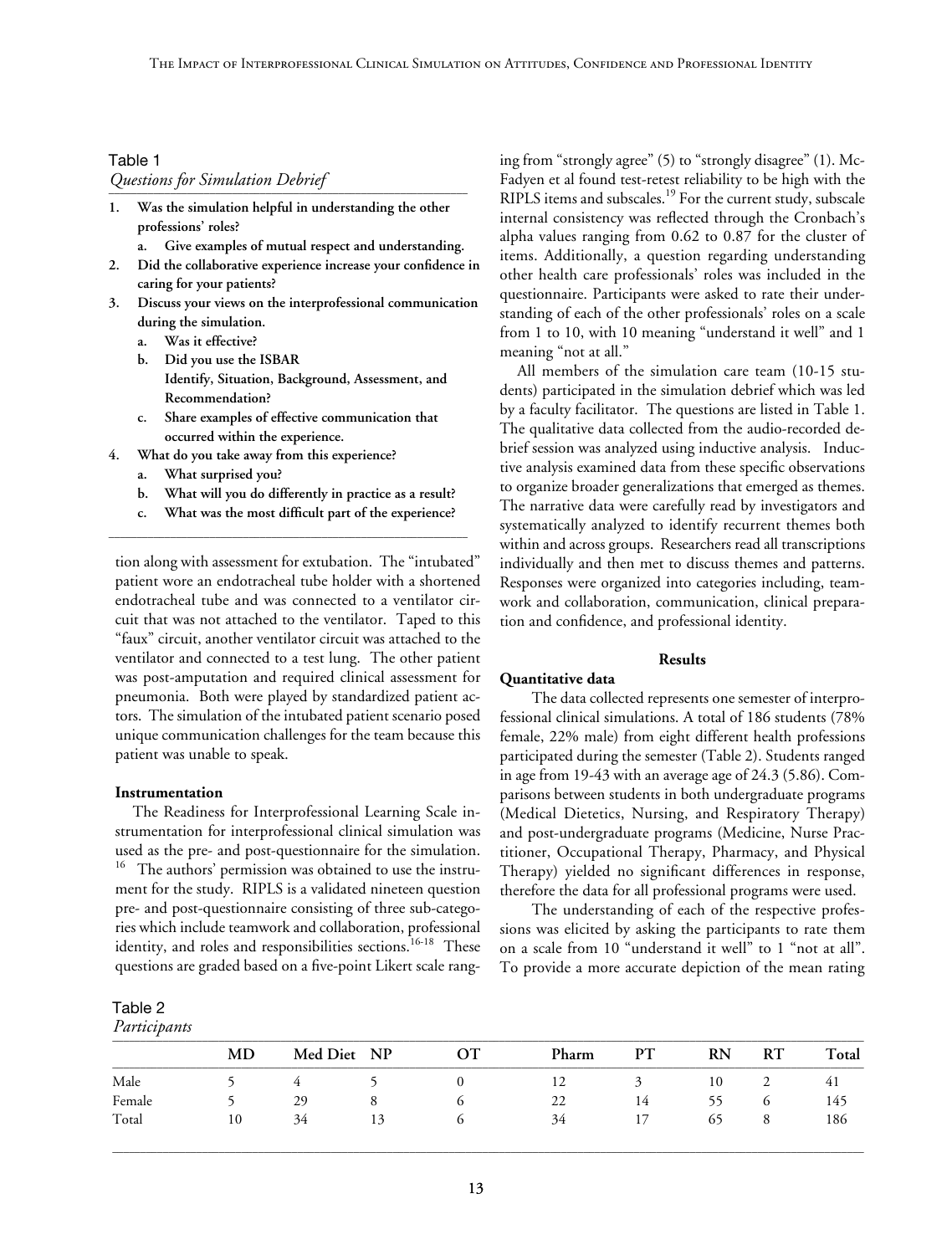The Impact of Interprofessional Clinical Simulation on Attitudes, Confidence and Professional Identity

| Role Comprehension |         |                 |           |         |         |         |         |         |
|--------------------|---------|-----------------|-----------|---------|---------|---------|---------|---------|
|                    | MD      | <b>Med Diet</b> | <b>NP</b> | OТ      | Pharm   | PТ      | RN      | RT      |
| $N^*$              | 171     | 153             | 172       | 173     | 152     | 168     | 121     | 178     |
| Pre                | 8.18    | 6.27            | 7.29      | 7.03    | 7.83    | 7.67    | 7.77    | 7.25    |
| Post               | 8.98    | 9.34            | 8.95      | 8.14    | 9.04    | 8.85    | 8.90    | 8.82    |
| p-value            | $-.001$ | $-.001$         | $-.001$   | $-.001$ | $-.001$ | $-.001$ | $-.001$ | $-.001$ |

Table 3

\_\_\_\_\_\_\_\_\_\_\_\_\_\_\_\_\_\_\_\_\_\_\_\_\_\_\_\_\_\_\_\_\_\_\_\_\_\_\_\_\_\_\_\_\_\_\_\_\_\_\_\_\_\_\_\_\_\_\_\_\_\_\_\_\_\_\_\_\_\_\_\_\_\_\_\_\_\_\_\_\_\_\_\_\_\_\_\_\_\_\_\_\_\_\_\_\_\_\_\_\_\_\_\_\_\_\_\_\_\_\_\_\_\_\_\_\_\_\_\_\_\_\_\_\_\_\_\_\_\_\_\_\_\_ *\*The analyses for each professional program were performed without the participants in each of the professional programs, indicating other professionals' understanding of that profession. Discrepancies in participant numbers are due to incomplete data.*

for the pre- and post-role understanding portions for each medical profession, only the perceptions of the other professions were included in the analyses. Paired t-tests were used to analyze differences in role understanding ratings from pre- to post-simulation. Each program of study yielded a statistically significant improvement in comprehension of the other medical professions (Table 3).

Table 4 is an overview of the RIPLS scores which displays the total RIPLS scores as well as the four individual subscales, both pre- and post-simulation. The changes in mean scores were analyzed using paired t-tests. In each subscale we examined the mean, standard deviation, and statistical significance values for the pre- and post-survey RIPLS scores, as well as in the total of these scores. All subscales yielded a statistical significance except for the fourth subscale, roles and responsibilities, which comprised of three negatively worded questions. These negatively worded questions may have been misinterpreted by the students.

The confidence of the students caring for a mechanically ventilated patient was measured pre- and post-simulation using a Likert scale (1=strongly disagree; 5=strongly

## Table 4

*RIPLS Scores (Overall and subscales)*

agree). All programs of study demonstrated a statistically significant (p<.001) increase of confidence when caring for a mechanically ventilated patient, indicated by a shift from a rather neutral stance (m=2.87) to much stronger agreement (m=3.66). This suggests the incorporation of a mechanically ventilated patient and utilization of respiratory therapists aided in the knowledge base and confidence needed for health care professionals to properly care for a mechanically ventilated patient. It was determined that prior to these clinical simulations the majority of students involved had not had the opportunity to care for an intubated patient or interact with the field of respiratory therapy.

# **Qualitative data**

Qualitative data were derived through inductive analysis of the students' individual comments at the interprofessional debriefing session directly following the simulations. The qualitative data yielded sub categories pertaining to teamwork and collaboration, interprofessional communication, clinical preparation and confidence, and professional identity.

| <b>RIPLS</b>       | Items*    | Range of               | Pre/Post | Mean (SD)     | p-value |
|--------------------|-----------|------------------------|----------|---------------|---------|
| Subscales          |           | <b>Possible Points</b> |          |               |         |
| Teamwork &         | $1 - 9$   | $9 - 45$               | Pre      | 42.27(3.328)  | $-.001$ |
| Collaboration      |           |                        | Post     | 43.85(2.341)  |         |
| Negative           | $10 - 12$ | $3 - 15$               | Pre      | 5.10(2.376)   | $-.001$ |
| Professional ID    |           |                        | Post     | 4.25(2.137)   |         |
| Positive           | $13 - 16$ | $4 - 20$               | Pre      | 17.44 (2.311) | $-.001$ |
| Professional ID    |           |                        | Post     | 18.90 (1.829) |         |
| Roles &            | $17 - 19$ | $3 - 15$               | Pre      | 9.04(1.662)   | .305    |
| Responsibilities   |           |                        | Post     | 9.19(1.987)   |         |
| <b>RIPLS Total</b> | $1 - 19$  | $19 - 95$              | Pre      | 73.84 (5.569) | $-.001$ |
|                    |           |                        | Post     | 76.18 (4.561) |         |

\_\_\_\_\_\_\_\_\_\_\_\_\_\_\_\_\_\_\_\_\_\_\_\_\_\_\_\_\_\_\_\_\_\_\_\_\_\_\_\_\_\_\_\_\_\_\_\_\_\_\_\_\_\_\_\_\_\_\_\_\_\_\_\_\_\_\_\_\_\_\_\_\_\_\_\_\_\_\_\_\_\_\_\_\_\_\_\_\_\_\_\_\_\_\_\_\_\_\_\_\_\_\_\_\_\_\_\_\_\_\_\_\_\_\_\_\_\_\_\_\_\_\_\_\_\_\_\_\_\_\_\_\_\_

*\* Items scale: 1=strongly disagree; 2=disagree; 3=undecided; 4=agree; 5=strongly agree*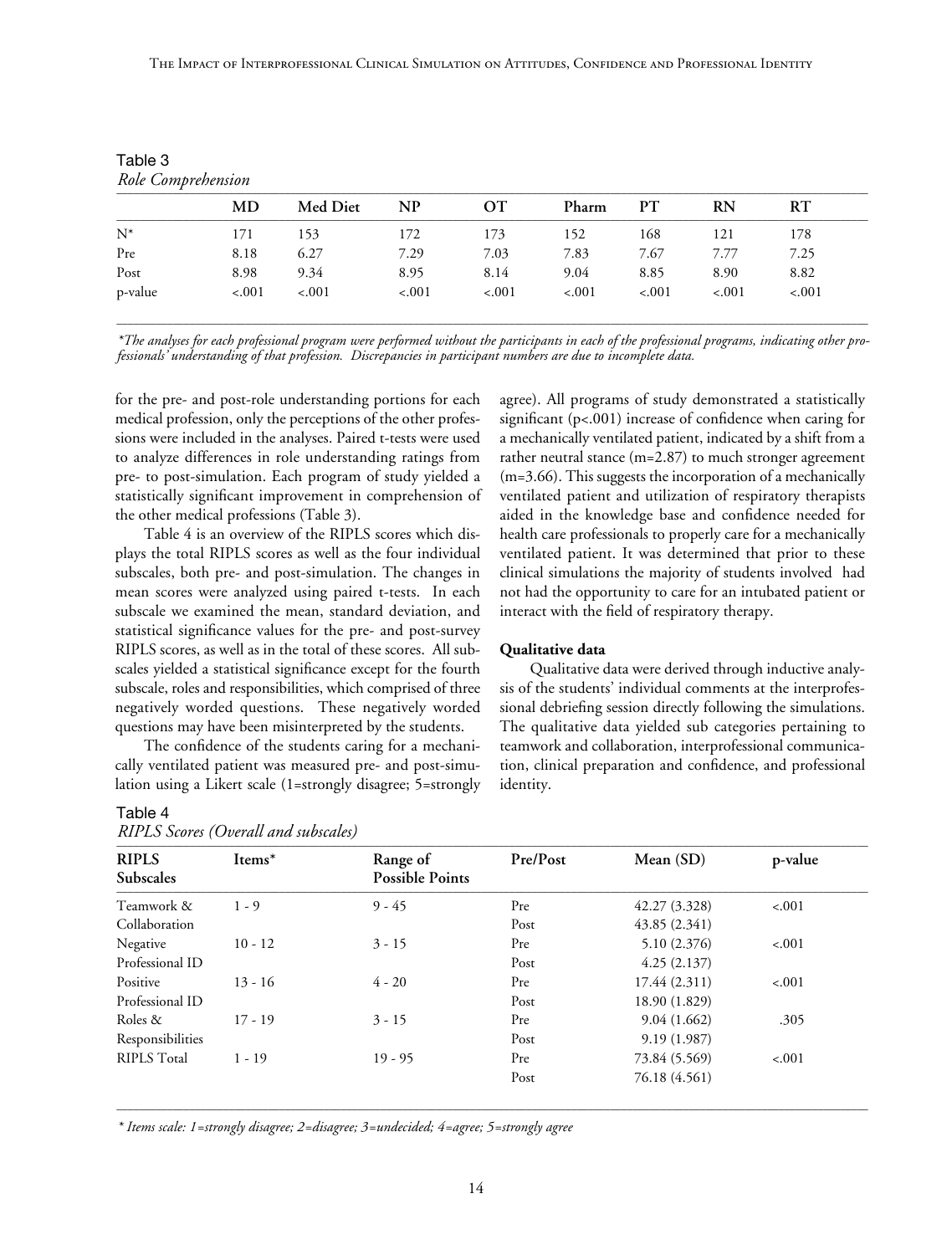#### **Teamwork and collaboration**

Several participants commented in the debrief session that the interprofessional clinical simulation experience allowed them to appreciate the interconnectedness of the health care team when providing patient centered care. The comments frequently noted that the other professions represented in the simulation could be relied upon for additional information or expertise and that they "didn't have to know it all." One student commented:

*"You know you can rely on other occupations to fill in the blanks. Like I said earlier, you don't have to try and remember everything. This learning experience teaches us to do that so when we go to work we don't have to do it all by ourselves. We are more likely to seek help from other professions."* – Medical **Dietetics** 

#### **Interprofessional communication**

Another theme identified in the debrief sessions was that of communication. The participants noted that simulation provided them an opportunity to practice their communication skills. The nature of the rounding simulation allowed the students to understand the impact of clear communication in the interprofessional decision-making process. A representative comment was:

*"I think this exercise was good just in terms of planning and making communication efficient and knowing what is important to communicate. There is limited time in rounds and being able to say what's important and giving recommendations is key."* – Registered Nurse

#### **Clinical preparation and confidence**

There were several comments that discussed the growth that occurred from the experience. Participants noted that they improved their confidence and skills in providing patient care. Others noted how they gained valuable skills, like leadership, from the experience as well. Representative comments are noted below.

*"This increased my confidence because it's impossible to know everything about everything but you do have those resources, like if I have a question about drugs I can call pharmacy or if I have a question about getting a patient up and moving I can call physical therapy and with nutrition I can call dietetics, so it's a very dynamic setting where you don't have to know everything about everything."* – Nurse

*"I did this last year as a student in their position and now I'm here this year kind of mentoring them. Just to see from one year to the next how much you learn and how much you actually will be in* 

*these scenarios when you get out there and do your clinicals. This was very helpful to prepare me for this year and I would definitely recommend this for future students."* – Respiratory Therapy

#### **Professional identity**

The final theme articulated in the debrief sessions was that of professional identity. The participants noted that they were able to learn about the other professions represented and were also able to gain a better understanding of their own professional role. Representative comments were:

*"It was nice to see with pharmacy the way they came to rounding and had things prepared. I didn't know what they did behind the scenes. It seemed like they would see the orders and then work from those orders, not necessarily be as prepared as they were, so I was interested to see that."* – Nurse Practitioner

*"I have never really worked with dietetics before so it was interesting to see the scope of their practice and what they do and all their interactions with other fields. I never knew how much they interacted with pharmacy and with all the different regulations on feeding and medications and things like that."* – Medicine

#### **Summary**

The entirety of these qualitative findings suggests an enhanced level of communication, teamwork, confidence, clinical preparation, and comprehension of roles among the various programs of study. The broad scope of professions that participated in this simulation contributed to a rich understanding of the multidimensional impact of the interprofessional education experience.

#### **Limitations**

There were several limitations to this study. Because the perceptions are self-reported, this information is purely subjective and therefore may not represent the target population. Another limitation is that the sample was a convenience sample of undergraduate students enrolled at a large mid-western university.

# **Discussion and Conclusions**

Interprofessional clinical simulations promote enhanced teamwork, professional identity, confidence, communication, and clinical preparation and should be considered for all health professions' curricula. The utilization of interprofessional clinical simulation that incorporates patient rounds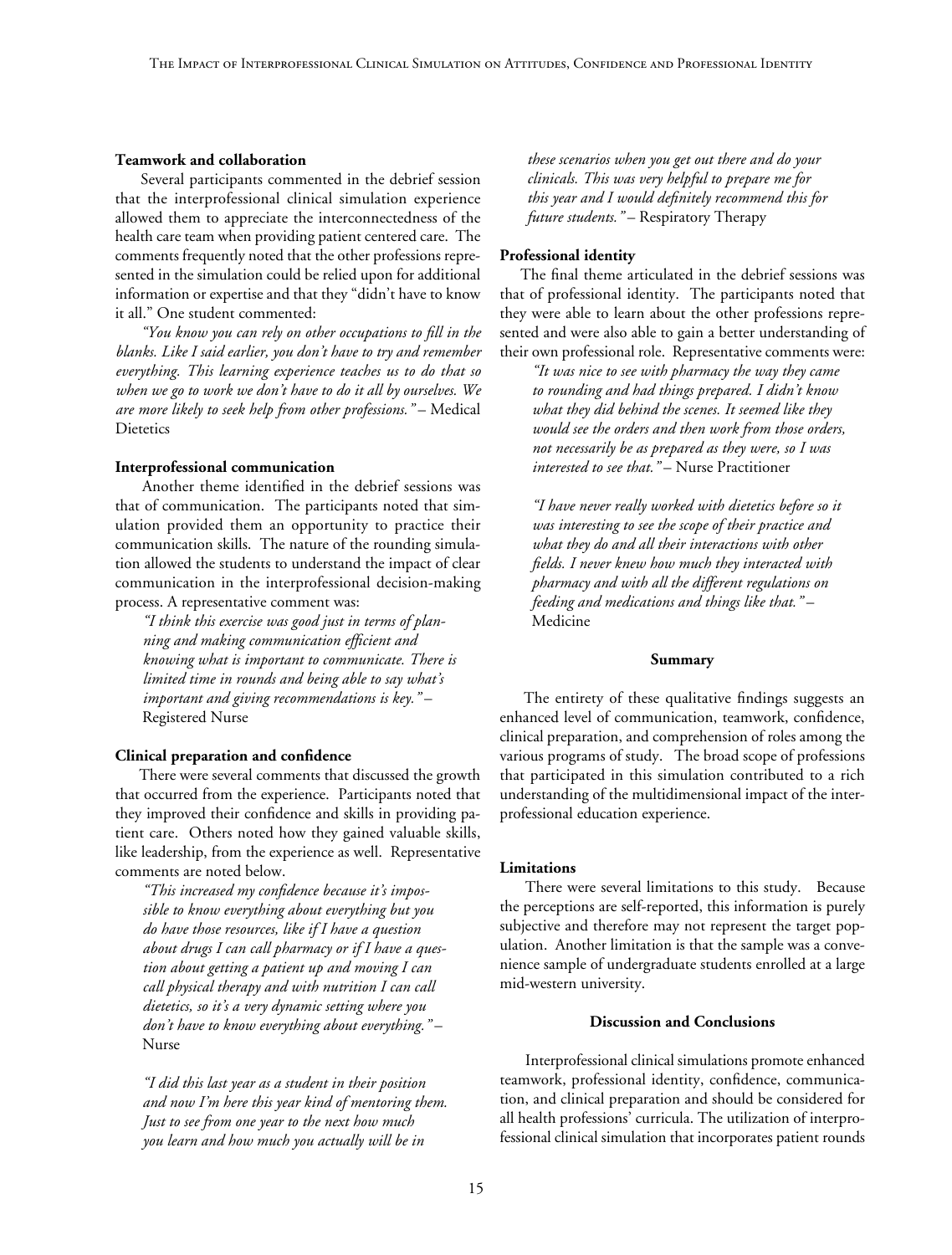prepares students for realistic clinical interactions and increases levels of professional identity within each program of study. Interprofessional clinical simulations that promote teamwork and collaboration among the health professions are vital to exposing trainees to real-world collaborations and clinical situations prior to experiences in the workplace. The results of the study corroborate findings from related literature in IPE. Interprofessional clinical simulations have demonstrated efficacy in improving professional identity, confidence in self and others, interprofessional communication, teamwork, and clinical preparation.<sup>9, 19-21</sup> This study contributes evidence utilizing a broader scope of represented professions and unique multi-patient scenarios. This study also highlights the contributions of respiratory therapy students to the simulation experience, which has not been extensively illustrated in the literature. Future research is needed to examine the long-term effects of clinical simulations and the translation to professional teamwork and patient care.

## **References**

1. Greenberg CC, Regenbogen SE, Studdert DM, et al. Patterns of communication breakdowns resulting in injury to surgical patients. J Am Coll Surg 2007; 204(4):533- 540.

2. Neily J, Mills PD, Eldridge N, et al. Incorrect surgical procedures within and outside of the operating room. Arch Surg 2009; 144(11):1028-1034.

3. Kvarnstrom S. Difficulties in collaboration: a critical incident study of interprofessional healthcare teamwork. J Interprof Care 2008; 22(2):191-203.

4. Morey JC, Simon R, Jay GD, et al. Error reduction and performance improvement in the emergency department through formal teamwork training: Evaluation results of the MedTeams project. Health Serv Res 2002; 37(6):1553-1581.

5. McCulloch P, Rathbone J, Catchpole K. Interventions to improve teamwork and communications among healthcare staff. Br J Surg 2011; 98(4):469-479.

6. Reeves S, Perrier L, Goldman J, et al. Interprofessional education: effects on professional practice and healthcare outcomes (update). Cochrance Database Syst Rev 2013; (3):CD002213.

7. Vazirani S, Hays RD, Shapiro MF, Cowan M. Effect of a multidisciplinary intervention on communication and collaboration among physicians and nurses. Am J Crit Care 2005; 14(1):71-76.

8. Hobson C, Strupeck D, Griffin A, et al. Facilitating and documenting behavioral improvements in business student teamwork skills. Business Education Innovation Journal 2013; 5(1):82-95.

9. Hertweck ML, Hawkins SR, Bednarek ML, et al. Attitudes toward interprofessional education: Comparing physician assistant and other health care professions students. J Physician Assist Educ 2012; 23(2):8-15.

10. Wright MC, Phillips-Bute BG, Petrusa ER, et al. Assessing teamwork in medical education and practice: relating behavioural teamwork ratings and clinical performance. Med Teach 2009; 31(1):30-38.

11. Institute of Medicine. Measuring the impact of interprofessional education on collaborative practice and patient outcomes. Washington DC: The National Academies Press; 2015.

12. Commission on Accreditation for Respiratory Care. Accreditation standards for entry into respiratory care professional practice. Available at: http://www.coarc.com/29. html *Accessed July 30, 2016*

13. Kacmarek RM, Durbin CG, BarnesTA, et al. Creating a vision for respiratory care in 2015 and beyond. Respir Care 2009; 54(3):375-389.

14. Barnes TA, Gale DD, Kacmarek RM, Kageler WV. Competencies needed by graduate respiratory therapists in 2015 and beyond. Respir Care 2010; 55(5):601-616.

15. Barnes TA, Kacmarek RM, Kageler WV, et al. Transitioning the respiratory therapy workforce for 2015 and beyond. Respir Care 2011; 56(5):681-690.

16. Parsell G, Bligh J. The development of a questionnaire to assess the readiness for health care students for interprofessional learning (RIPLS). Med Educ 1999; 33(2):95-100.

17. McFadyen AK, Webster VS, Maclaren WM. The test-retest reliability of a revised version of the Readiness for Interprofessional Learning Scale (RIPLS)*.* J Interprof Care 2006; 20(6):633-639.

18. Reid R, Bruce D, Allstaff K, McLernon D. Validating the Readiness for Interprofessional Learning Scale (RIPLS) in the postgraduate context: are health care professionals ready for IPL? Med Educ 2006; 40(5):415-422.

19. King AE, Conrad M, Ahmed RA. Improving collaboration among medical, nursing and respiratory students through interprofessional simulation. J Interprof Care 2013; 27(3):269-271.

20. Williams B, Brown T, McKenna L, et al. Students' attitudes toward interprofessional learning: a comparison between two universities. J Allied Health 2015; 44(4):201- 207.

21. Holthaus V, Sergakis G, Wilcox J, et al. The impact of interprofessional simulation on dietetic student perception of communication, decision-making, roles, and self-efficacy. Top Clin Nutr 2015; 30(2):127-142.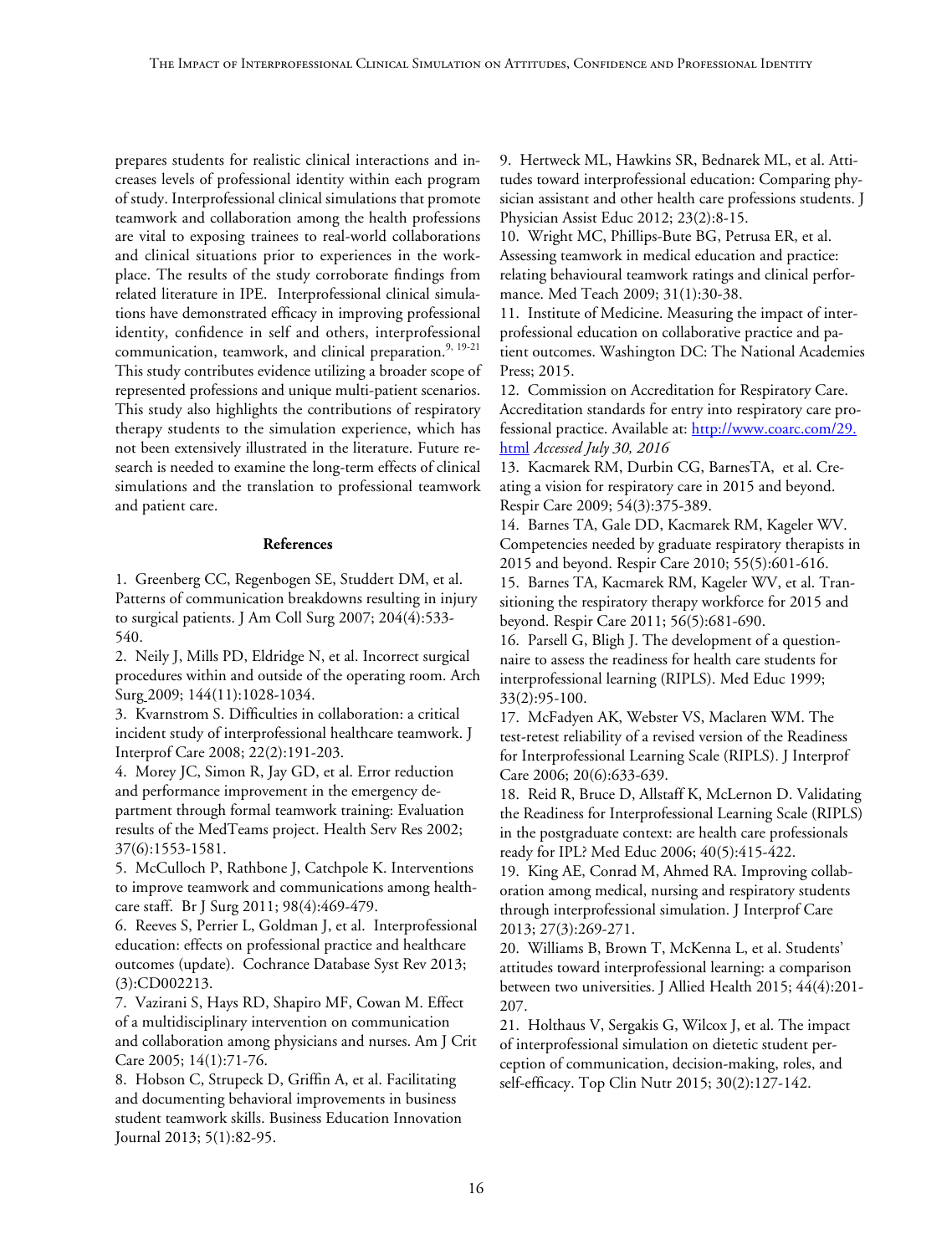<span id="page-16-0"></span>*Respiratory Care Education Annual* Volume 25, Fall 2016, 17-20

# **Evaluation of the Inter-rater Reliability of the Clinical PEP Program**

**Crystal L. Dunlevy, EdD, RRT, RCP Sarah M. Varekojis, PhD, RRT, RCP, FAARC Georgianna G. Sergakis, PhD, RRT, RCP, FAARC**

#### **Abstract**

**Introduction:** Clinical supervision plays an important role in the training of respiratory therapy students. Preceptor training is one tool respiratory therapy faculty can use to ensure inter-rater reliability (IRR) among clinical educators. **Methods:** Since 2013, users of the AARC's Clinical PEP program have contributed results of training for composite analysis of IRR. Percentage agreement was calculated for 10 modules. **Results:** 89 preceptors were included in the study. IRR was excellent for nine of the 10 modules and was good for the remaining module. Percentage agreement ranged from 78% - 93%. **Conclusions:** Users of Clinical PEP continue to demonstrate a high degree of IRR which serves to fulfill an important respiratory therapy education accreditation requirement.

**Key Words:** clinical education, preceptor, respiratory therapy

Crystal L. Dunlevy, EdD, RRT, RCP Associate Professor The Ohio State University, College of Medicine, School of Health and Rehabilitation Science, Health Sciences Division, Columbus, Ohio

Sarah M. Varekojis, PhD, RRT, RCP, FAARC Associate Professor The Ohio State University, College of Medicine, School of Health and Rehabilitation Science, Respiratory Therapy Division, Columbus, Ohio

Georgianna G. Sergakis, PhD, RRT, RCP, FAARC Associate Professor The Ohio State University, College of Medicine, School of Health and Rehabilitation Science, Respiratory Therapy Division, Columbus, Ohio

Correspondence and Request for Reprints:

Crystal L. Dunlevy, EdD, RRT, RCP The Ohio State University School of Health and Rehabilitation Science Respiratory Therapy Division 453 W. l0th Ave. 306 Atwell Hall Columbus, Ohio 43210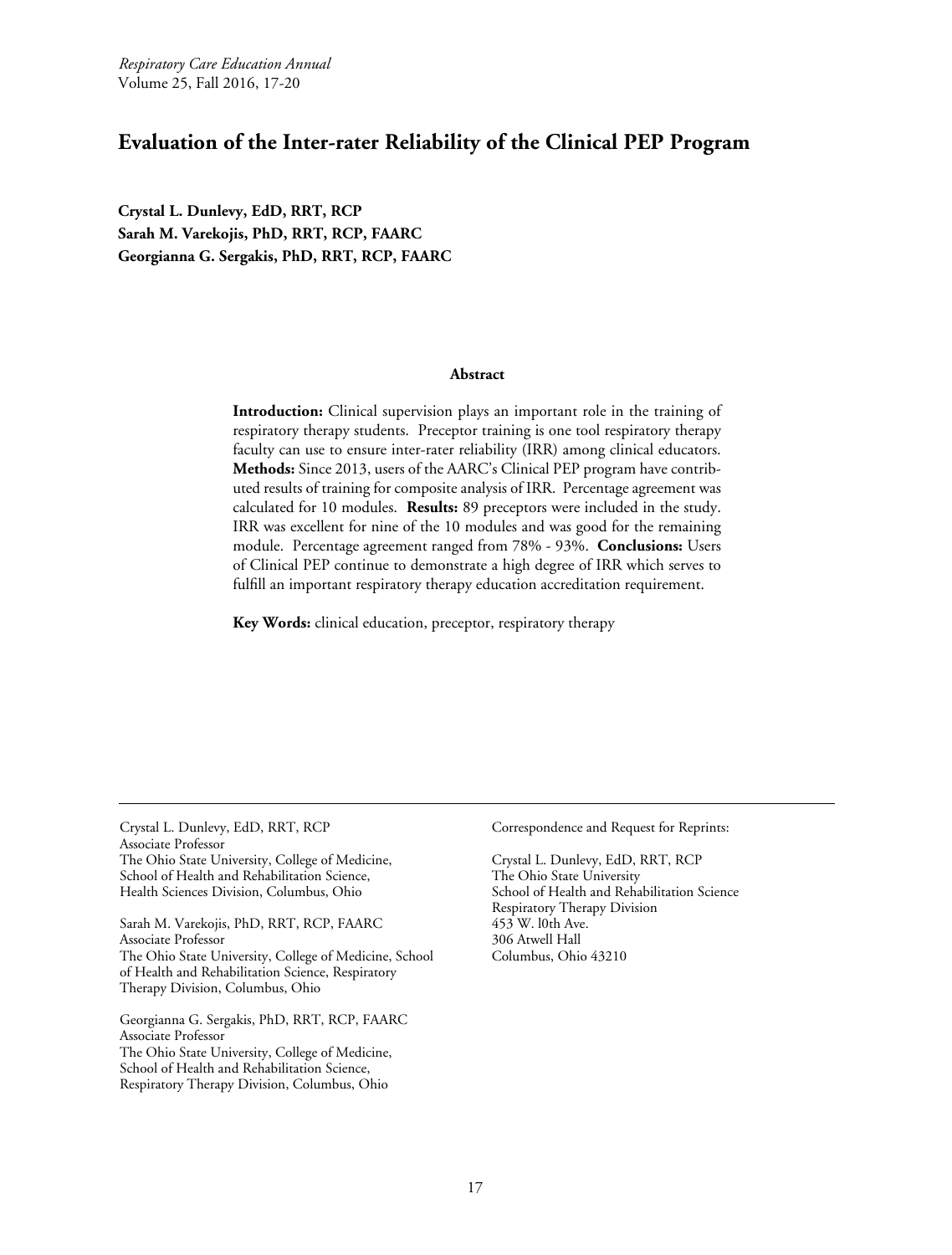#### **Introduction**

Clinical supervision plays an important role in the training of respiratory therapy students. However, it is one of the least investigated, developed, and discussed aspects of clinical education. Furthermore, preceptors are often chosen for their clinical expertise rather than for their skills as a clinical educator.<sup>1</sup>

In 2010, the Commission on Accreditation for Respiratory Care (CoARC) standards mandated that respiratory therapy education programs must "develop processes that facilitate the development of inter-rater reliability (IRR) among those individuals who perform student clinical evaluations," and that one way for respiratory therapy programs to demonstrate compliance is to have clinical preceptors complete appropriate training.<sup>2</sup> In response to this mandate and given the fact that directors of both respiratory therapy education programs and respiratory therapy departments reported that there was a need for standardized preceptor training, the authors created Clinical PEP (Practices of Effective Preceptors).<sup>3, 4</sup> While CoARC standard 3.07 requires preceptor training, it also mandates documentation of the IRR of individuals performing clinical evaluations of students.<sup>5</sup> Clinical PEP meets the CoARC requirement for documentation of valid and reliable preceptor training.

Clinical PEP can be completed in person or online, allowing the training of preceptors to be flexible. Successful completion of the course (video and workbook) and testing earns two CRCE® credits. While modules can be done at each learner's individual pace, it typically takes approximately two hours to complete the entire program. The components included in the training modules were based upon principles of adult learning, a review of the medical literature on effective supervision in clinical practice settings, and feedback from three classes of respiratory therapy students and their preceptors at The Ohio State University (OSU).

Based upon analysis of inter-rater reliability and user feedback over a period of two years, the Clinical PEP program was revised and ultimately offered by the AARC in 2013 as a standardized preceptor training program. Clinical PEP includes modules that address principles of adult learning (communication, relevance of assigned tasks, etc.), understanding the learning context, managing the challenging learner, and handling feedback. The instructional videos contain examples of effective and ineffective preceptor behaviors, along with student performance, for standardizing preceptor evaluation. Each ineffective video contains a set number of errors that the student should identify (errors are identified in a key). For example, in the ineffective "Lamentable Labeling" module, which covers some of the principles of adult learning, the preceptor is on the phone, ignores the student, and fails to explain the significance of the student's assigned task. In the effective parallel module, the preceptor welcomes the student and explains the rationale for their assignments. Also included in the Clinical PEP are downloadable workbooks and handouts for preceptors, along with downloadable course management documents for managers and educators use.<sup>6</sup> The program is reviewed and revised annually based on user feedback. Several consumers suggested that examples from a student clinical check-off document would be helpful in reinforcing the preceptor's evaluation skills and representing more practical situations to improve IRR. Clinical skills checkoff modules were added to the program in 2015 in response to this recommendation.

Since July 2013, the AARC has sold 337 year-long subscriptions to Clinical PEP to 235 schools and three hospitals. One hundred two schools have renewed the program at least once.<sup>7</sup> The purpose of this study was to evaluate the IRR of the Clinical PEP program based upon data from current users across the United States.

#### **Methods**

This study was approved by The Ohio State University Institutional Review Board (IRB). Respiratory therapy programs and departments that adopted the Clinical PEP program were invited to participate in the continuing research study to evaluate the IRR of the Clinical PEP program. Individual preceptors from each participating institution were asked to review each module, watch videos that demonstrate ineffective preceptor behaviors, record errors made by the ineffective preceptor in each one, and then view the parallel videos demonstrating effective preceptor behaviors to see the mistakes corrected. The key for the ineffective videos was produced by the OSU respiratory therapy program and clinical faculty. For each of the ten ineffective videos, the number of correctly identified errors was recorded by each trainee/learner. The errors recorded by the participants were checked against the key either by the program faculty or the researchers.

The two most common ways to measure inter-rater reliability are percentage agreement and correlation. The authors chose percentage agreement over correlation because it is conceptually simpler and easier to calculate. For percentage agreement, the agreement rate (A) was the observed agreement (O) divided by the possible agreement (P). Therefore  $A=O/P<sup>8</sup>$  Consensus estimates of inter-rater reliability were determined by percentage agreement. This study reflects follow-up data collection from the first two and a half years of program implementation. .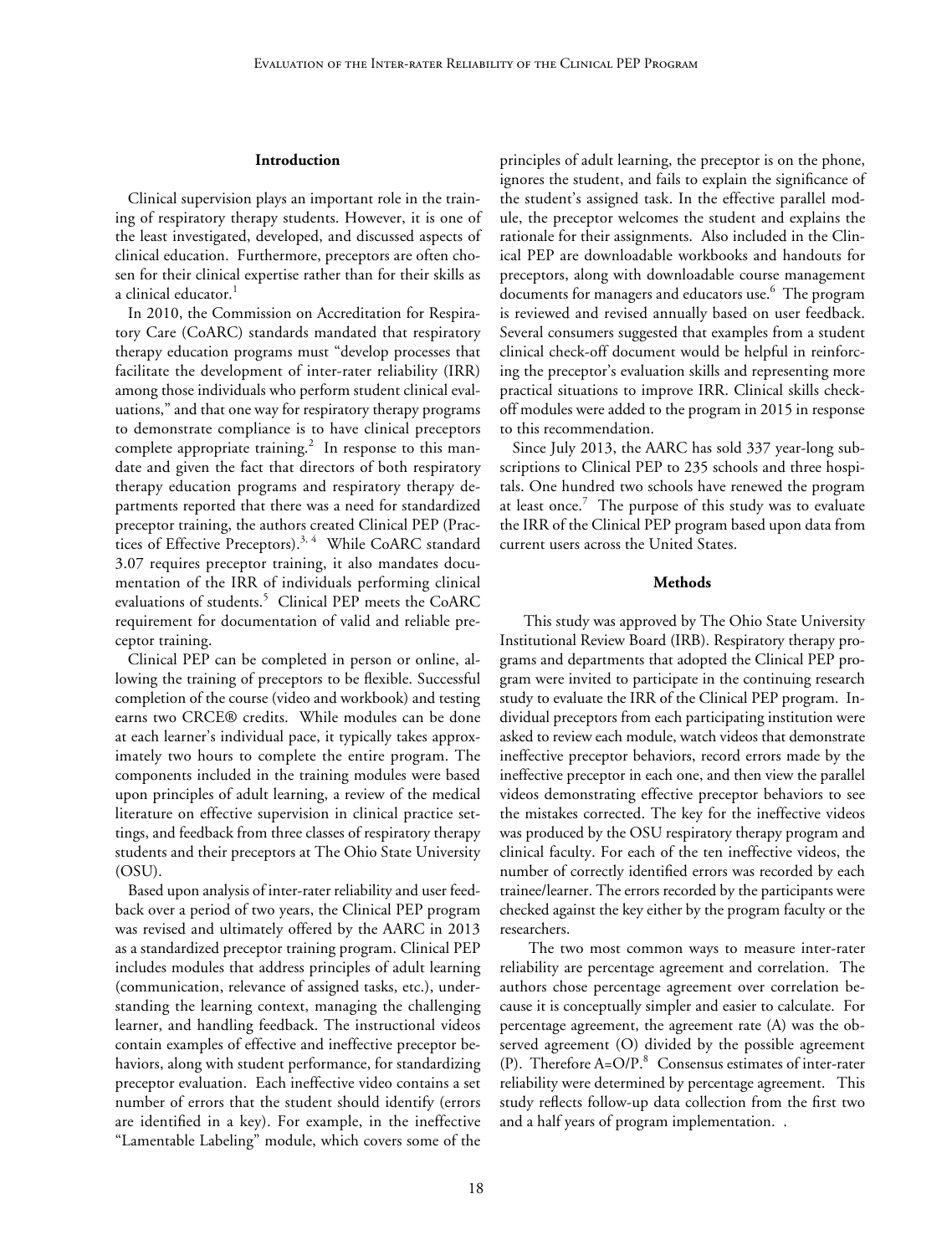#### **Results**

Four schools participated in the ongoing research project, which included a total number of 89 preceptors. Percentage agreement was categorized as excellent (80-100%), good (60-79%), moderate (40-59%), or slight (20-39%).<sup>9</sup> As reflected in the summary of ineffective behaviors identified by users after they viewed the ineffective preceptor videos (Table 1), nine of 10 modules (90%) reflected excellent agreement. Only one module, "The Clueless Communicator," which portrayed the challenging student/trainee, demonstrated good IRR agreement. Titles for each module (in Table 1 below) reflect the situation portrayed in the videos; the content area addressed in the module is in parentheses. For example, "Faulty Feedback," portrays a preceptor who is evaluating a student on their clinical performance, and the content area represents evaluation and feedback.

#### **Discussion**

Prior to the CoARC standards introduced in June 2010, respiratory therapy education programs were not required to demonstrate evidence of inter-rater reliability among preceptors in order to obtain or maintain accreditation. Therefore, the medical literature lacks studies on the subject of inter-rater reliability among respiratory therapy clinical preceptors.

The Clinical PEP program is revised every year based on user feedback. Programs that participate in the program and evaluate the IRR of their preceptors may use the data to determine specific areas that need improvement among their preceptors. Program administrators may also use the results to design follow-up training that addresses areas where preceptors underperformed.

Clinical PEP meets the CoARC requirement for documentation of valid and reliable preceptor training, but it does not meet the requirement for documentation of IRR of preceptors who evaluate students in the clinical setting. Programs could meet the latter requirement by applying the same measures of percentage agreement described above.

Since the Clinical PEP program has been offered by the AARC as standardized preceptor training, 54% of respiratory therapy programs nationwide (45/50 states) have utilized it. According to our analysis, users of Clinical PEP continue to demonstrate a high degree of inter-rater reliability among preceptors who complete the program.

#### Table 1

Inter-rater Reliability of Respiratory Therapy Preceptor Behaviors

| Module Title                                                                  | Errors identified             | Errors present $(\#)$ | Preceptor Agreement (%) |
|-------------------------------------------------------------------------------|-------------------------------|-----------------------|-------------------------|
| (Topic area covered in module)                                                | $(\text{mean}) (\text{n=89})$ |                       | $(n=89)$                |
| Lamentable Labeling                                                           | 3.6                           | 4                     | 89                      |
| (Principles of adult learning)                                                |                               |                       |                         |
| The Terrible Treatment                                                        | 4.2                           | 5                     | 83                      |
| (Principles of adult learning: remembering<br>what it's like to be a student) |                               |                       |                         |
| The Miserable MDI Instruct                                                    | 2.8                           | 3                     | 93                      |
| (Remembering what it's like to be a student)                                  |                               |                       |                         |
| The Shaky Set-Up (Remembering what it's                                       | 2.7                           | 3                     | 88                      |
| like to be a student: evaluation and feedback)                                |                               |                       |                         |
| The Oblivious Oscillator (Remembering                                         | 3.4                           | 4                     | 86                      |
| what it's like to be a student)                                               |                               |                       |                         |
| Catastrophic Career Choice (Remembering                                       | 1.8                           | 2                     | 91                      |
| what it's like to be a student)                                               |                               |                       |                         |
| The Clueless Communicator                                                     | 3.9                           | 5                     | 78                      |
| (Challenging students/trainees)                                               |                               |                       |                         |
| <b>Totally Textbook</b>                                                       | 4.0                           | 5                     | 81                      |
| (Challenging students/trainees)                                               |                               |                       |                         |
| The Pitiful Performance Evaluation                                            | 3.3                           | 4                     | 83                      |
| (Evaluation and feedback)                                                     |                               |                       |                         |
| Faulty Feedback (Evaluation and feedback)                                     | 3.4                           | 4                     | 86                      |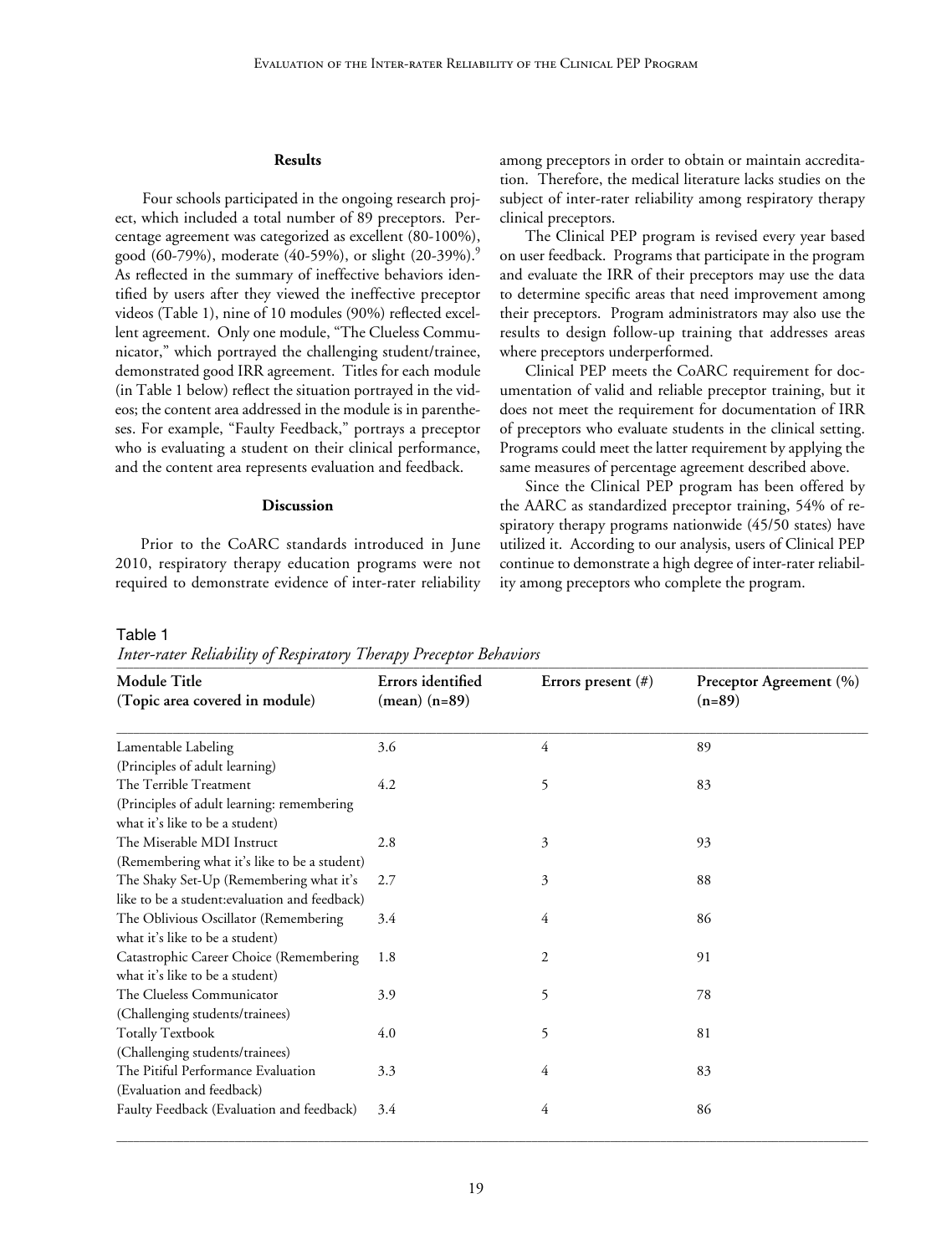## **References**

1. McClure E, Black L. The role of the clinical preceptor: an integrative literature review. *J Nurs Educ* 2013; 52(6):335-341.

2. Commission on Accreditation for Respiratory Care (CoARC) website. Accreditation standards for the profession of respiratory care: essentials/standards. Revised 2010: 21. Available at: http://www.coarc.com/29.html *Accessed June 8, 2016*

3. Rye KJ, Boone EL. Respiratory care clinical education: a needs assessment for preceptor training. Respir Care 2009; 5(7):868-877.

4. Rye KJ, Boone EL. The need for preceptor training according to respiratory therapy managers. Respiratory Care Education Annual 2009; 18:11-22.

5. Commission on Accreditation for Respiratory Care (CoARC) website. Accreditation standards for entry into respiratory care professional practice, 2015: 24. Available at: http://www.coarc.com/29.html *Accessed June 8, 2016*

6. Dunlevy C, Varekojis S, Sergakis G. Inter-rater reliability of a respiratory therapy preceptor training program. Respiratory Care Education Annual 2013; 22:10-13.

7. Strickland S. Personal communication. February 25, 2016

8. Grayson K, Rust R. Methodological and statistical concerns of the experimental behavioral researcher: Interrater reliability. J Consum Psychol 2001; 10(1-2):71-73.

9. Marques JF, McCall C. The application of inter-rater reliability as a solidification instrument in a phenomenological study. The Qualitative Report 2005; 10(3):439- 462.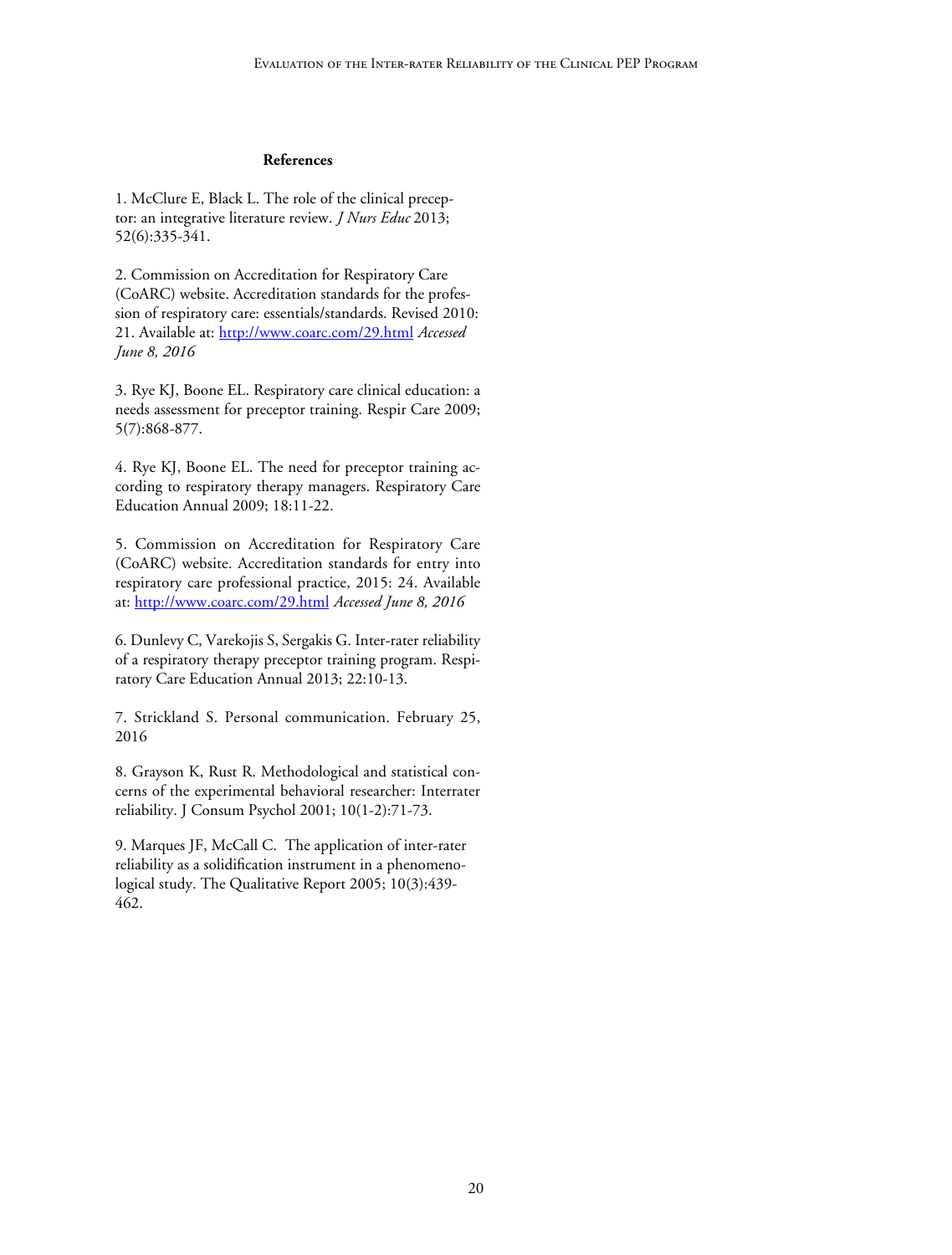# <span id="page-20-0"></span>**High-Fidelity Simulation Versus Low-Fidelity Simulation: Which is Better for Airway Management Training?**

**Tyler T. Weiss, MSc, RRT-ACCS, AE-C J. Brady Scott, MSc, RRT-ACCS, FAARC Jessica L. Reed, MSc, RRT-ACCS, AE-C Meagan N. Dubosky, MSc, RRT-NPS, RRT-ACCS, AE-C David L. Vines MHS, RRT, FAARC** 

#### **Abstract**

**Introduction:** Simulation-based education (SBE) is used routinely in medical training. This teaching method has the potential to improve learner knowledge, skills, and attitudes by providing a standardized environment that may influence the learner's clinical skills. The purpose of this study was to compare high-fidelity and low-fidelity simulation for training airway management skills such as bag-mask ventilation (BMV), laryngeal mask airway (LMA) insertion, and endotracheal intubation via direct laryngoscopy. **Methods:** A pre-post test design was developed and subjects included first and second year respiratory therapy students and licensed respiratory therapists (n=28). Following consent, subjects were randomized to receive training in either a high-fidelity simulator or low-fidelity simulator group. Multiple choice tests and Likert scale surveys were administered before and after the intervention to assess knowledge and confidence level. Approximately one week later, the samecohort was evaluated to assess psychomotor skill retention following the intervention. **Results:** No difference was found between high- and low-fidelity simulation with regards to confidence, knowledge, or skill with BMV, LMA placement, or endotracheal intubation via direct laryngoscopy. Conclusion: These findings suggest that high- and low-fidelity simulations are equivalent when training respiratory therapy students and practitioners on airway management.

**Key words:** laryngeal mask airway, bag-mask ventilation, respiratory therapy, simulation training, airway management, intubation, endotracheal

Tyler T. Weiss, MSc, RRT-ACCS, AE-C Rush University, Department of Cardiopulmonary Sciences, Division of Respiratory Care, Chicago, Illinois

J. Brady Scott, MSc, RRT-ACCS, FAARC Rush University, Department of Cardiopulmonary Sciences, Division of Respiratory Care, Chicago, Illinois

Jessica L. Reed, MSc, RRT-ACCS, AE-C Respiratory Care and Pulmonary Diagnostic Services, Memorial Hermann Hospital-Texas Medical Center, Houston, Texas (at the time of this research, Ms. Reed was affiliated with Rush University, Department of Cardiopulmonary Sciences, Division of Respiratory Care Chicago, Illinois)

Meagan N. Dubosky, MSc, RRT-NPS, RRT-ACCS, AE-C Department of Respiratory Care, Rush Oak Park Hospital, Chicago, Illinois

David L. Vines, MHS, RRT, FAARC Rush University, Department of Cardiopulmonary Sciences, Division of Respiratory Care, Chicago, Illinois

The study was performed at Rush University Medical Center in Chicago, Illinois.

Abstracts of this paper were presented at the American Association for Respiratory Care's Congress 2015.

There was no financial support for this study. The authors disclose no conflicts of interest.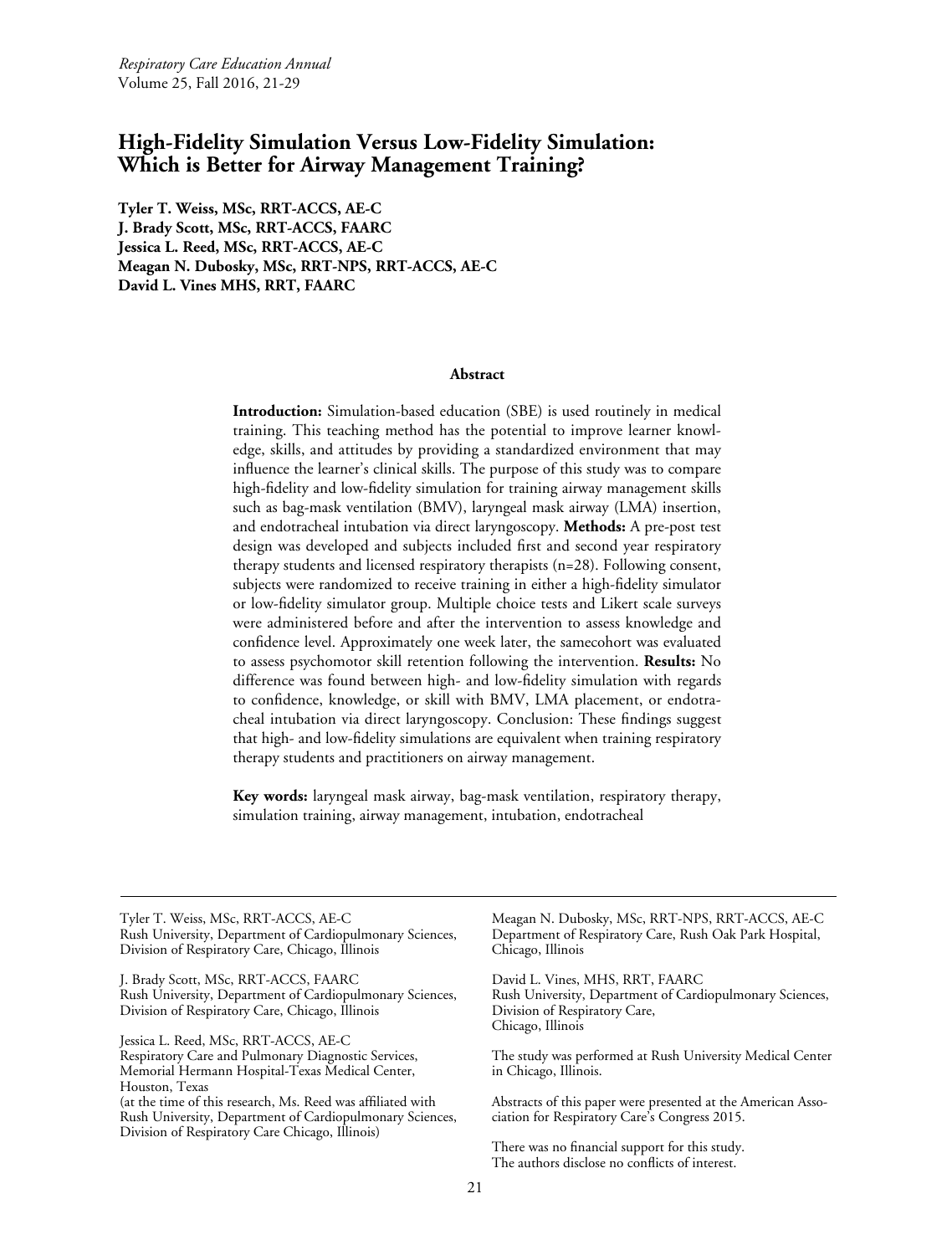#### **Introduction**

The use of simulation-based education (SBE) for training health care providers is increasing. The growing use is due to inconsistent teaching in clinical education, technological advancement, need for competency assessment, emphasis on patient safety and team dynamics, and the concept of deliberate practice.<sup>1</sup> Barriers to educating health care providers, such as lack of time and inconsistent teaching practices, have opened the door to SBE by providing a standardized, mistake forgiving, safe environment where a learner is able to practice without placing patients at risk.

Simulation training is not new; in fact, its roots can be traced to medieval times when knights used mounted objects for lance practice. Simulation also has a significant history in aviation as it has prepared pilots for high-risk, low-frequency situations.<sup>2</sup> In the context of medicine, these simulation concepts are still applicable. Clinicians use simple task-trainers (low-fidelity simulation), such as lifelike models of arms or torsos, to practice certain skills pertaining to that anatomical region. They also use complex models of whole human bodies with physiologic feedback (high-fidelity simulation), such as the iStan® Patient Simulator (CAE Healthcare, Saint-Laurent, Quebec, Canada) to navigate high-risk, low frequency scenarios. Data supporting the use of simulation in medical education is evolving. For example, simulation-enhanced training with medical residents for central venous catheter (CVC) insertion confirmed that clinical skills can be significantly increased. $3$  A meta-analysis conducted by McGaghie et al concluded that SBE with deliberate practice is superior to traditional clinical education in relation to clinical skills.<sup>4</sup> Cook et al reported in a meta-analysis involving 289 simulation-based interventions, the positive effect of simulation-based modalities on the education and training of health care professionals.<sup>5</sup>

 In regards to educating the learner about airway management, data are also supportive of the use of simulation. In 2005, Hall et al reported no significant difference between performance of endotracheal intubation via direct laryngoscopy using manikins (87.5%) versus humans (84.8%) (p = .42).<sup>6</sup> The results showed the benefit of using SBE as opposed to human subjects. Using SBE may be beneficial in eliminating the risk of complications found when using human subjects. Kory et al demonstrated that the use of SBE with a computerized simulator in the training of internal medicine residents in airway management was more effective than the traditional method in 8 of 11 steps involved with responding to a respiratory arrest scenario. The simulation-trained group had an 88% success rate in correct insertion of an oral airway opposed to a 20%

success rate of oral airway insertion in the traditionally trained group ( $p < .001$ ).<sup>7</sup> These studies suggest a benefit in utilizing airway management simulation-based training for health care providers.<sup>7-12</sup>

Although simulation research on clinical practices has been shown to be effective,  $4, 13, 14$  there is a paucity of data on the use of simulation-based modalities to train respiratory therapy students and respiratory therapists. Since both high-fidelity simulation (HFS) and low-fidelity simulation (LFS) are available in our institution, we sought to compare them for training airway management skills related to bag-mask ventilation (BMV), laryngeal mask airway (LMA) insertion, and endotracheal intubation via direct laryngoscopy.).

#### **Methods**

#### **Research design**

This study was a randomized two-armed, pre- and postexperimental design using convenience sampling of respiratory therapy students enrolled in an entry-level baccalaureate and master's degree program along with practicing respiratory therapists at a large academic medical center in the midwest (n=28). As subjects arrived at the study site, they were randomized into one of the two groups: group A and group B. The use of a numbered attendance sheet for the study subjects to sign in on arrival allowed us to divide the two groups by odd and even numbers. The names next to an odd number on the sheet were in group A and received high-fidelity airway management training with the iStan Patient Simulator. Those who signed in on an even number on the sheet were in group B and received low-fidelity training on the Laerdal® Airway Management Trainer (Laerdal, Wappingers Falls, NY). The independent variable was the type of simulator used by the subjects who received training, and the dependent variable was gained knowledge, confidence, and psychomotor skills. All subjects were consented and this study was approved by our Institutional Review Board.

#### **Study procedures**

All subjects completed an affective survey using a 5-point Likert scale and a 25 question multiple choice cognitive pre-test to assess attitude and knowledge of BMV, LMA placement, and endotracheal intubation. Once the affective survey and cognitive pre-tests were complete, subjects watched instructional videos demonstrating the correct methods of BMV, LMA placement, and endotracheal intubation.15-17 Following the videos, group A received airway management training on the iStan Patient Simulator and group B received training on the Laerdal Airway Management Trainer. The HFS allowed the subject to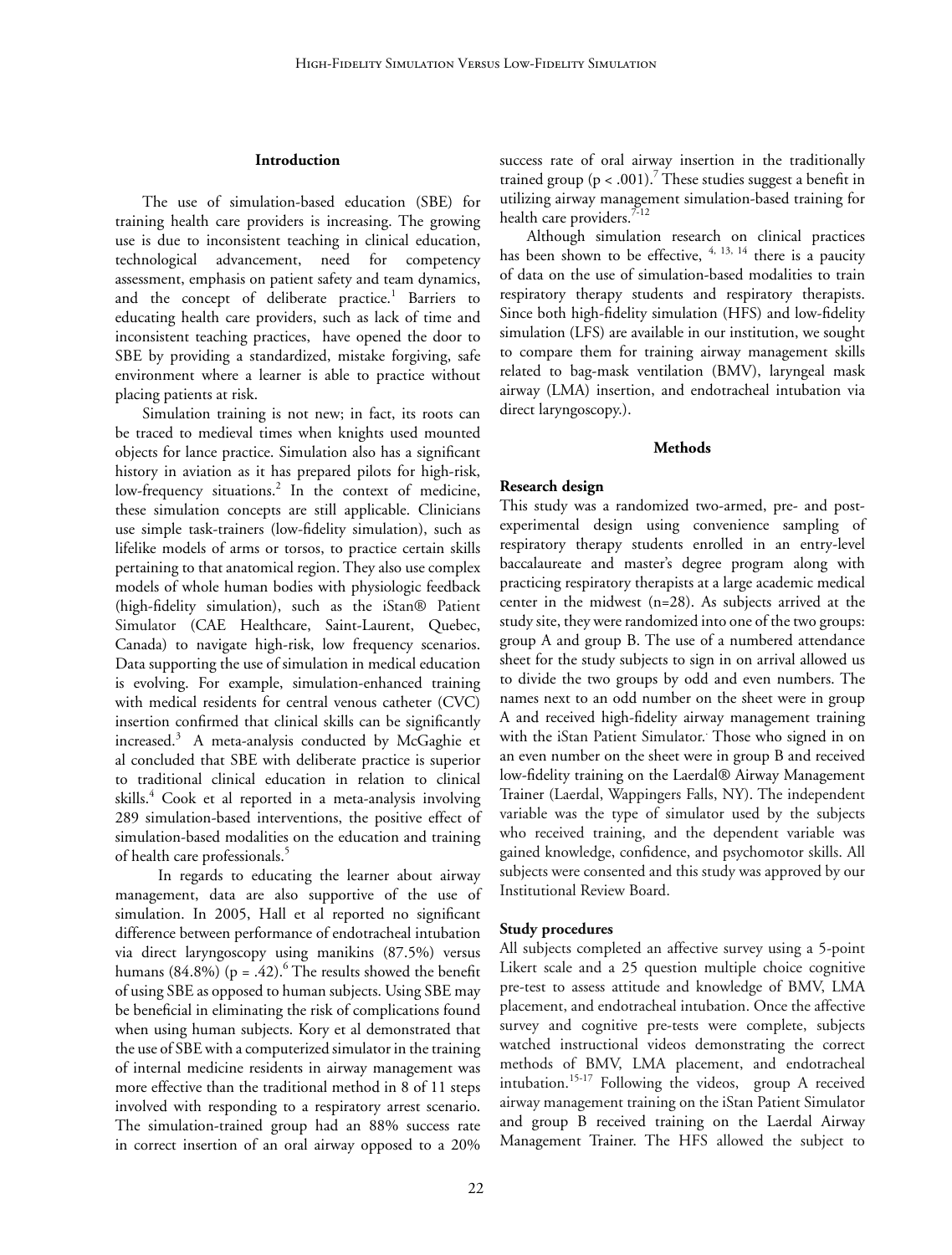| Table 1                                        |  |
|------------------------------------------------|--|
| Psychomotor Checklist for Bag-Mask Ventilation |  |

| Case:                                                | Date: $\_\_$                                                                                                                                      |      |          |                  |
|------------------------------------------------------|---------------------------------------------------------------------------------------------------------------------------------------------------|------|----------|------------------|
| <b>SKILL</b>                                         | <b>BMV</b>                                                                                                                                        |      |          |                  |
| Task                                                 | Definition                                                                                                                                        | Done | Not done | Done incorrectly |
| 1. Recognizes need for BMV                           | a. No breathing<br>b. Intubation/sedation attempt<br>c. Overdose 4 bpm (bradypnea), 100%<br>NRB SpO2 84%                                          |      |          |                  |
| 2. Assembles equipment                               | a. Correct size mask<br>b. Correct bag (adult vs. pediatrics)<br>c. Connects reservoir<br>d. Connects O2<br>e. Correct O2 flow (more than 10 L/m) |      |          |                  |
| 3. Positions patient's head                          | Use head tilt chin lift/jaw thrust. Use<br>pillow under the shoulders.                                                                            |      |          |                  |
| 4. Uses correct mask holding<br>techniques           | E-C techniques techniques                                                                                                                         |      |          |                  |
| 5. Manually ventilates                               | Rate of 10-12 bpm                                                                                                                                 |      |          |                  |
| 6. Assesses adequacy of ventilation<br>by chest rate | Visualize chest rise                                                                                                                              |      |          |                  |
| 7. Duration 5 minutes                                | Manually ventilate at 10-12 bpm to main-<br>tain a SpO2 > 92%.                                                                                    |      |          |                  |
| Total                                                |                                                                                                                                                   |      |          |                  |

monitor heart rate and rhythm,  $SpO<sub>2</sub>$ , and blood pressure, whereas the LFS did not have this capability. The training for both groups consisted of a period of familiarization with equipment, instruction from study staff, and practice using the same pre-determined case scenario. Identical checklists were utilized for training both groups to ensure equal content coverage (Tables 1 and 2). Following the twohour training, subjects completed a survey and cognitive test, identical to the one before the intervention, to assess changes that may have resulted from the training.

All subjects were asked to return one week later to participate in the second half of the study. Upon return, all subjects demonstrated airway management skills on a METIman® Patient Simulator (CAE Healthcare, Saint-Laurent, Quebec, Canada) during a pre-determined clinical scenario. This high-fidelity encounter served as an assessment of psychomotor skills and was evaluated by an expert who was blinded to which training model (HFS vs LFS) the participant previously received. The skills were evaluated using the same checklists that were used to guide the training process. The study procedure is shown in Table 3.

# **Data collection**

Demographic data, pre- and post-affective surveys, preand post-cognitive tests, and psychomotor checklists were collected. Demographic variables included age, gender, years of experience as a respiratory therapist, and years of other health care experience. Both group A and group B participated in pre- and post-assessments including: 25 question cognitive LMA/intubation tests, 25 question cognitive BMV tests, 8-question affective LMA/intubation surveys, and 8-question affective BMV surveys with anchors of 1 "very low" confidence and 5 "very high" confidence (Tables 4 and 5). All cognitive tests were scored by computing the total score of correct answers. The affective surveys were scored by taking the sum of all responses. The psychomotor checklists were scored based on three variables: Done, Not done, and Done incorrectly. Done=1 point, Not done=0 points, and Done incorrectly=.5 points. Both psychomotor checklists were scored by computing the total score of correct answers. The content of the cognitive tests were all reviewed and agreed upon by three respiratory care program faculty members that have at least 10 years of respiratory critical care experience. The 5-point Likert scale affective survey and the psychomotor checklist were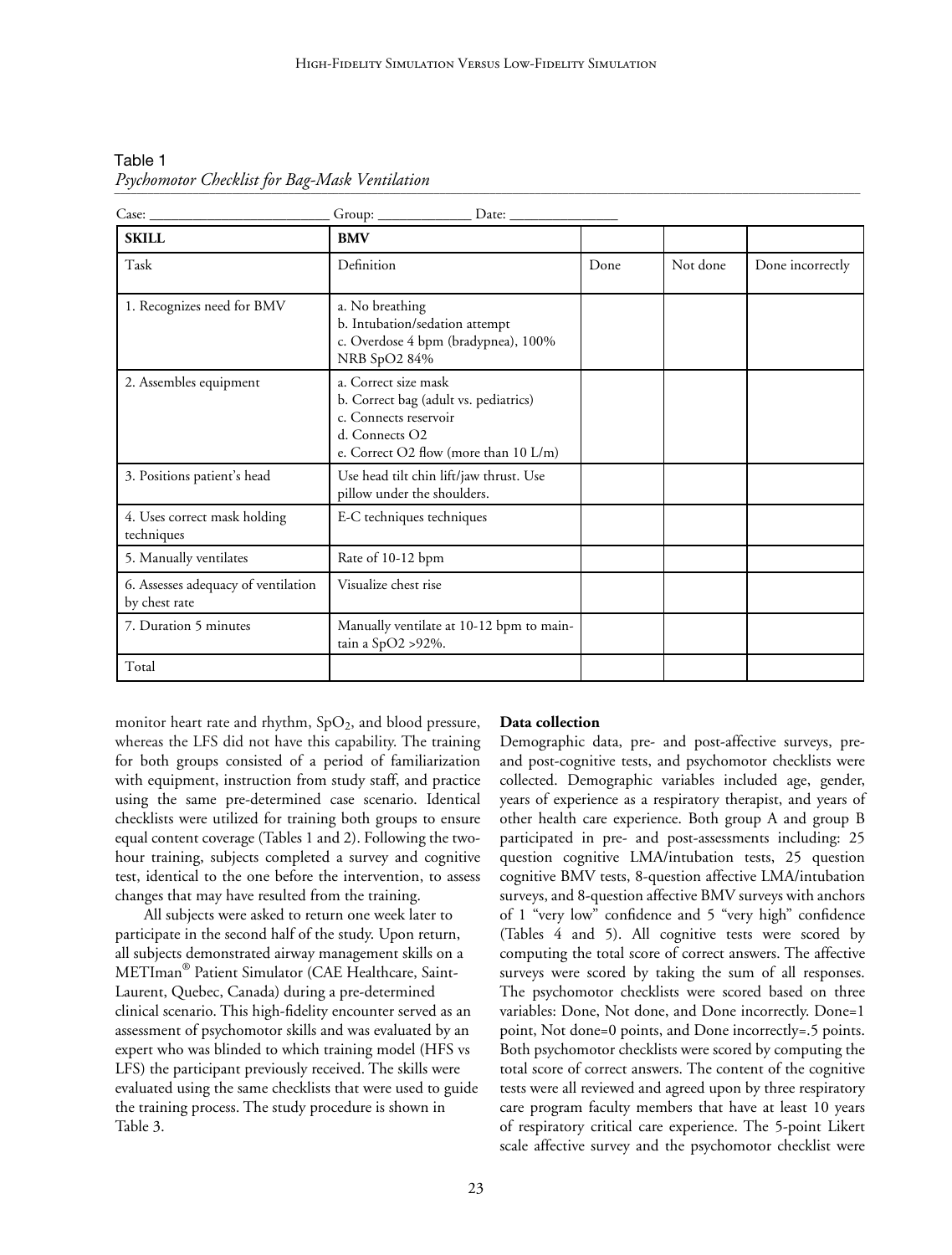| Table 2                              |  |
|--------------------------------------|--|
| Psychomotor Intubation/LMA Checklist |  |

Case: \_\_\_\_\_\_\_\_\_\_\_\_\_\_\_\_\_\_\_\_\_\_\_\_\_

| <b>SKILL</b>                         | <b>DIRECT LARYNGOSCOPY</b>                                                                                                                                                                                                                               |      |          |                  |
|--------------------------------------|----------------------------------------------------------------------------------------------------------------------------------------------------------------------------------------------------------------------------------------------------------|------|----------|------------------|
| Task                                 | Definition                                                                                                                                                                                                                                               | Done | Not done | Done incorrectly |
| 1. Assemble and prepare<br>equipment | Subject should gather all of the following equipment:<br>functioning laryngoscope (handle and blade), ETT<br>cuff (checked), syringe, EtCO <sub>2</sub> detector, tube securing<br>device, stylet, bag/mask, suction, oral airway, drugs,<br>and gloves. |      |          |                  |
| 2. Wash hands/apply gloves           | Wash hands with soap and water or apply alcohol-<br>based hand sanitizer. Apply gloves.                                                                                                                                                                  |      |          |                  |
| 3. Examine patient airway            | Subjects should acknowledge that they would examine<br>the patient's airway including: tongue, Mallampati<br>score, and dental examination.                                                                                                              |      |          |                  |
| 4. Monitor vital signs               | Subjects should acknowledge that they would monitor<br>the patient's vital signs including: HR, RR, BP, and<br>$SpO2$ .                                                                                                                                  |      |          |                  |
| 5. Position patient                  | Place in sniffing position with bed at comfortable<br>height for laryngoscopist.                                                                                                                                                                         |      |          |                  |
| 6. Pre-oxygenate                     | 100% $O_2$ for 3 minutes, or 100% $O_2$ 8 VC breaths<br>over 60 seconds                                                                                                                                                                                  |      |          |                  |
| 7. Open patient's mouth              | Use scissor technique with right hand                                                                                                                                                                                                                    |      |          |                  |
| 8. Visualize vocal cords             | With laryngoscope in the left hand, place blade in<br>right side of patient's mouth, sweep tongue left by<br>moving blade to midline, and don't lever blade on<br>teeth or gums.                                                                         |      |          |                  |
| 9. Insert ETT into trachea           | Advance tip past vocal cords. After insertion, firmly<br>grasp tube and note cm marking.                                                                                                                                                                 |      |          |                  |
| 10. Remove stylet                    | Complete task while keeping ETT secure and in<br>place.                                                                                                                                                                                                  |      |          |                  |
| 11. Inflate ETT cuff                 | Minimal pressure required to prevent leak with<br>positive pressure. Remove syringe.                                                                                                                                                                     |      |          |                  |
| 12. Ventilate patient                | Full one-hand squeeze                                                                                                                                                                                                                                    |      |          |                  |
| 13. Verify ETT placement             | EtCO <sub>2</sub> positive after 3-5 breaths, colorimeter changes,<br>listen for breath sounds over epigastrium (one breath),<br>then to each hemithorax in the midaxillary line (one<br>breath on each side)                                            |      |          |                  |
| 14. Secure ETT                       | Secure ETT with tape or ETAD.                                                                                                                                                                                                                            |      |          |                  |
| 15. LMA placement                    | With patient's neck flexed and head extended,<br>press the laryngeal mask airway into the posterior<br>pharyngeal wall using the index finger.                                                                                                           |      |          |                  |
| 16.                                  | With patient's neck flexed and head extended,<br>press the laryngeal mask airway into the posterior<br>pharyngeal wall using the index finger.                                                                                                           |      |          |                  |
| 17.                                  | Guide above tongue and down through oropharynx<br>in a smooth, continuous motion until resistance is<br>encountered.                                                                                                                                     |      |          |                  |
| 18.                                  | Inflate laryngeal mask airway.                                                                                                                                                                                                                           |      |          |                  |
| Total                                |                                                                                                                                                                                                                                                          |      |          |                  |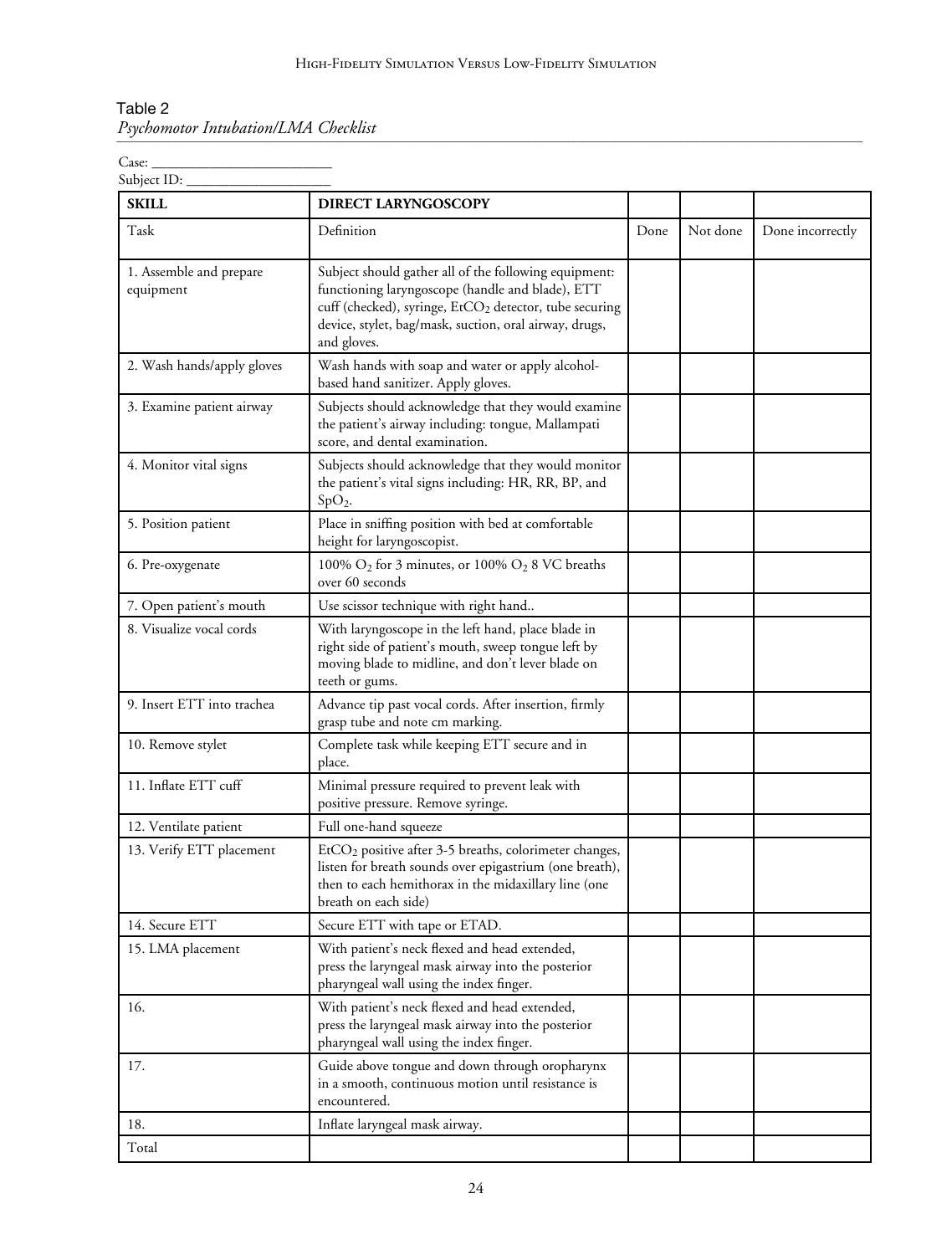| Table 3 |                        |
|---------|------------------------|
|         | <b>Study Procedure</b> |

| Encounter 1: Initial day                  |                                                                     |  |  |  |  |
|-------------------------------------------|---------------------------------------------------------------------|--|--|--|--|
| A. Experimental Group (high-fidelity)     | BMV/LMA/Intubation                                                  |  |  |  |  |
|                                           | 25 question cognitive LMA/intubation pre-test                       |  |  |  |  |
|                                           | 25 question cognitive BMV pre-test                                  |  |  |  |  |
|                                           | 8 item affective BMV survey                                         |  |  |  |  |
|                                           | 8 item affective LMA/intubation survey                              |  |  |  |  |
|                                           | New England Journal of Medicine BMV/LMA/intubation videos           |  |  |  |  |
|                                           | Psychomotor skills training with iStan® Patient Simulator           |  |  |  |  |
|                                           | 25 question cognitive LMA/intubation post-test                      |  |  |  |  |
|                                           | 25 question cognitive BMV post-test                                 |  |  |  |  |
| B. Control Group (low-fidelity)           | BMV/LMA/ Intubation                                                 |  |  |  |  |
|                                           | 25 question cognitive LMA/intubation pre-test                       |  |  |  |  |
|                                           | 25 question cognitive BMV pre-test                                  |  |  |  |  |
|                                           | 8 item affective BMV survey                                         |  |  |  |  |
|                                           | 8 item affective LMA/intubation survey                              |  |  |  |  |
|                                           | New England Journal of Medicine BMV/LMA/intubation videos           |  |  |  |  |
|                                           | Psychomotor skills training with Laerdal® Airway Management Trainer |  |  |  |  |
|                                           | 25 question cognitive LMA/intubation post-test                      |  |  |  |  |
|                                           | 25 question cognitive BMV post-test                                 |  |  |  |  |
| Encounter 2: Approximately one week later |                                                                     |  |  |  |  |
| A. Experimental Group (high-fidelity)     | BMV/LMA/Intubation on METIman® Patient Simulator®                   |  |  |  |  |
|                                           | Psychomotor LMA/intubation checklist                                |  |  |  |  |
|                                           | Psychomotor BMV check list                                          |  |  |  |  |
| B. Control Group (low-fidelity)           | BMV/LMA/Intubation on METIman® Patient Simulator                    |  |  |  |  |
|                                           | Psychomotor LMA/intubation checklist                                |  |  |  |  |
|                                           | Psychomotor BMV check list                                          |  |  |  |  |

reviewed by six licensed respiratory therapists, each with more than 10 years of experience in airway management to establish content validity. These respiratory therapists were asked to rate the importance of tasks on a Likert scale with anchors of 1 "Not important at all" and 5 "Very important". These results were averaged and scores of 4 "Important" and 5 "Very important" were used to create the final documents.

#### **Data analysis**

Descriptive statistics were used to describe age, gender, years of experience as a respiratory therapist, and years of other health care experience. For variables that were not normally distributed (age, years of experience as a respiratory therapist, and years of other health care experience) median (median) and interquartile ranges (IQR) were reported. A Mann-Whitney U test was used to determine the difference between groups in terms of age, years of experience as a respiratory therapist, and years of other health care experience. The total scores of the affective surveys, cognitive tests, and psychomotor checklists were reported

as two nominal variables, high and low scorers. This was done by dividing subjects within both group  $A$  (n=13) and group  $B(n=15)$  by using median scores of each assessment from all study subjects (n=28). The subjects scoring at or higher than the median score were placed in the high scorer group and those scoring lower than the median score were placed in the low scorer group. The frequency of high versus low scorers for HFS versus the LFS for the pre- and post-cognitive tests, the pre- and post-affective tests, and psychomotor checklists were assessed using a chi-square test. All statistical analyses met the assumptions for Mann-Whitney U test and chi-square and were conducted by using IBM® SPSS® Statistics 23.0 (IBM Corporation, Armonk, NY) and a p-value of < .05 was considered statistically significant.

#### **Results**

# **Subjects**

The study was conducted over a two-year period with a total of 30 study subjects enrolled between August 2014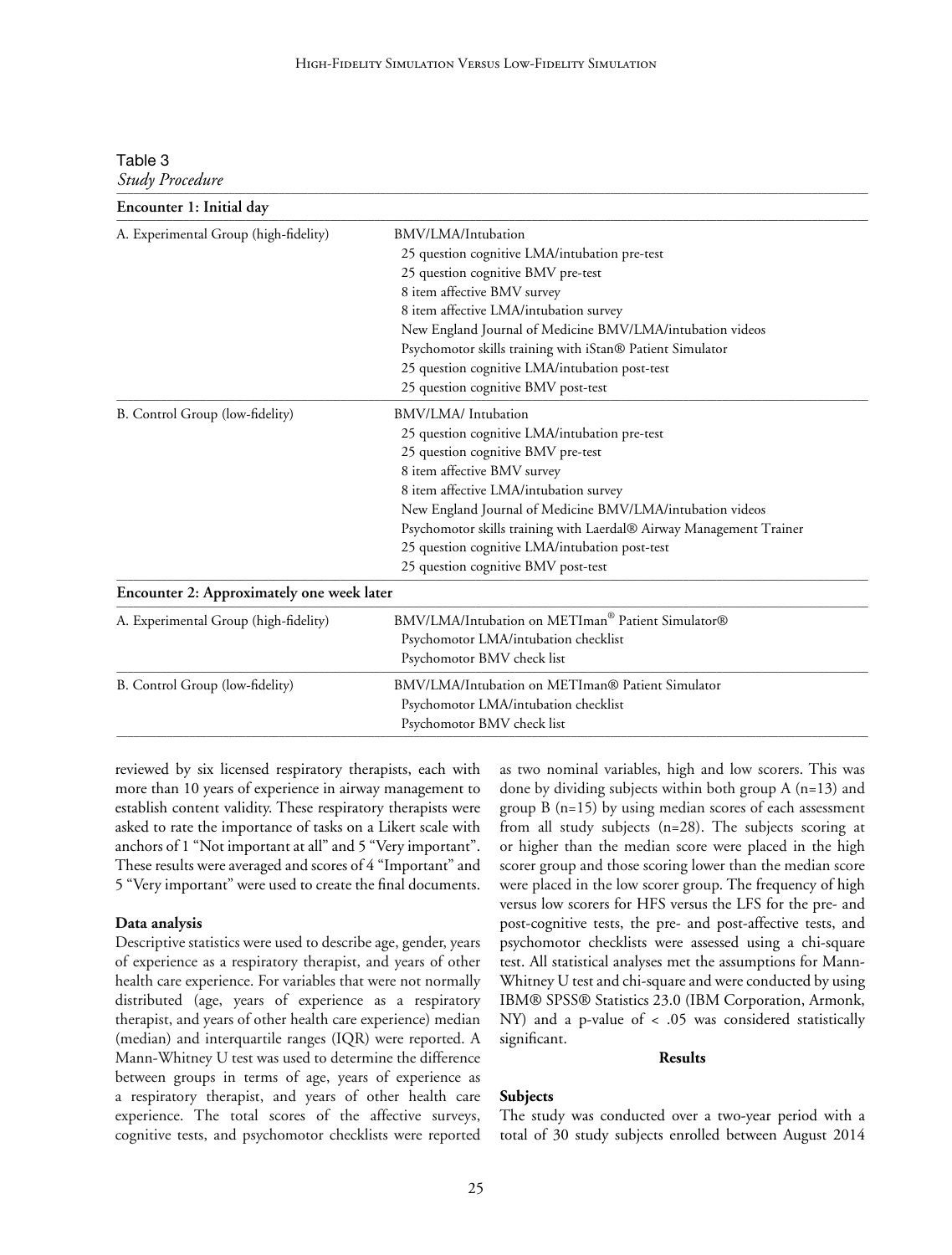#### Table 4 *Affective BMV Survey*   $\mathcal{L}_{\text{H}}$

|                                                                      | Very low | Low            | Moderate | High | Very high |
|----------------------------------------------------------------------|----------|----------------|----------|------|-----------|
| 1. Ability to recognize a patient in need of manual<br>ventilation.  | 1        | $\overline{2}$ | 3        | 4    | 5         |
| 2. Monitor and interpret patient's vital signs.                      |          | 2              | 3        | 4    | 5         |
| 3. Gather/ assemble equipment for airway<br>management.              |          | 2              | 3        | 4    | 5         |
| 4. Be able to optimize patient position for manual<br>resuscitation. | 1        | 2              | 3        | 4    | 5         |
| 5. Bag-mask ventilate patient.                                       |          | 2              | 3        | 4    |           |
| 6. (Effectively) BMV for more than 5 minutes<br>alone.               |          | 2              | 3        | 4    | 5         |
| 7. Recognize hazards/complications of BMV.                           |          | 2              | 3        | 4    |           |
| 8. Recognize equipment malfunction (trouble-<br>shoot).              |          | $\overline{c}$ | 3        | 4    |           |

Use this scale to indicate your confidence regarding each item below. Circle your answer.

# Table 5

# *Affective Intubation/LMA Survey*  \_\_\_\_\_\_\_\_\_\_\_\_\_\_\_\_\_\_\_\_\_\_\_\_\_\_\_\_\_\_\_\_\_\_\_\_\_\_\_\_\_\_\_\_\_\_\_\_\_\_\_\_\_\_\_\_\_\_\_\_\_\_\_\_\_\_\_\_\_\_\_\_\_\_\_\_\_\_\_\_\_\_\_\_\_\_\_\_\_\_\_\_\_\_\_\_\_\_\_\_\_\_\_\_\_\_\_\_\_\_\_\_\_\_\_\_\_\_\_\_\_\_\_\_\_\_\_\_\_\_\_\_\_

Use this scale to indicate your **confidence** regarding each item below. Circle your answer.

|                                          | Very low | Low | Moderate | High | Very high |
|------------------------------------------|----------|-----|----------|------|-----------|
| 1. Assembling intubation equipment.      |          |     |          |      |           |
| 2. Performing an airway assessment.      |          |     | 3        | 4    |           |
| 3. Using a Macintosh blade/laryngoscope. |          |     |          |      |           |
| 4. Using a Miller blade/laryngoscope.    |          |     |          |      |           |
| 5. Inserting ETT into airway.            |          |     |          |      |           |
| 6. Verifying ETT placement.              |          |     |          |      |           |
| 7. Securing ETT.                         |          |     |          |      |           |
| 8. Inserting a LMA.                      |          |     |          |      |           |

# Table 6

*Demographics*

|                                             | <b>Group A</b>  | Group B       |     |
|---------------------------------------------|-----------------|---------------|-----|
| Median age (years)                          | 29, IOR 24.5-40 | 25, IQR 23-35 | .56 |
| Median RT experience (years)                | 3.5, IQR 0-13.5 | 2, IOR 0-7    | .30 |
| Median other health care experience (years) | 0, IOR 0-1      | 0, IOR 0-0    | 05  |

and September 2014, as well as, May 2015 and June 2015. Two subjects withdrew due to inability to participate in the post one week skills testing. The study population consisted of 28 subjects divided into group A: high-fidelity (n=13) and group B: low-fidelity (n=15). Both groups were found to be similar in terms of age, past experience as a respiratory therapist, and years of other health care experience. These demographic variables were not normally distributed for either group. A Mann-Whitney U test revealed no difference

in age between group A (median 29, IQR 24.5-40) and group B (median 25, IQR 23-35). There was also no difference in years of health care experience as a respiratory therapist for group A (median 3.5, IQR 0-13.5) and group B (median 2, IQR 0-7). Lastly, there was no difference in health care experience outside of respiratory therapy between group A (median 0, IQR 0-1) and group B (median 0, IQR 0-0) (Table 6).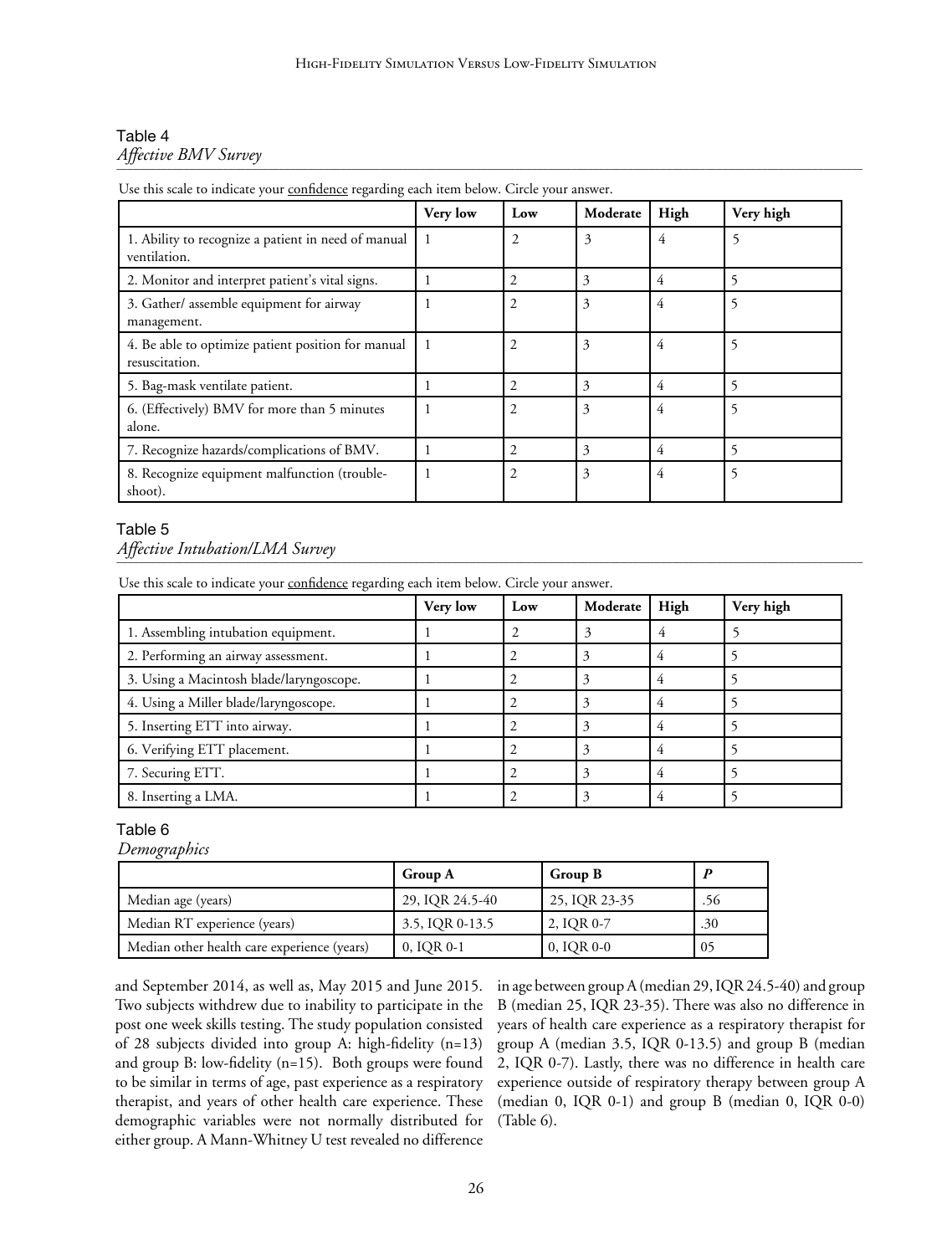## **Bag-mask ventilation**

When comparing high pre-training affective survey scores (≥ 33 out of 40) between the groups, both groups were similar (HFS=53.8%, median 34, IQR 30-37; LFS=46.7%, median 31, IQR 27-37). Post-training, no difference was found between the two groups in terms of the frequency of higher affective scores with these high scorers being those that achieved a score of 36 or greater (HFS=53.8%, median 36, IQR 32-40; LFS=53.3%, median 37, IQR 31-40). BMV cognitive pre-test scores with the high scorers being those that achieved a score of 18 or greater out of a possible 25. After the training, the higher scorers were those that achieved a score of 20 or greater. There was no difference between the two groups in regards to the frequency of higher scores on the BMV cognitive post-test (HFS=38.5%, median 19, IQR 17-21.5; LFS=66.7%, median 18, IQR 19-21). Lastly, high BMV psychomotor checklist scores showed no difference in the frequency of high scorers being those that achieved a score of 6 or greater out of a possible 7 when comparing HFS vs LFS groups (HFS=61.5%, median 6, IQR 5.25-6.5; LFS=66.7%, median 6, IQR 5.5-6.5).

# **Laryngeal mask airway placement and endotracheal intubation**

When comparing LMA/intubation pre-training affective survey scores, the frequency of higher scores were similar between the groups with the high scorers achieving greater than 28 out of 40 (HFS=46.2%, median 27, IQR 21-36.5; LFS=66.7%, median 30, IQR 23-34). After the training, there remained no difference in the frequency of higher affective survey scores between the groups with the high scorers being those that achieved a score of 34 or greater (HFS=53.8%, median 34, IQR 29-40; LFS=46.7%, median 33, IQR 31-38). When comparing the frequency of higher scorers on the LMA/intubation cognitive pre-test scores, there were no differences between the groups with the high scorers being those that achieved a score of 18 or higher out of a possible 25 (HFS=53.8%, median 18, IQR 15-20; LFS=60.0%, median 18, IQR 16-21). After the training, there remained no difference in the the frequence of higher scorers between the two groups of high LMA/intubation post-test scores with the high scorers being those that achieved a score of 19 or greater (HFS=46.2%, median 16, IQR 15-19.5; LFS=53.3%, median 19, IQR 16-20). Intubation/LMA checklist scores, with the high scorers being those that achieved a score of 16 or greater out of a possible 17, showed no difference in the frequency of higher scorers between the high-fidelity (53.8%, median 16, IQR 14.25-16.5) and low-fidelity (46.7%, median 15, IQR 13- 16.5) simulation groups.

#### **Discussion**

The purpose of this study was to evaluate the effect of two different types of simulation technology on airway management training. While it has been convenient to have these resources available at our facility for training purposes, it was unclear if one offered an advantage over the other. We also understand that other facilities may not have HFS due to cost. Because of this, we anticipated that this study would offer further insight on the impact of simulation fidelity on learner performance.

Our results suggest that there is no difference between the use of high-fidelity and low-fidelity simulation when teaching proper technique for BMV, placement of LMA, and endotracheal intubation via direct laryngoscopy to respiratory therapy students and practicing respiratory therapists. These findings are consistent with other studies comparing HFS and LFS Norman et al showed that HFS and LFS results showed improvements in learner performance in tasks such as surgical techniques, auscultation skills, and cardiac resuscitation. This analysis noted that there was no dispute that HFS improved knowledge and performance of clinical tasks when compared to "nothing" or to "usual care". However, when compared, HFS showed no significant advantage over LFS in the aforementioned clinical skills.<sup>18</sup> The authors suggest that the context effect (making the environment as real as possible) on training may not be as substantial as educators might assume. In fact, it may be best to focus on the accuracy of the simulation that will elicit specific behaviors to complete a clinical task or objective. Interestingly, their findings also suggest that educators need to focus on critical elements of a procedure, like the "feel" of the tools/instruments, rather than the "look" of the trainer. In addition, Norman et al. propose that the complexity of a simulation may actually detract from the overall learning objectives due to the inability to process the large volume of information. Finally, they conclude that simulation fidelity and learning are not directly linked; admitting that this was previously demonstrated in the field of aviation.<sup>18</sup>

In contrast to the analysis by Norman et al, a study in 2006 found that when assessing the management of shoulder dystocia using HFS or LFS training, both groups showed an improvement. However it is noted that in this study, the HFS group had a higher successful delivery rate than that of the LFS group.<sup>19</sup>

The primary aim of this study was to determine if a difference between HFS and LFS existed in airway management training, in which no difference was found. We were pleased to observe that the majority of our study subjects gained knowledge and confidence as demonstrated by improved post-intervention test and survey scores.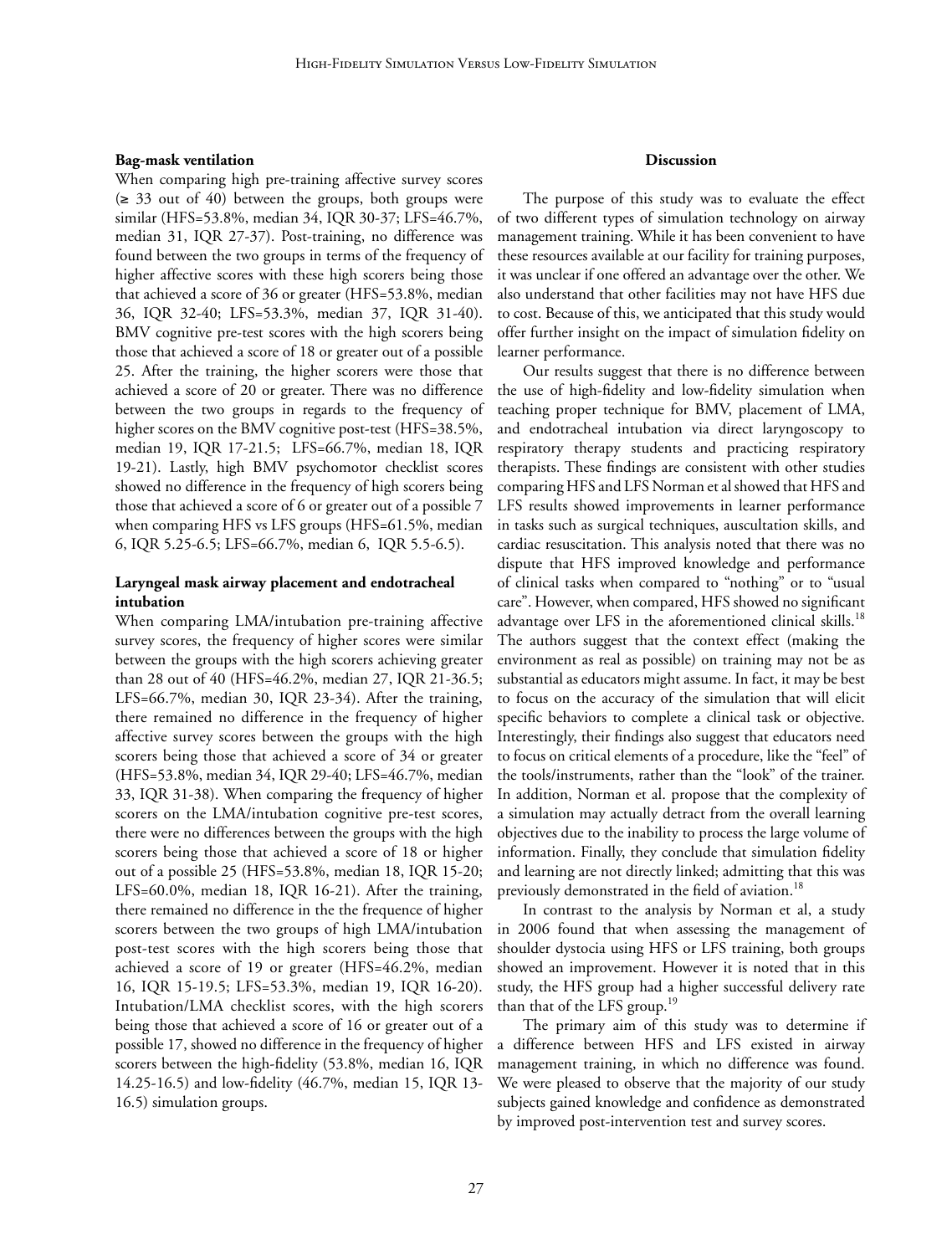#### **Limitations**

There were several limitations to this study. First, the study had a small sample size and convenience sampling. The recruitment of study subjects was challenging due to time constraints associated with classroom and clinical schedules. The subjects' previous training and high ability to perform the tasks may have impacted the results. Secondly, the simulation lab at our facility had just completed new construction. There were several technical difficulties related to equipment during the HFS training and testing portion of the research. This could have impacted communication and the overall abilities of the high-fidelity simulator, as the study staff had to interrupt the skills testing to troubleshoot mechanical issues. Thirdly, the published training videos utilized and the intubation cognitive pre-test or intubation cognitive post-test exam did not perfectly align, as the tests sought more detail that the videos described. If the experts considered the items on the test critical, a new video more reflective of the examination content should have been created. Another limitation was the use of two different instructors during the airway management training portion of our research. One instructor used HFS and the other used LFS. Although both instructors used the checklist as a guide to training, it is possible their individual approach impacted the study results.

#### **Conclusion**

When training respiratory therapy students and practicing respiratory therapists on airway management skills such as bag-mask ventilation, laryngeal mask airway placement, and endotracheal intubation, both high- and low-fidelity simulation may be considered. More research is needed to understand if skill simulation fidelity impacts knowledge retention over time and whether critical thinking or troubleshooting is enhanced more by high-fidelity versus low-fidelity simulation.

#### **Acknowledgement**

We would like to thank Ellen Becker, PhD, RRT-NPS, RPFT, AE-C, FAARC, Rush University, Department of Cardiopulmonary Sciences, Division of Respiratory Care, Chicago, Illinois, for her assistance with the statistical analysis and review of this manuscript.

#### **References**

1. Issenberg SB, McGaghie WC, Petrusa ER, et al. Features and uses of high-fidelity medical simulations that lead to effective learning: a BEME systematic review. Med Teach 2005; 27(1):10-28.

2. Cumin D, Merry AF. Simulators for use in anaesthesia. Anaesthesia 2007; 62(2):151-162.

3. Barsuk JH, McGaghie WC, Cohen ER, et al. Simulation-based mastery learning reduces complications during central venous catheter insertion in a medical intensive care unit. Crit Care Med 2009; 37(10):2697- 2701.

4. McGaghie WC, Issenberg SB, Cohen ER, et al. Does simulation-based medical education with deliberate practice yield better results than traditional clinical education? A meta-analytic comparative review of the evidence. Acad Med 2011; 86(6):706-711.

5. Cook DA, Hamstra SJ, Brydges R, et al. Comparative effectiveness of instructional design features in simulationbased education: systematic review and meta-analysis. Med Teach 2013; 35(1):e867-e898.

6. Hall RE, Plant JR, Bands CJ, et al. Human patient simulation is effective for teaching paramedic students endotracheal intubation. Acad Emerg Med 2005; 12(9):850-855.

7. Kory PD, Eisen LA, Adachi M, et al. Initial airway management skills of senior residents: simulation training compared with traditional training. Chest 2007; 132(6):1927-1931.

8. Amin MR, Friedmann DR. Simulation-based training in advanced airway skills in an otolaryngology residency program. Laryngoscope 2013; 123(3):629-634.

9. Lucisano KE, Talbot LA. Simulation training for advanced airway management for anesthesia and other healthcare providers: a systematic review. AANA J 2012; 80(1):25-31.

10. Narang AT, Oldeg PF, Medzon R, et al. Comparison of intubation success of video laryngoscopy versus direct laryngoscopy in the difficult airway using high-fidelity simulation. Simul Healthc 2009; 4(3):160-165.

11. Owen H, Plummer JL. Improving learning of a clinical skill: the first year's experience of teaching endotracheal intubation in a clinical simulation facility. Med Educ 2002; 36(7):635-642.

12. Zirkle M, Blum R, Raemer DB, et al. Teaching emergency airway management using medical simulation: a pilot program. Laryngoscope 2005; 115(3):495-500.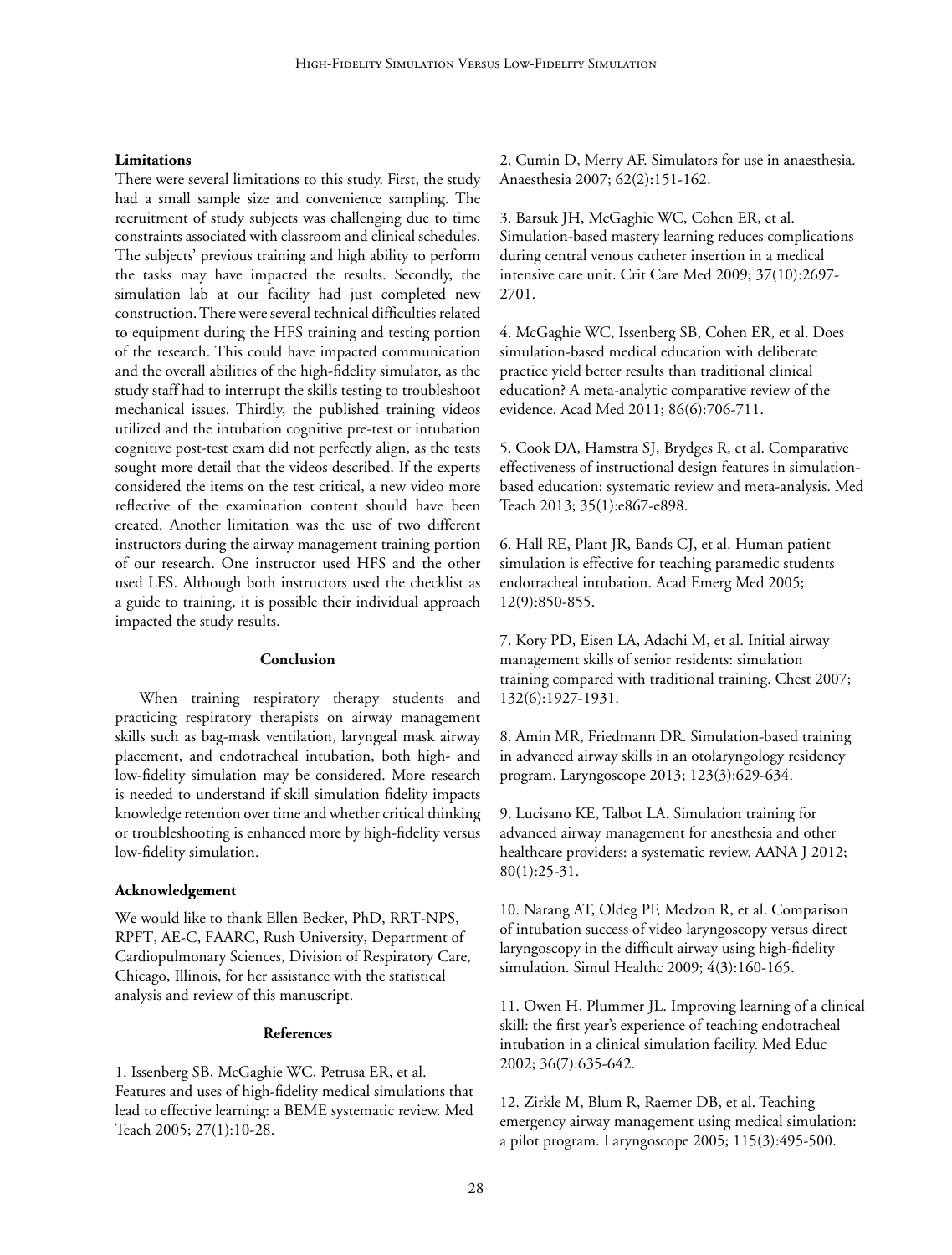13. McGaghie WC, Issenberg SB, Cohen ER, et al. Medical education featuring mastery learning with deliberate practice can lead to better health for individuals and populations. Acad Med 2011; 86(11):e8-e9.

14. Wayne DB, Butter J, Siddall VJ, et al. Mastery learning of advanced cardiac life support skills by internal medicine residents using simulation technology and deliberate practice. J Gen Intern Med 2006; 21(3):251-256.

15. Ortega R, Mehio AK, Woo A, Hafez DH. Videos in clinical medicine. Positive-pressure ventilation with a face mask and a bag-valve device. N Engl J Med 2007; 357(4):e4.

16. Lighthall G, Harrison TK, Chu LF. Videos in clinical medicine: Laryngeal mask airway in medical emergencies. N Engl J Med 2013; 369(20):e26.

17. Kabrhel C, Thomsen TW, Setnik GS, Walls RM. Videos in clinical medicine. Orotracheal intubation. N Engl J Med 2007; 356(17):e15.

18. Norman G, Dore K, Grierson L. The minimal relationship between simulation fidelity and transfer of learning. Med Educ 2012; 46(7):636-647.

19. Crofts JF, Bartlett C, Ellis D, et al. Training for shoulder dystocia: a trial of simulation using low-fidelity and high-fidelity mannequins. Obstet Gynecol 2006; 108(6):1477-1485.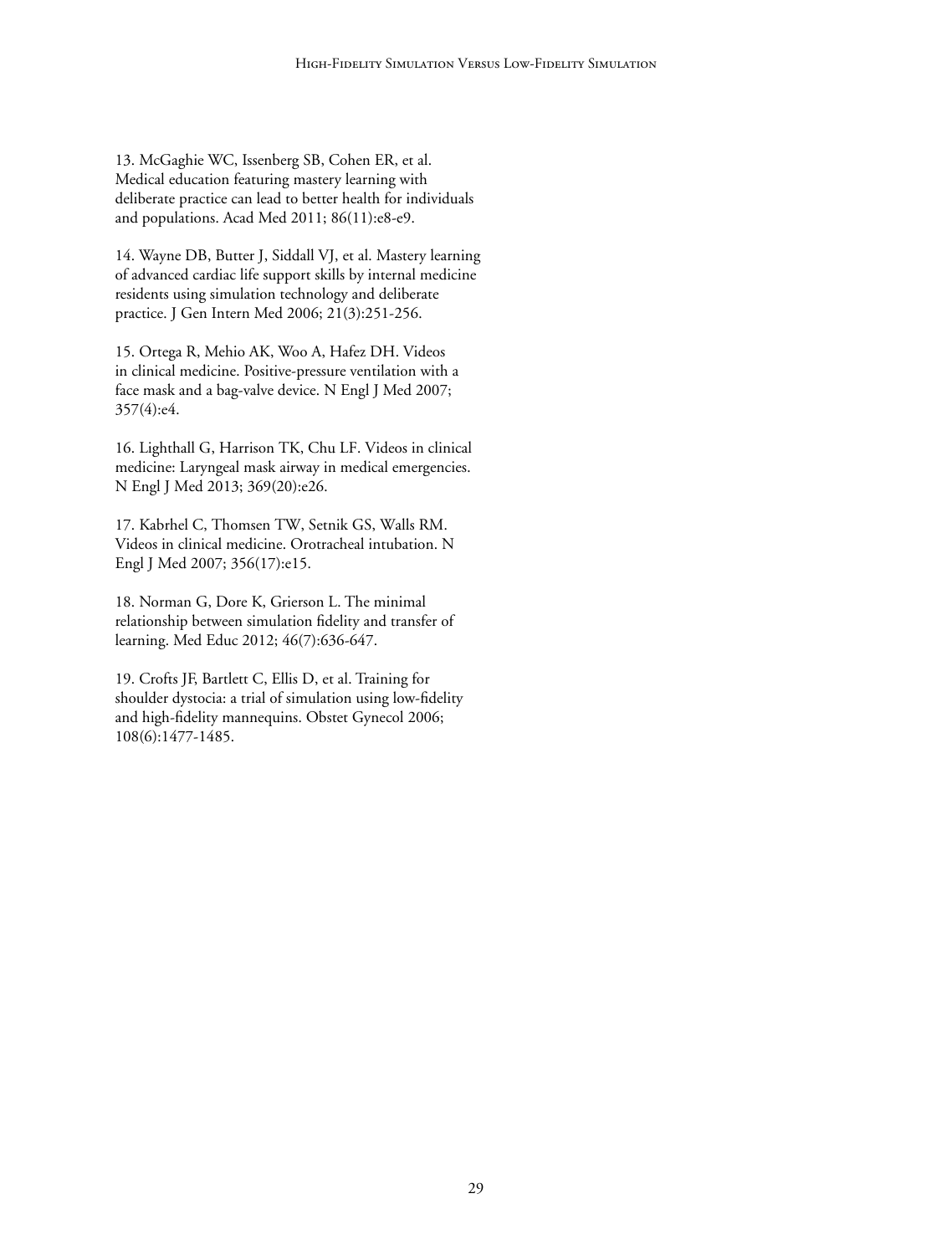# <span id="page-29-0"></span>**Comparison of Self-Inflating and Flow-Inflating Resuscitation Device Utilization and Evaluation of a Training Program To Enhance Manual Ventilation Skills**

**Nicholas R. Henry, MS, RRT-ACCS, RRT-NPS, AE-C Joshua F. Gonzales, MHA, RRT-NPS, RRT-SDS Zachary D. Wurtz, BSRC, RRT Cecilia Guzman, BSRC, RRT** 

#### **Abstract**

**Introduction:** Respiratory therapists provide manual ventilations in clinical settings using self-inflating (SI) and flow-inflating (FI) resuscitation devices. This study evaluated the performance of respiratory care (RC) students when using the two types of resuscitation devices and then developed and evaluated a training module designed to improve student performance. **Methods:** RC students from the class of 2015 provided manual ventilations to an intubated RespiTrainer® Advance manikin and QuickLung® precision test lung with a tidal volume (VT) of 500 ml and a frequency of 10 bpm using SI and FI bags. Data were analyzed using a paired t-test with an alpha level of 0.05. Data from the class of 2015 indicated a need to create a training module for students to improve their performance using FI bags. Data regarding performance using FI bags from the classes of 2016 and 2017 were collected following administration of the training module and were compared to the 2015 data using the MANOVA and Tukey post-hoc statistical methods with an alpha level of 0.05. **Results:** Class of 2015 mean±standard deviation VT using SI resuscitation bag was  $504.43 \pm 75.46$  vs.  $443.2 \pm 98.56$  using FI bag (p = 0.007), respiratory rate was  $10.1\pm2.91$  using SI bag vs.  $9.61\pm3.14$  using FI bag (p = 0.447) and minute ventilation was  $5\pm1.25$  using SI bag vs.  $4.12\pm1.25$  using FI bag (p = 0.005). Following the training module, statistical differences were found for mean VT and minute ventilation between classes of 2015 and 2016 (p<0.05) and between classes of 2015 and 2017 (p<0.05). Statistical differences were not found between classes of 2016 and 2017 (p>0.05). Conclusions: The RC class of 2015 demonstrated more effective manual ventilations with a SI resuscitation bag versus a FI resuscitation bag. Future RC student classes would benefit from training modules specifically designed to improve student performance using FI resuscitation bags.

**Key Words:** manual ventilation, self-inflating, flow-inflating, resuscitation bags, learning module

Nicholas R. Henry, MS, RRT-ACCS, RRT-NPS, AE-C Department of Respiratory Care, Texas State University, San Marcos, Texas

Joshua F. Gonzales, MHA, RRT-NPS, RRT-SDS Department of Respiratory Care, Texas State University, San Marcos, Texas

Zachary D. Wurtz, BSRC, RRT Seton Medical Center, Austin, Texas

Cecilia Guzman, BSRC, RRT Doctors Hospital at Renaissance, Edinburg, Texas

Correspondence and Request for Reprints: Nicholas R. Henry, MS, RRT-ACCS, RRT-NPS, AE-C 601 University Drive Department of Respiratory Care, Texas State University, San Marcos, Texas 78666 Phone: 512-245-8243 NH14@txstate.edu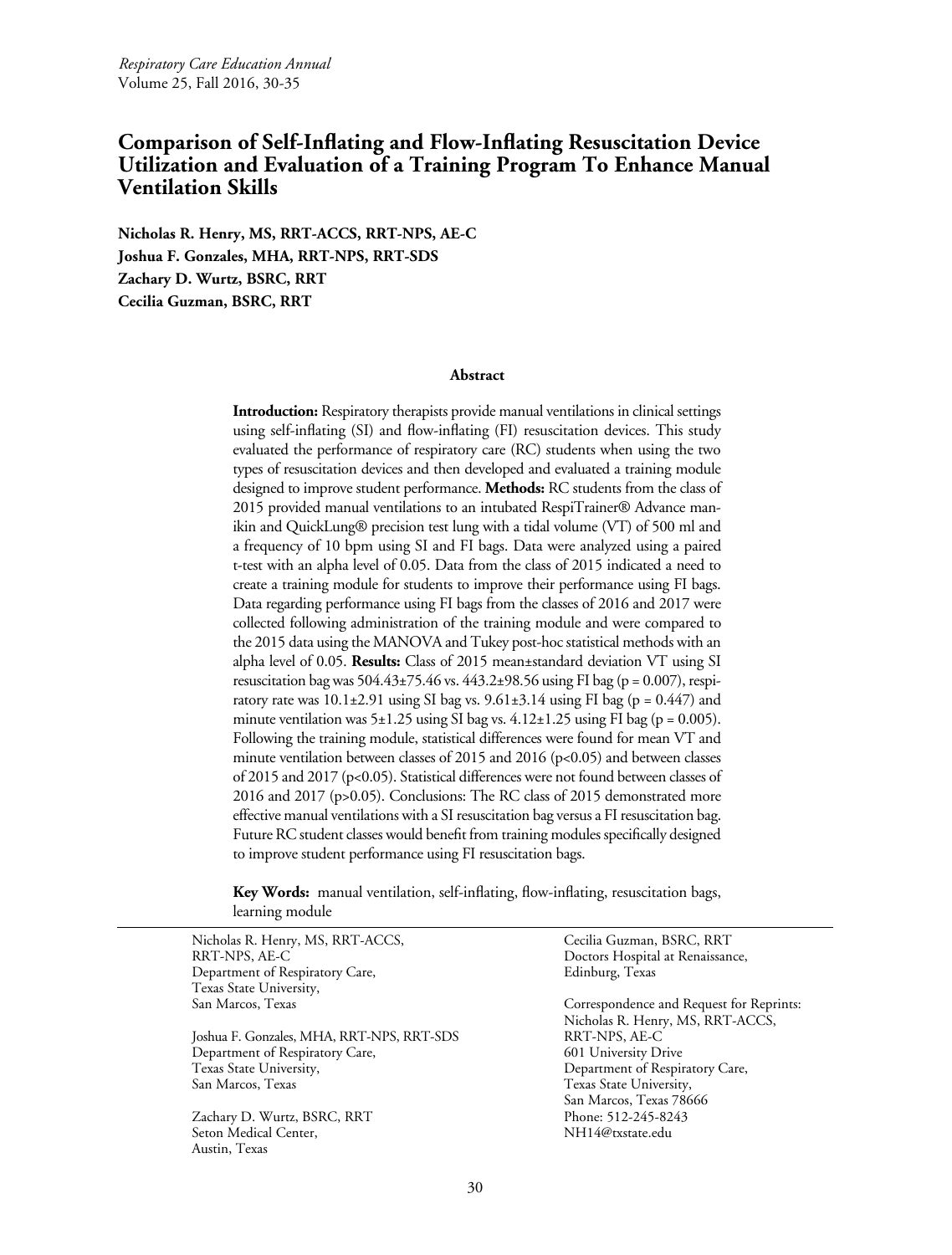#### **Introduction**

Manual ventilation via a resuscitation device is a common procedure within the critical care setting which includes patient transport, cardiopulmonary resuscitation, and emergency situations.<sup>1</sup> Inadequate ventilation and improper technique of providing manual ventilation may lead to adverse clinical outcomes such as tissue hypoxia, gastric insufflation, pulmonary aspiration, increased intrathoracic pressure, and barotrauma.<sup>1-4</sup> The American Heart Association and the European Resuscitation Council state that adequate tidal volume (VT) and ventilation when providing manual ventilation should be 6-7 ml/kg and 8-12 breaths per minute (bpm).<sup>1-2</sup> Providing manual ventilations within these ideal parameters could be affected by the respiratory care clinician's training, technique, and experience.

Currently, manual ventilation can be provided by using a self-inflating resuscitation bag or flow-inflating resuscitation bag. A self-inflating semi-rigid silicone resuscitation bag will re-expand due to its own elastic recoil following compression. These devices do not provide positive end-expiratory pressure (PEEP) without the addition of a PEEP valve.<sup>5-6</sup> Flow-inflating resuscitation bags, also known as anesthesia bags, require a gas source to re-inflate the resuscitation bag following compression and breath delivery.<sup>5</sup> Flow-inflating resuscitation bags allow a practitioner to provide varying levels of PEEP by adjusting the rate of gas escape from the resuscitation bag.<sup>5,7</sup> Respiratory therapy educational programs usually provide training to students using both types of resuscitation bags. However, students may not receive the same experience using both resuscitation bags during their clinical rotations. Furthermore, the use of flow-inflating resuscitation bags requires training and skill to use properly $^6$  and health care practitioners who do not regularly use flow-inflating resuscitation bags state they are more difficult to use than self-inflating resuscitation bags.<sup>5</sup> This led to the following research questions: 1) are respiratory care students competent in providing manual ventilations using self-inflating and flow-inflating resuscitation bags, and 2) will the development of a training module improve student performance of providing manual ventilations?

The aim of this study was to 1) evaluate student performance when using self-inflating and flow-inflating resuscitation devices, 2) develop a training module for future students if a deficiency is found, and 3) evaluate student performance following the training module to determine the efficacy of the training module.

## **Methods**

This study was performed in two phases and the Texas State University (TSU) Institutional Review Board (IRB) approved each phase. The first phase of the research involved the recruitment of student participants from the RC class of 2015 at TSU using an email invitation. Informed consent was obtained from each participant prior to data collection. A RespiTrainerÒ Advance multi-skill airway and ventilation trainer manikin (IngMar Medical, Pittsburgh, PA) was intubated with a size 7.5 mm internal diameter endotracheal tube (SunMed, Grand Rapids, MI) and then connected to a QuickLungÒ precision test lung (IngMar Medical, Pittsburgh, PA) to mimic an adult model. Prior to data collection, the RespiTrainer Advance manikin was calibrated per manufacturer recommendations and the Quick-Lung test lung was set to a compliance of 50 ml/cm $H_2O$ and an airway resistance of 5 cm  $H_2O/L/sec$ . During the first day of data collection, participants were asked to provide manual ventilations for five minutes using a 2 liter self-inflating resuscitation bag (Ambu, Ballerup, Denmark) to the simulated adult model with a frequency of 10 bpm and a VT of 500 ml. Participants were then asked to return on another day that was scheduled at each participant's convenience for further data collection. During the second day of data collection, participants were asked to provide manual ventilations for five minutes using a 2 liter flow-inflating resuscitation bag (Vital Signs, Inc., Totowa, NJ) to the adult model with a frequency of 10 bpm and a VT of 500 ml. Data were recorded on two separate days as a way to minimize muscle fatigue of the participant. The mean VT, respiratory rate, and minute volume were measured by an internal pressure manometer within the RespiTrainer Advance and recorded by the RespiTrainer Advance proprietary software. Participants were blinded to the collected data while providing manual ventilations.

Statistical analysis was performed using IBM SPSS Statistics Version 20 (IBM, Armonk, NY). A paired t-test was used to compare mean VT, respiratory rate, and minute ventilation for each resuscitation bag at an alpha level of  $< 0.05$ .

Following data analysis for the first phase of the study, the investigators determined a deficiency in student use of the flow-inflating resuscitation bag and the faculty from the Department of Respiratory Care at TSU designed a learning module to enhance and improve student performance using the flow-inflating resuscitation bag. The training module was developed with three main learning objectives: 1) students should be able to assemble a flow-inflating resuscitation device, 2) students should be able to provide adequate tidal volumes and an adequate respiratory rate when providing manual ventilation, and 3) students should be able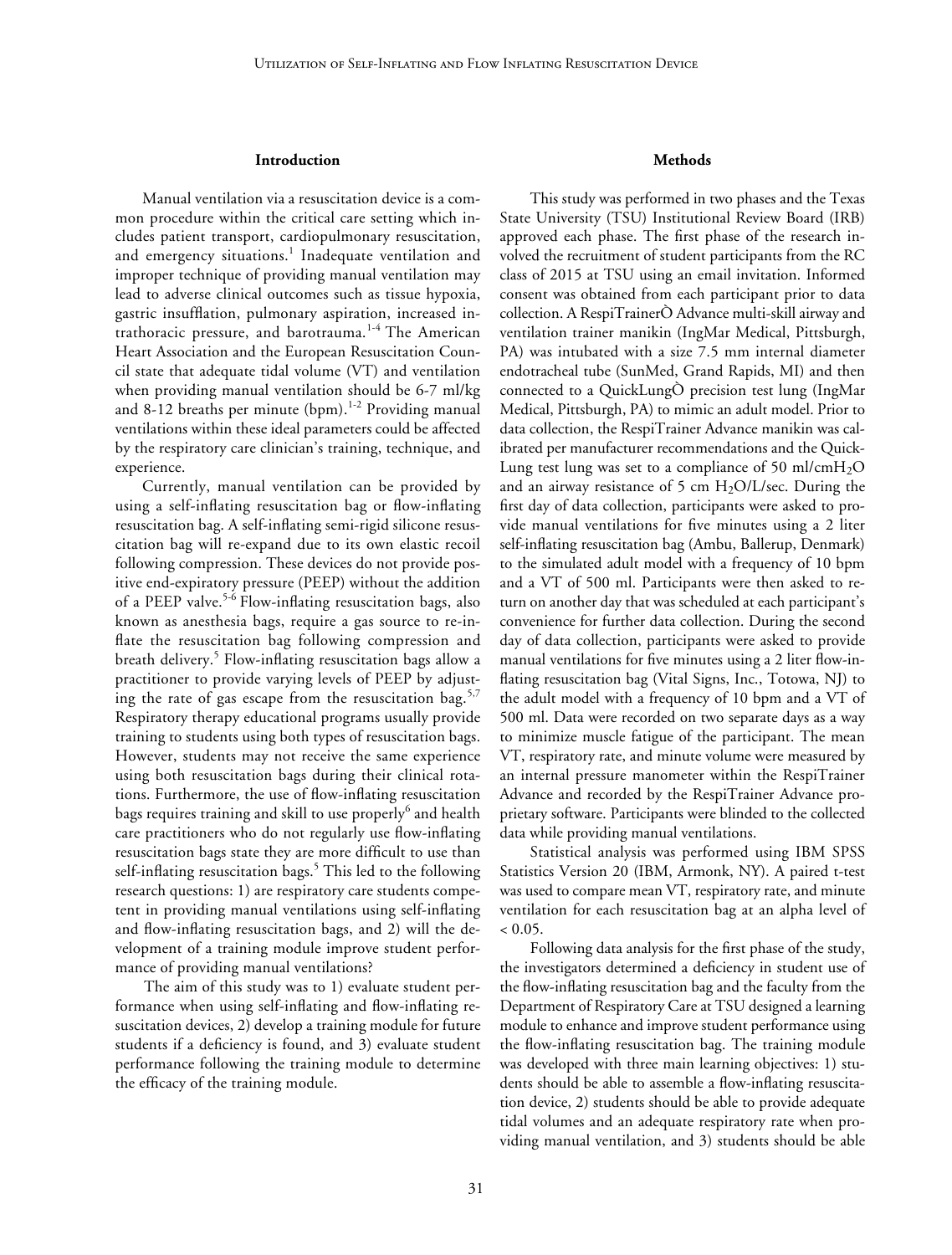to identify and troubleshoot inadequate ventilations when providing manual ventilation.

The designed training module consisted of students viewing a recorded video describing the components and proper operation of flow-inflating resuscitation bags including bag sizes for each patient population, operation of the bleed valve, gas flow rate adjustment, and making adjustments to provide adequate ventilations. Students then received one-on-one instruction with a RC faculty member while providing manual ventilations to an intubated RespiTrainer Advance manikin as a way to enhance learning. During the one-on-one instruction, students visualized the VT, respiratory rate, minute ventilation, and inspiratory pressures being delivered to the simulated adult model to allow students to correct inefficient and improper technique when using the flow-inflating resuscitation bag. Faculty members would also attempt to further enhance student learning by reducing distraction during the learning module with a faculty to student ratio of 1:1, providing explicit learning objectives, and providing the opportunity for discussion regarding the proper technique of manual ventilation using a flow-inflating resuscitation bag.

The second phase of the research consisted of recruiting student participants via email from the respiratory care class of 2016 at Texas State University during the spring semester and from the respiratory care class of 2017 during the summer semester. Informed consent was obtained and students participated in the designed training module as previously described. Following the training module, the investigator instructed the student participant to disassemble the flow-inflating resuscitation bag to establish a baseline as if the student was providing manual ventilations for the first time to the simulated adult model. The student participant was then asked to assemble the flow-inflating resuscitation bag and provide manual ventilations for five minutes with a VT of 500 ml and frequency of 10 bpm to an intubated RespiTrainer Advance manikin and QuickLung test lung, which was calibrated per manufacturer recommendations and set to a compliance of 50 ml/cm  $H_2O$  and a resistance of 5 cm  $H_2O/L/sec$ . The manikin was intubated with a 7.5mm internal diameter endotracheal tube. Student participants were blinded from the data and the RespiTrainer Advance proprietary software was used to record the mean VT, respiratory rate, and minute ventilation for each participant session.

Data gathered from student performance when providing manual ventilations using a flow-inflating resuscitation bag from the respiratory care classes of 2015, 2016, and 2017 were compared using the MANOVA and Tukey posthoc statistical methods with an alpha level of 0.05.

# **Results**

Thirty student participants were recruited from the respiratory care class of 2015 consisting of 10 males and 20 females. Table 1 displays the inter-individual variability of performance for each student participant from the RC class of 2015 when using self-inflating and flow-inflating resuscitation bags. Results indicated that 50% of student participants obtained a VT between 450 ml and 550 ml when using a self-inflating resuscitation bag compared to 30% of students when using a flow-inflating bag. Eighty percent of participants achieved larger tidal volume ranges of 450 ml to 649 ml when using a self-inflating bag. This was in contrast to the flow-inflating bag volumes, where a majority of the participants (83.3%) achieved smaller tidal volumes of 250 ml to 549 ml (Table 1).

Mean delivered respiratory rate results (Table 1) from the RC class of 2015 when using self-inflating and flow inflating resuscitations bags were similar. Fifty percent of student participants achieved the recommended respiratory rate range of 8 to 12 bpm when using each resuscitation bag. Furthermore, 83.3% of participants achieved a respiratory rate range of 4 to 12 bpm when using a flow-inflating bag versus 73.3% of participants who obtained a higher respiratory rate range of 8 to 16 bpm when using a self-inflating bag.

#### Table 1

*The 2015 cohort inter-individual variability of student performance for tidal volume (Vt), respiratory care (RR) and minute volume (MV) when using self-inflating and flow-inflating resuscitation devices.*  \_\_\_\_\_\_\_\_\_\_\_\_\_\_\_\_\_\_\_\_\_\_\_\_\_\_\_\_\_\_\_\_\_\_\_\_\_\_\_\_\_\_\_\_\_\_\_\_\_\_\_\_\_\_\_\_\_\_\_\_\_\_\_\_\_\_

|                        | <b>Resuscitation Device</b> |                       |  |
|------------------------|-----------------------------|-----------------------|--|
|                        | Self-Inflating              | <b>Flow-Inflating</b> |  |
|                        | n(%)                        | n(%)                  |  |
| Mean Vt 250-349 ml     | $1(3.3\%)$                  | $7(23.3\%)$           |  |
| Mean Vt 350-449 ml     | 5(16.7%)                    | $9(30\%)$             |  |
| Mean Vt 450-549 ml     | $15(50\%)$                  | $9(30\%)$             |  |
| Mean Vt 550-649 ml     | $9(30\%)$                   | $5(16.7\%)$           |  |
| Mean RR 4-8 bpm        | $7(23.3\%)$                 | 10 (33.3%)            |  |
| Mean RR 8-12 bpm       | $15(50\%)$                  | 15 (50%)              |  |
| Mean RR 12-16 bpm      | $7(23.3\%)$                 | $3(10\%)$             |  |
| Mean $RR > 16$ bpm     | $1(3.3\%)$                  | $2(6.7\%)$            |  |
| Mean $MV < 2.5$ L/min  | $0(0\%)$                    | $1(3.3\%)$            |  |
| Mean MV 2.5-3.49 L/min | 4 (13.3%)                   | $9(30\%)$             |  |
| Mean MV 3.5-4.49 L/min | $10(33.3\%)$                | 12 (40%)              |  |
| Mean MV 4.5-5.49 L/min | $6(20\%)$                   | $3(10\%)$             |  |
| Mean MV 5.5-6.49 L/min | $6(20\%)$                   | $4(13.3\%)$           |  |
| Mean MV 6.5-7.49 L/min | $3(10\%)$                   | $0(0\%)$              |  |
| Mean $MV > 7.5$ L/min  | $1(3.3\%)$                  | $1(3.3\%)$            |  |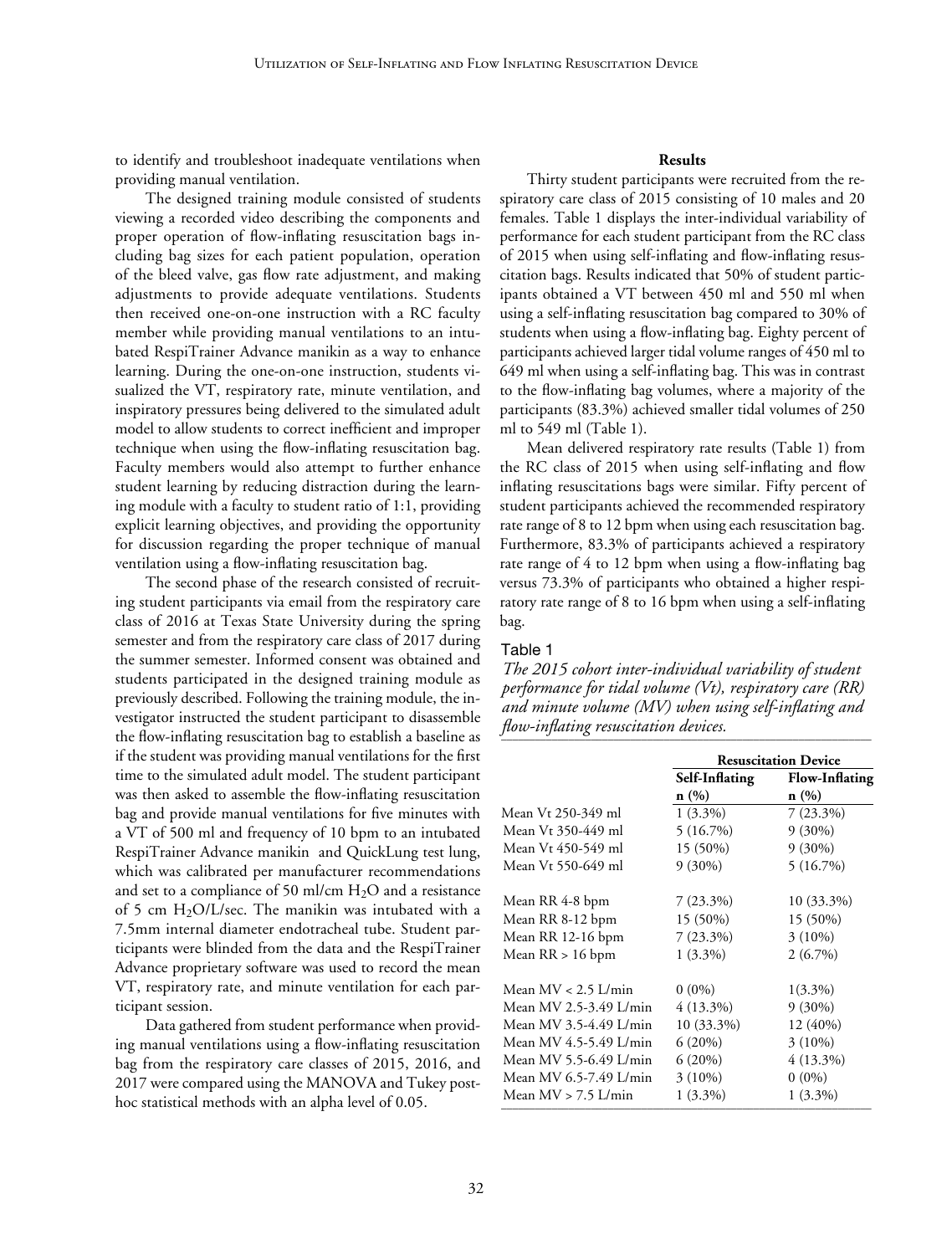Table 2

*The mean, standard deviation (SD) and p values obtained from a paired t-test analysis for tidal volume (Vt), respiratory rate (RR) and minute volume (MV) when comparing the 2015 Respiratory Care cohort performance of manual ventilations with self-inflating and flow-inflating resuscitation bags.*  \_\_\_\_\_\_\_\_\_\_\_\_\_\_\_\_\_\_\_\_\_\_\_\_\_\_\_\_\_\_\_\_\_\_\_\_\_\_\_\_\_\_\_\_\_\_\_\_\_\_\_\_\_\_\_\_\_\_\_\_\_\_\_\_\_\_\_\_\_\_\_\_\_\_\_\_\_\_\_\_\_\_\_\_\_\_\_\_\_\_\_\_\_\_\_\_\_\_\_\_\_\_\_\_\_\_\_\_\_\_\_\_\_\_\_\_\_\_\_\_\_\_\_\_\_\_\_\_\_\_\_\_

|                          |                    | <b>Resuscitation Device</b> |         |
|--------------------------|--------------------|-----------------------------|---------|
|                          | Self-Inflating     | Flow-Inflating              | P-Value |
|                          | n(%)               | n(%)                        |         |
| Mean $Vt \pm SD$ (ml)    | $504.43 \pm 75.46$ | $443.2 \pm 98.56$           | 0.007   |
| Mean $RR \pm SD$ (bpm)   | $10.1 \pm 2.91$    | $9.61 \pm 3.14$             | 0.447   |
| Mean $MV \pm SD (L/min)$ | $5 \pm 1.25$       | $4.12 \pm 1.25$             | 0.005   |

#### Table 3

*student performance for tidal volume (Vt), respiratory rate (RR) and minute volume (MV) when using flow-inflating resuscitation devices.*  \_\_\_\_\_\_\_\_\_\_\_\_\_\_\_\_\_\_\_\_\_\_\_\_\_\_\_\_\_\_\_\_\_\_\_\_\_\_\_\_\_\_\_\_\_\_\_\_\_\_\_\_\_\_\_\_\_\_\_\_\_\_\_\_\_\_

|                        | Cohort      |             |
|------------------------|-------------|-------------|
|                        | 2015        | 2016        |
|                        | n(%)        | n(%)        |
| Mean Vt 250-349 ml     | $7(23.3\%)$ | $0(0\%)$    |
| Mean Vt 350-449 ml     | $9(30\%)$   | $4(15.4\%)$ |
| Mean Vt 450-549 ml     | $9(30\%)$   | 14 (53.8%)  |
| Mean Vt 550-649 ml     | 5(16.7%)    | $4(15.4\%)$ |
| Mean Vt 650-750 ml     | $0(0\%)$    | $3(11.5\%)$ |
| Mean $Vt > 750$ ml     |             |             |
|                        | $0(0\%)$    | $1(3.8\%)$  |
| Mean RR 4-8 bpm        | 10 (33.3%)  | 3 (11.5%)   |
| Mean RR 8-12 bpm       | 15 (50%)    | 20 (77%)    |
| Mean RR 12-16 bpm      | $3(10\%)$   | 3 (11.5%)   |
| Mean RR > 16 bpm       |             |             |
|                        | $2(6.7\%)$  | $0(0\%)$    |
| Mean $MV < 2.5$ L/min  | $1(3.3\%)$  | $0(0\%)$    |
| Mean MV 2.5-3.49 L/min | $9(30\%)$   | 3 (11.5%)   |
| Mean MV 3.5-4.49 L/min | 12 (40%)    | 5 (19.2%)   |
| Mean MV 4.5-5.49 L/min | $3(10\%)$   | 11 (42.3%)  |
| Mean MV 5.5-6.49 L/min | $4(13.3\%)$ | $4(15.4\%)$ |
| Mean MV 6.5-7.49 L/min | $0(0\%)$    | $1(3.8\%)$  |
| Mean $MV > 7.5$ L/min  | $1(3.3\%)$  | 2 (7.7%)    |

Minute ventilation results from the RC class of 2015 (Table 1) indicated a majority of participants achieved a minute ventilation range of 3.5 to 4.49 L/min when using each resuscitation device. Seventy percent of participants achieved a minute ventilation range of 2.5 to 4.49 L/min when using a flow-inflating resuscitation bag, whereas 73.3% of participants achieved a larger minute ventilation range of 3.5 to 6.49 L/min when using a self-inflating bag.

Table 2 displays the means, standard deviations, and p-values obtained from the paired t-test analysis for VT, respiratory rate, and minute ventilation when delivering manual ventilations using self-inflating and flow-inflating resuscitation devices. Significant differences were found in delivered

 $VT$  (p = 0.007) and minute ventilation (p = 0.005) when The 2015 and 2016 cohort inter-individual variability of comparing the performance of the 2015 RC class' use of self-inflating and flow-inflating resuscitation bags. Significant differences were not found in delivered respiratory rate (p = 0.447) when comparing the 2015 RC class' use of self-inflating and flow-inflating resuscitation bags.

> Twenty-six student participants were recruited from the respiratory care class of 2016 consisting of six males and 20 females. Twenty students were recruited from the RC class of 2017 consisting of six males and 16 females. A total of 46 students received the designed training module. Table 3 displays the inter-individual variability of performance using a flow-inflating resuscitation bag for the RC classes of 2016 and 2017 that received the training module and the RC class of 2015 that did not received the training module. During manual ventilation, using a flow-inflating resuscitation bag, 53.8% of student participants from the RC class of 2016 and 50% of student participants from the RC class of 2017 provided a VT of 450-550 ml compared to 30% of student participants from the 2015 cohort. Seventy-seven percent of students from the class of 2016 and 80% of students from the class of 2017 provided a respiratory rate of 8-12 bpm compared to 50% of students from the class of 2015. Forty-two percent of students from the class of 2016 and 60% of students from the RC class of 2017 provided a minute volume of 4.5-5.49 L/min compared to 10% of students from the RC class of 2015.

> When comparing student performance using the flow-inflating resuscitation bag between the respiratory care classes of 2015, 2016, and 2017, a significant difference was found using the MANOVA statistical method with a p-value of 0.006. Table 4 displays the mean and standard deviation for VT, minute ventilation, and respiratory rate for each RC class. Significant differences were obtained when comparing the mean VT from the classes of 2016 (p  $= 0.001$ ) and 2017 (p  $= 0.005$ ) to the mean VT obtained from the class of 2015 and when comparing mean minute ventilation from the classes of 2016 ( $p = 0.015$ ) and 2017  $(p = 0.023)$  to the mean minute ventilation obtained from the class of 2015. A significant difference was not found when comparing the mean respiratory rate from the classes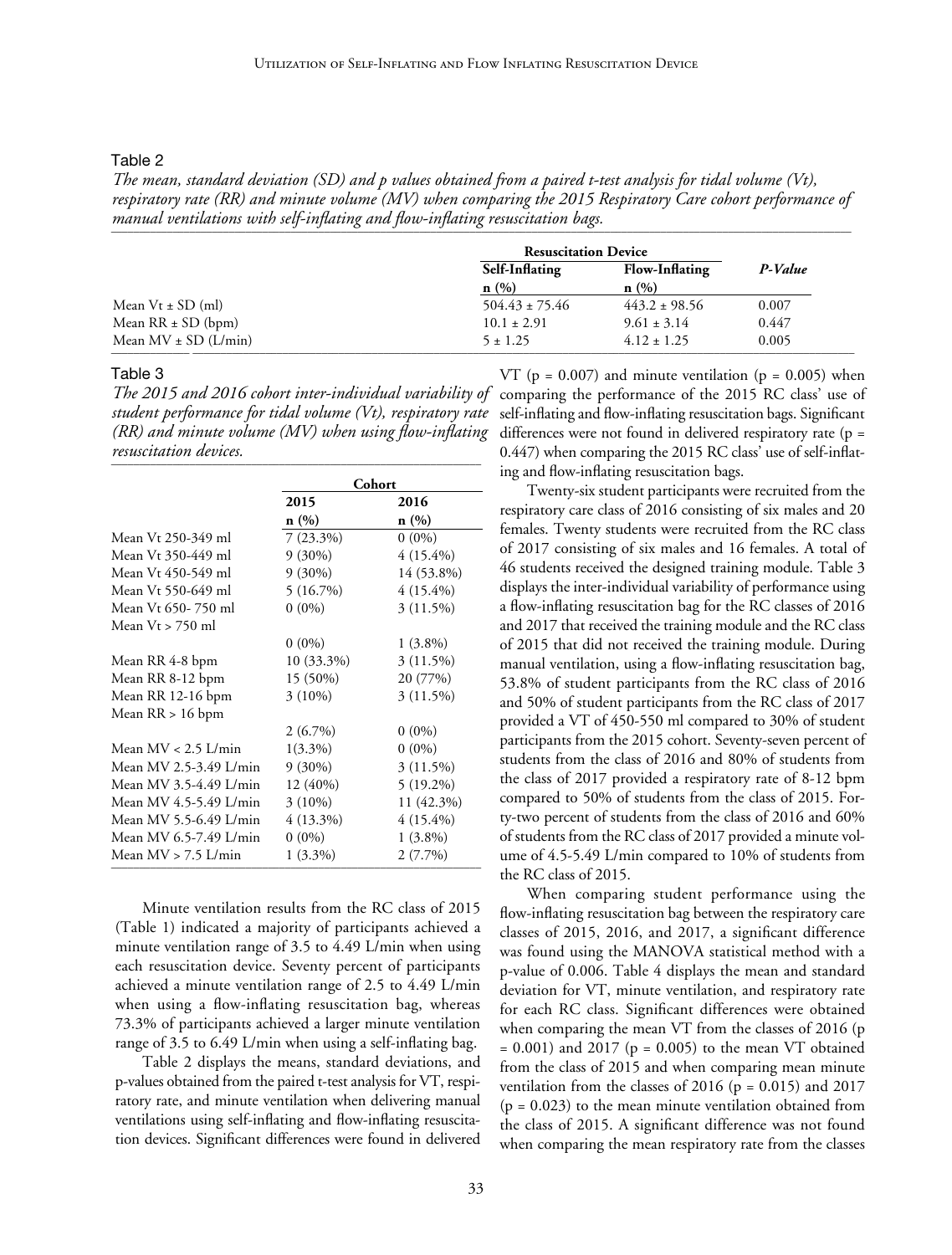Table 4

*The mean, standard deviation (SD) and p values obtained from an unpaired t-test analysis for tidal volume (Vt), respiratory rate (RR) and minute volume (MV) when comparing the 2015 and 2016 Respiratory Care cohorts*  performance of providing manual ventilations with flow-inflating resuscitation bags.

|                          | <b>Flow-Inflating Resuscitation Device</b> |                    |         |
|--------------------------|--------------------------------------------|--------------------|---------|
|                          | 2015 Cohort                                | <b>2016 Cohort</b> | P-Value |
| Mean $Vt \pm SD$ (mL)    | $443.2 \pm 98.56$                          | $537.27 \pm 94.88$ | 0.001   |
| Mean $RR \pm SD$ (bpm)   | $9.61 \pm 3.14$                            | $9.61 \pm 1.67$    | 0.998   |
| Mean $MV \pm SD$ (L/min) | $4.12 \pm 1.25$                            | $5.14 \pm 1.62$    | 0.01    |

of 2016 ( $p = 1$ ) and 2017 ( $p = 0.998$ ) to the mean respiratory rate from the class of 2015. A significant difference was not found in VT ( $p = 0.938$ ), respiratory rate ( $p = 0.997$ ), and minute ventilation  $(p = 0.999)$  when comparing performance from the class of 2016 to the class of 2017.

#### **Discussion**

Respiratory therapy clinicians have the option to utilize either self-inflating or flow-inflating resuscitation bags when providing manual ventilations in the clinical setting and each type of resuscitation bag can be found in neonatal, pediatric, and adult clinical settings. The popularity of flow-inflating resuscitation bags has been attributed to the ability of clinicians to "feel" changes in pulmonary compliance when providing manual ventilations, which has been referred to as the "educated hand."7 However, previous research has shown that even experienced health care clinicians may have difficulty "feeling" changes in pulmonary compliance and may provide ineffective manual ventilations.7 Egbert and Bisno found when anesthesiologists were asked to provide manual ventilations to a test lung with a VT as close as possible to 350 ml while investigators changed pulmonary compliance of the test lung, errors as great at 50% were common.<sup>8</sup> Spears et al. found anesthesiologists providing manual ventilations using a neonatal flow-inflating resuscitation bag had difficulty detecting large changes in pulmonary compliance and occlusion of the endotracheal tube.<sup>9</sup> Bowman et al. recruited experienced neonatal respiratory therapists, physicians, registered nurses, and neonatal nurse practitioners in a study involving the use of infant-sized flow-inflating and self-inflating resuscitation bags and found that participants showed a greater ability to compensate for changes in pulmonary compliance with self-inflating resuscitation bags than flow-inflating resuscitation bags.10 Bowman et al. concluded that health care clinicians should not use the "educated hand" as a rationale for selecting flow-inflating resuscitation bags when providing manual ventilation.<sup>10</sup>

Multiple studies have outlined the difficulties in accurately using manual resuscitation devices. Zmora and Merritt investigated the ability of nurses and physicians to

accurately maintain low peak inspiratory pressure during manual ventilation.<sup>11</sup> Results indicated that both groups were unable to maintain low peak inspiratory pressure without the use of a pressure manometer.<sup>11</sup> A study performed by Dawson et al. asked neonatal health care clinicians to deliver manual ventilations using self-inflating, flow-inflating, and t-piece resuscitators and reported manual ventilations with flow-inflating bags resulted in the greatest variability of VT.<sup>12</sup> Unfortunately, no previous research has investigated the accuracy of respiratory care students by measuring delivered tidal volume, minute volume, and respiratory rate when using flow-inflating and self-inflating bags.

The results of our current study revealed similar variances in outcomes when comparing student performance of manual ventilation between the two resuscitation devices. Significant differences were found when comparing the mean VT and minute ventilation between student use of self-inflating and flow-inflating resuscitation bags. No significant difference was found in delivered respiratory rate between the self-inflating and flow-inflating resuscitation bags. Respiratory care students from the class of 2015 appear to have been more accurate when using self-inflating resuscitation bags by providing an adequate VT and minute ventilation and may not be prepared to use the flow-inflating resuscitation bag following graduation. Students would benefit from additional education and training regarding the use of flow-inflating resuscitation bags. Hussey et al stated that performance using flow-inflating resuscitation bags is dependent on health care provider training and practice.<sup>6</sup> Due to this, the investigators wanted to develop an additional training module for respiratory care students regarding the use of flow-inflating resuscitation devices, prior to graduation. While our investigators have not received negative feedback regarding past graduate performance when using flow-inflating resuscitation bags, the faculty at Texas State University strive to thoroughly prepare students for their careers.

Data comparison between the classes of 2015, 2016, and 2017 revealed a higher accuracy of target ventilation after students participated in the designed training module. A significant difference was found in VT and minute ventilation when comparing the use of flow-inflating bags between the